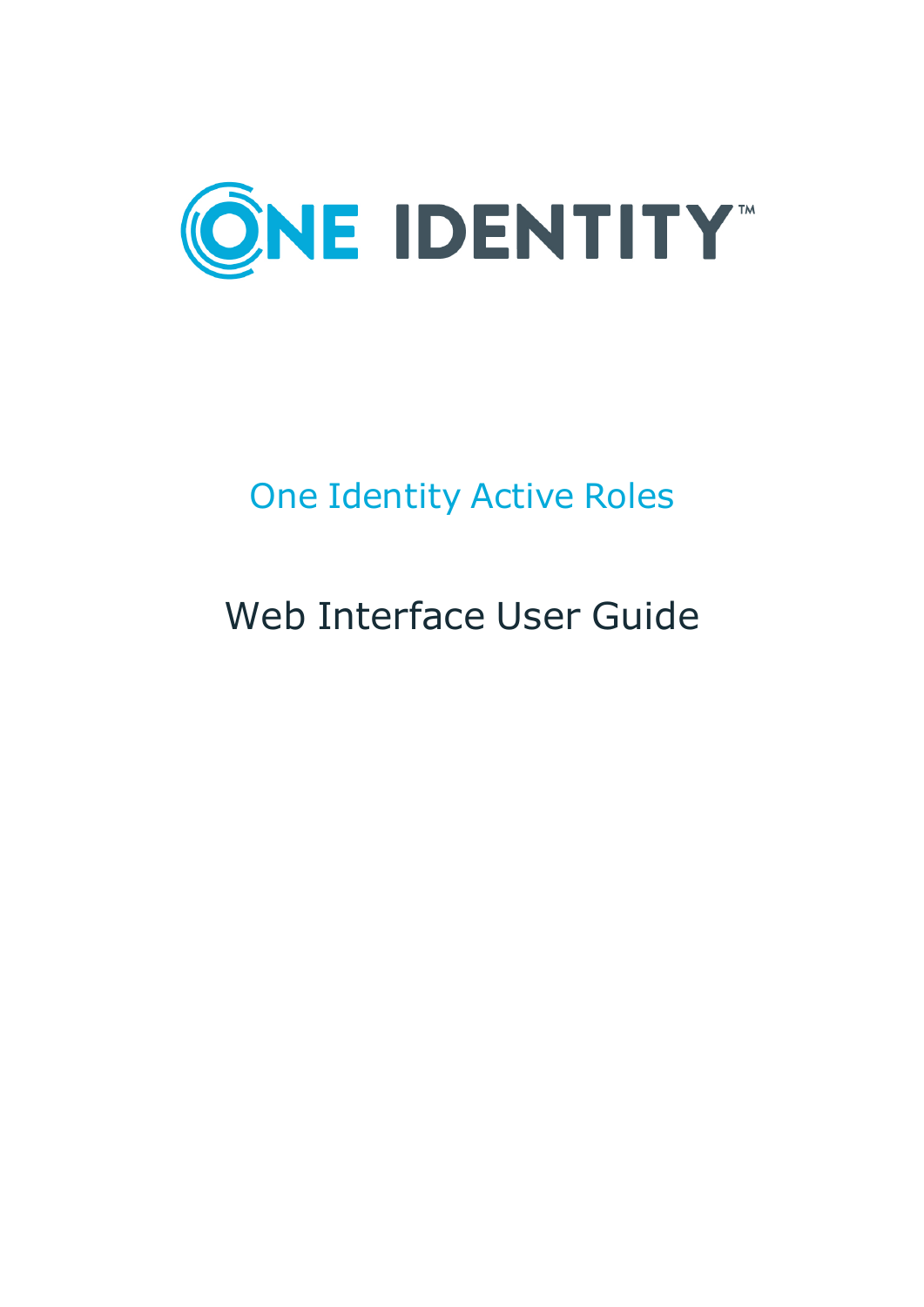#### **Copyright 2022 One Identity LLC.**

#### **ALL RIGHTS RESERVED.**

This guide contains proprietary information protected by copyright. The software described in this guide is furnished under a software license or nondisclosure agreement. This software may be used or copied only in accordance with the terms of the applicable agreement. No part of this guide may be reproduced or transmitted in any form or by any means, electronic or mechanical, including photocopying and recording for any purpose other than the purchaser's personal use without the written permission of One Identity LLC .

The information in this document is provided in connection with One Identity products. No license, express or implied, by estoppel or otherwise, to any intellectual property right is granted by this document or in connection with the sale of One Identity LLC products. EXCEPT AS SET FORTH IN THE TERMS AND CONDITIONS AS SPECIFIED IN THE LICENSE AGREEMENT FOR THIS PRODUCT, ONE IDENTITY ASSUMES NO LIABILITY WHATSOEVER AND DISCLAIMS ANY EXPRESS, IMPLIED OR STATUTORY WARRANTY RELATING TO ITS PRODUCTS INCLUDING, BUT NOT LIMITED TO, THE IMPLIED WARRANTY OF MERCHANTABILITY, FITNESS FOR A PARTICULAR PURPOSE, OR NON-INFRINGEMENT. IN NO EVENT SHALL ONE IDENTITY BE LIABLE FOR ANY DIRECT, INDIRECT, CONSEQUENTIAL, PUNITIVE, SPECIAL OR INCIDENTAL DAMAGES (INCLUDING, WITHOUT LIMITATION, DAMAGES FOR LOSS OF PROFITS, BUSINESS INTERRUPTION OR LOSS OF INFORMATION) ARISING OUT OF THE USE OR INABILITY TO USE THIS DOCUMENT, EVEN IF ONE IDENTITY HAS BEEN ADVISED OF THE POSSIBILITY OF SUCH DAMAGES. One Identity makes no representations or warranties with respect to the accuracy or completeness of the contents of this document and reserves the right to make changes to specifications and product descriptions at any time without notice. One Identity does not make any commitment to update the information contained in this document.

If you have any questions regarding your potential use of this material, contact:

One Identity LLC. Attn: LEGAL Dept 4 Polaris Way Aliso Viejo, CA 92656

Refer to our Web site ([http://www.OneIdentity.com](http://www.oneidentity.com/)) for regional and international office information.

#### **Patents**

One Identity is proud of our advanced technology. Patents and pending patents may apply to this product. For the most current information about applicable patents for this product, please visit our website at [http://www.OneIdentity.com/legal/patents.aspx](http://www.oneidentity.com/legal/patents.aspx).

#### **Trademarks**

One Identity and the One Identity logo are trademarks and registered trademarks of One Identity LLC. in the U.S.A. and other countries. For a complete list of One Identity trademarks, please visit our website at [www.OneIdentity.com/legal](http://www.oneidentity.com/legal). All other trademarks are the property of their respective owners.

#### **Legend**

**WARNING: A WARNING icon highlights a potential risk of bodily injury or property damage, for which industry-standard safety precautions are advised. This icon is often associated with electrical hazards related to hardware.**

**CAUTION: A CAUTION icon indicates potential damage to hardware or loss of data if** A **instructions are not followed.**

Active Roles Web Interface User Guide Updated - April 2022 Version - 7.5.2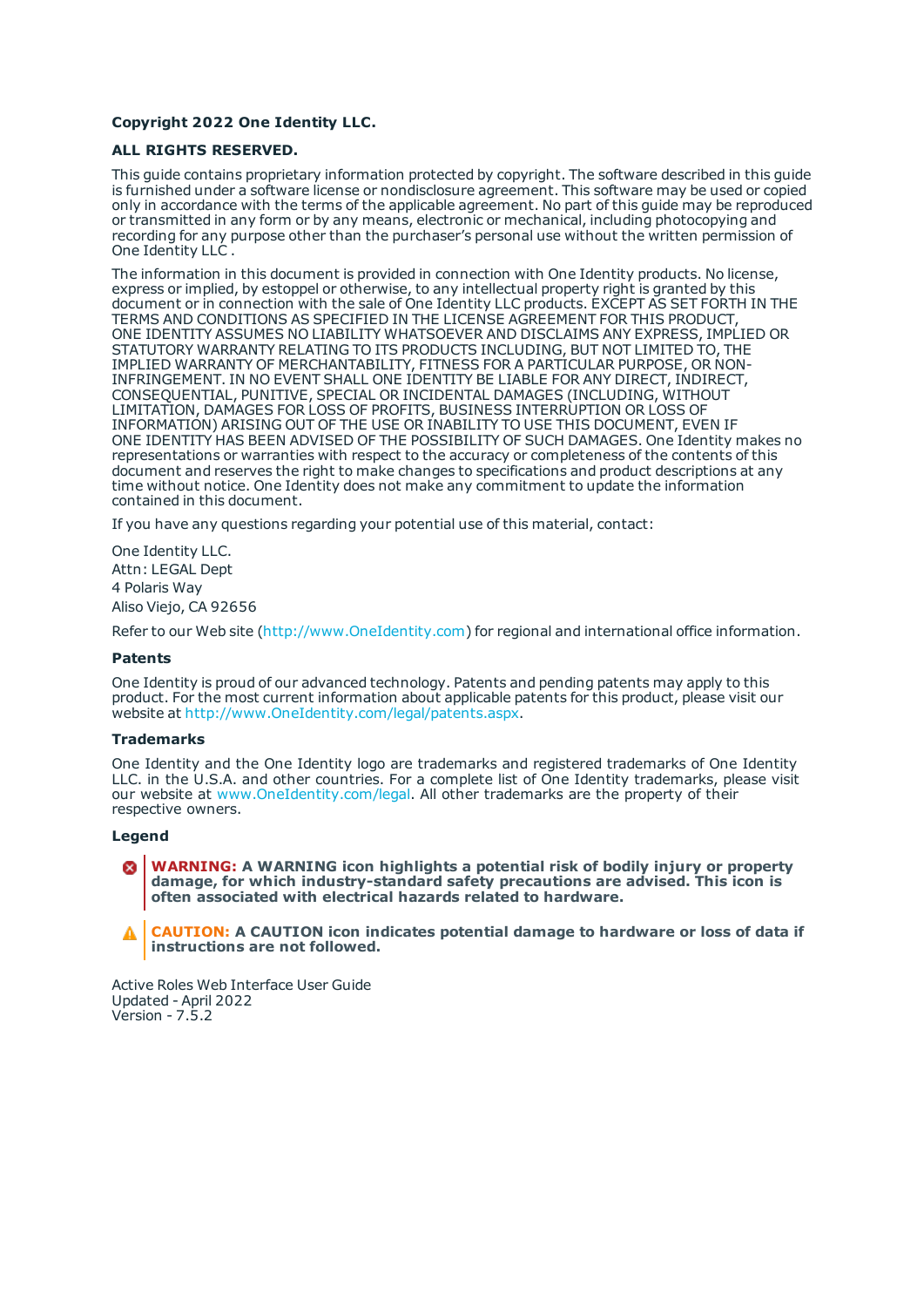# **Contents**

| .16 |
|-----|
|     |
|     |
|     |
|     |
|     |
|     |

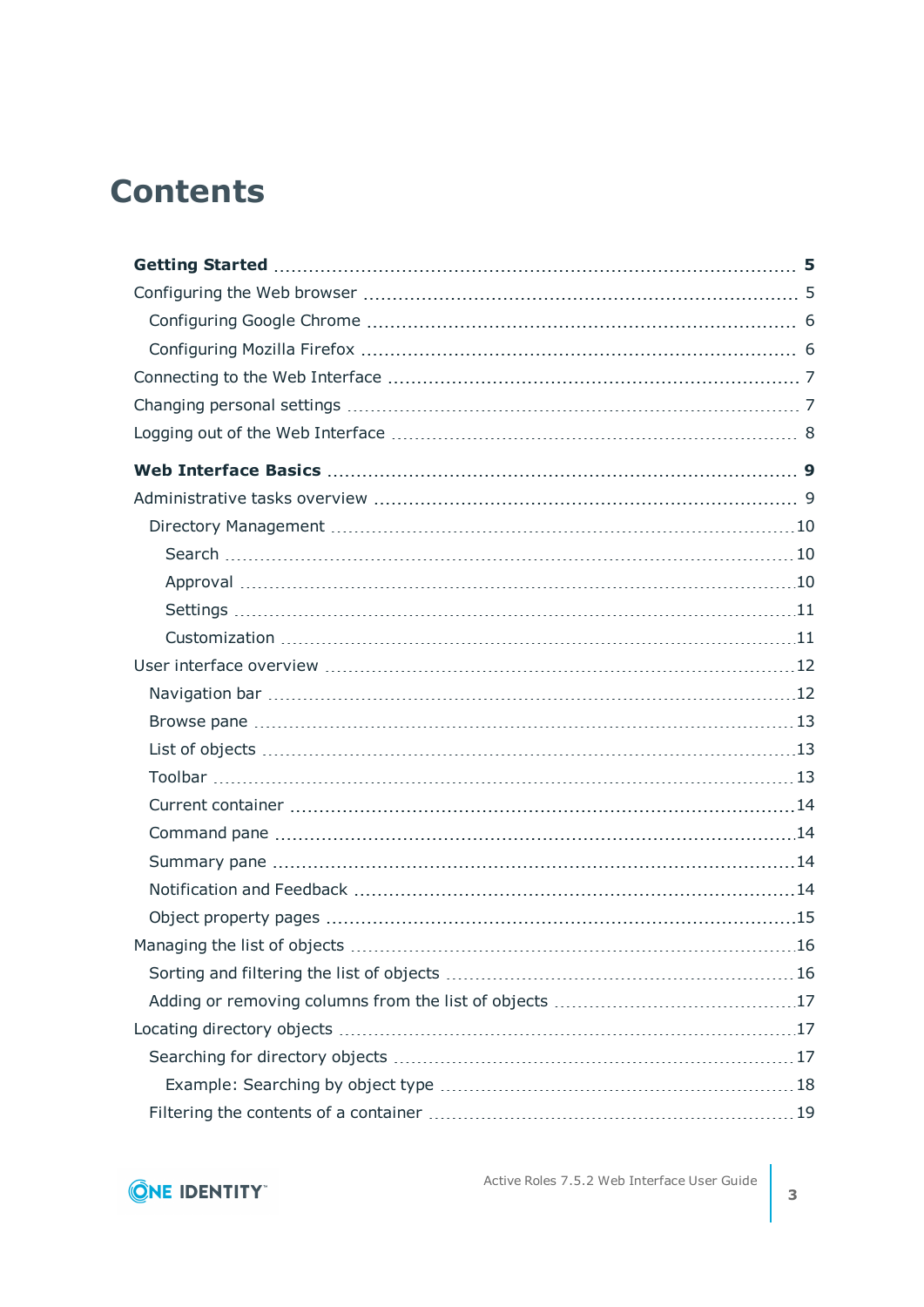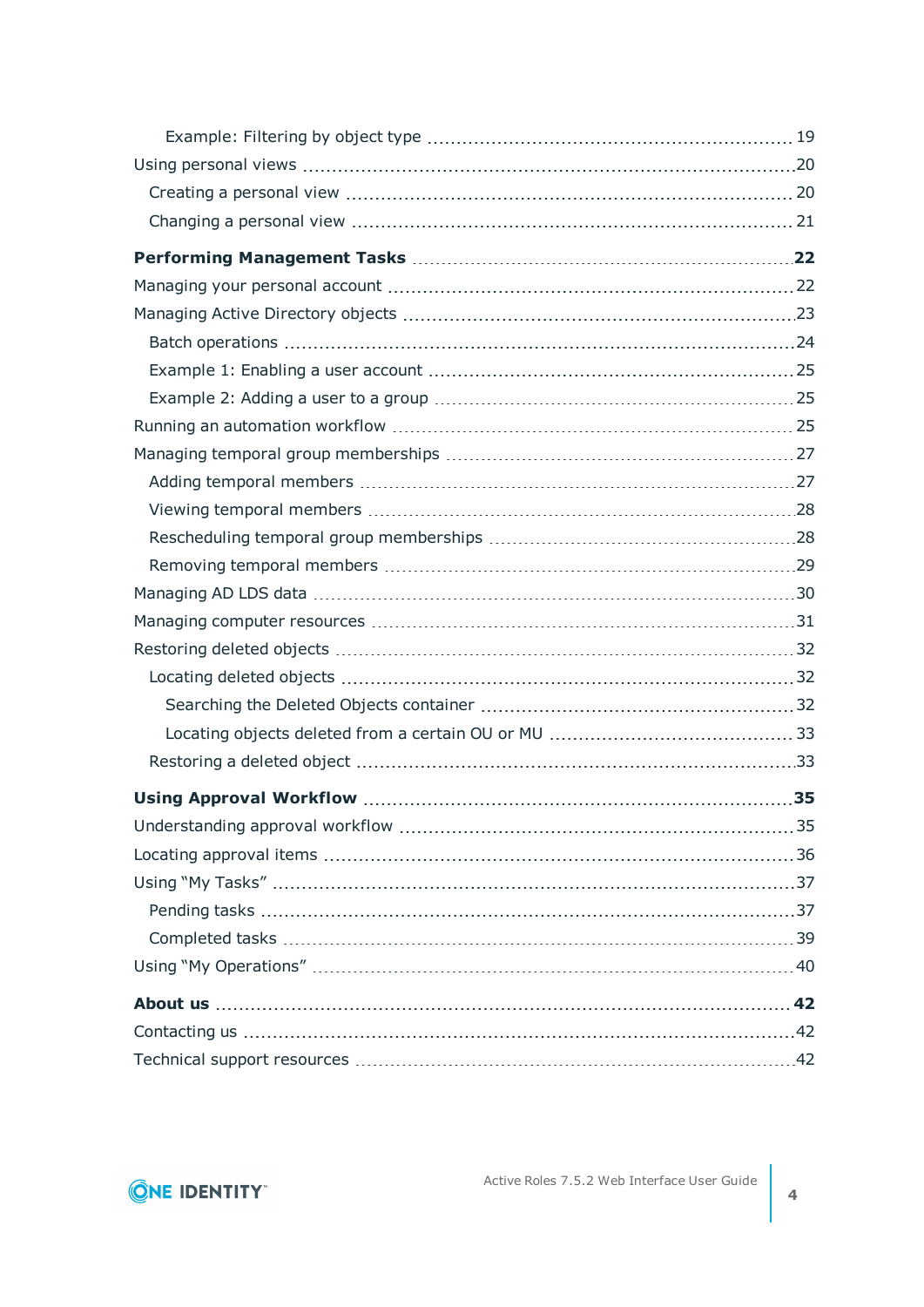# **Getting Started**

<span id="page-4-0"></span>Active Roles (formerly known as ActiveRoles<sup>®</sup>) offers a convenient, easy-to-use, customizable Web Interface that enables authorized users to perform day-to-day administrative tasks, including user management tasks such as modifying personal data or adding users to groups. Via the Web Interface, an intranet user can connect to Active Roles using a Web browser. A user sees only the commands, directory objects, and object properties to which the user's role provides administrative access.

By default, the Web Interface includes three different sites—the site for Administrators, the site for Help Desk, and the site for self-administration. The site for Administrators supports a rich variety of administrative tasks, while the site for Help Desk supports a simplified set of tasks to expedite the resolution of trouble tickets. The site for self-administration is indented for managing personal accounts.

The Web Interface also allows setting the user interface language according to your preferences. The language setting has effect on all menus, commands, and forms that come with the Web Interface, as well as the tool tips and help. Thus, users can work with the Web Interface in their own language.

The Web Interface delivers a reliable, comprehensive solution for users who have administrative access to Active Roles to modify commands that the Web Interface provides for without writing a single line of code, and enables such users to add and remove commands on menus, and modify command pages by adding and removing fields that display property values. For information on how to customize the Web interface, refer to the Active Roles Web Interface Administration Guide.

The Active Roles Web Interface User Guide is for individuals who are responsible for performing day-to-day administrative tasks. This document provides a brief overview of the Web Interface, and includes step-by-step instructions on how to perform administrative tasks.

The following topics describe the procedures for connecting to the Web Interface. First, configure your Web browser to display the Web Interface pages properly. Then, connect to the Web Interface. Finally, you may specify personal settings for the Web Interface.

- [Configuring](#page-4-1) the Web browser
- [Connecting](#page-6-0) to the Web Interface
- [Changing](#page-6-1) personal settings
- Logging out of the Web [Interface](#page-7-0)

# <span id="page-4-1"></span>**Configuring the Web browser**

There are several different Web browsers that you can use to access the Active Roles Web Interface. No matter which browser you use, it must have JavaScript and cookies enabled.



**5**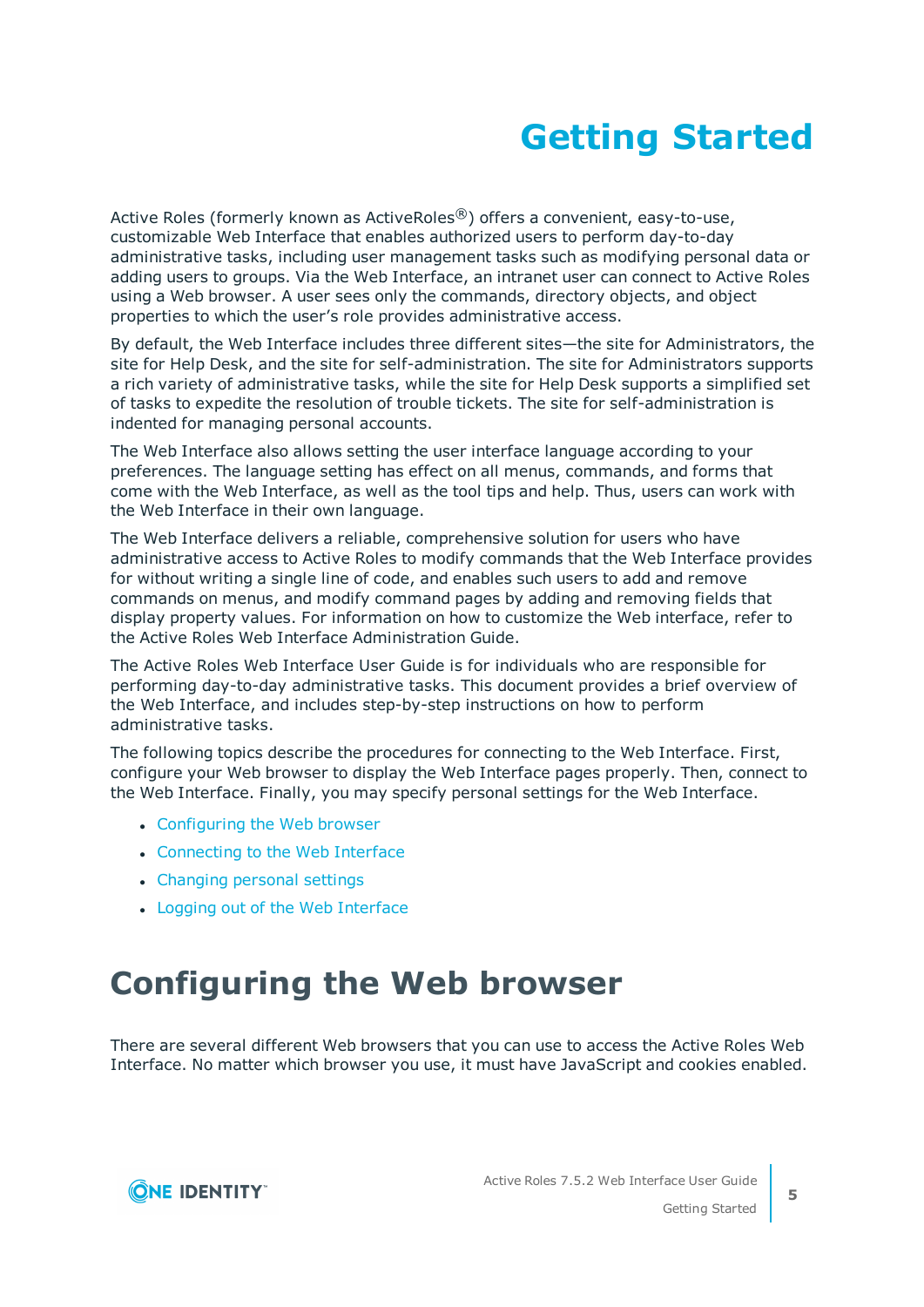JavaScript is a programming language for making Web pages interactive. Cookies are small files stored on your computer that contain information about the Web Interface.

For instructions on how to enable JavaScript and cookies in your browser, see the following topics.

- [Configuring](#page-5-0) Google Chrome
- [Configuring](#page-5-1) Mozilla Firefox

## <span id="page-5-0"></span>**Configuring Google Chrome**

To access the Active Roles Web Interface, Google Chrome must have JavaScript and cookies enabled.

### *To enable JavaScript and cookies in Google Chrome*

- 1. Click the Chrome menu button on the browser toolbar, and then click **Settings**.
- 2. On the **Settings** page, click **Show advanced settings**, and then click the **Content settings** button in the **Privacy** section.
- 3. In the **Content settings** dialog box, do the following:
	- a. Make sure that the **Allow local data to be set** option is selected under **Cookies**.
	- b. Make sure that the **Allow all sites to run JavaScript** option is selected under **JavaScript**.
	- c. When finished, click **Done**.

## <span id="page-5-1"></span>**Configuring Mozilla Firefox**

To access the Active Roles Web Interface, Firefox must have cookies enabled. You don't need to worry about JavaScript as this option is normally enabled and, beginning with Firefox 23, cannot be disabled or re-enabled by using the **Options** dialog box.

### *To enable cookies in Mozilla Firefox*

- 1. Click **Options** on the **Tools** menu.
- 2. In the **Options** dialog box, do the following:
	- a. Click the **Privacy** button at the top of the dialog box.
	- b. Make sure that the **Remember history** option is selected in the **History** area.
	- c. When finished, click **OK**.

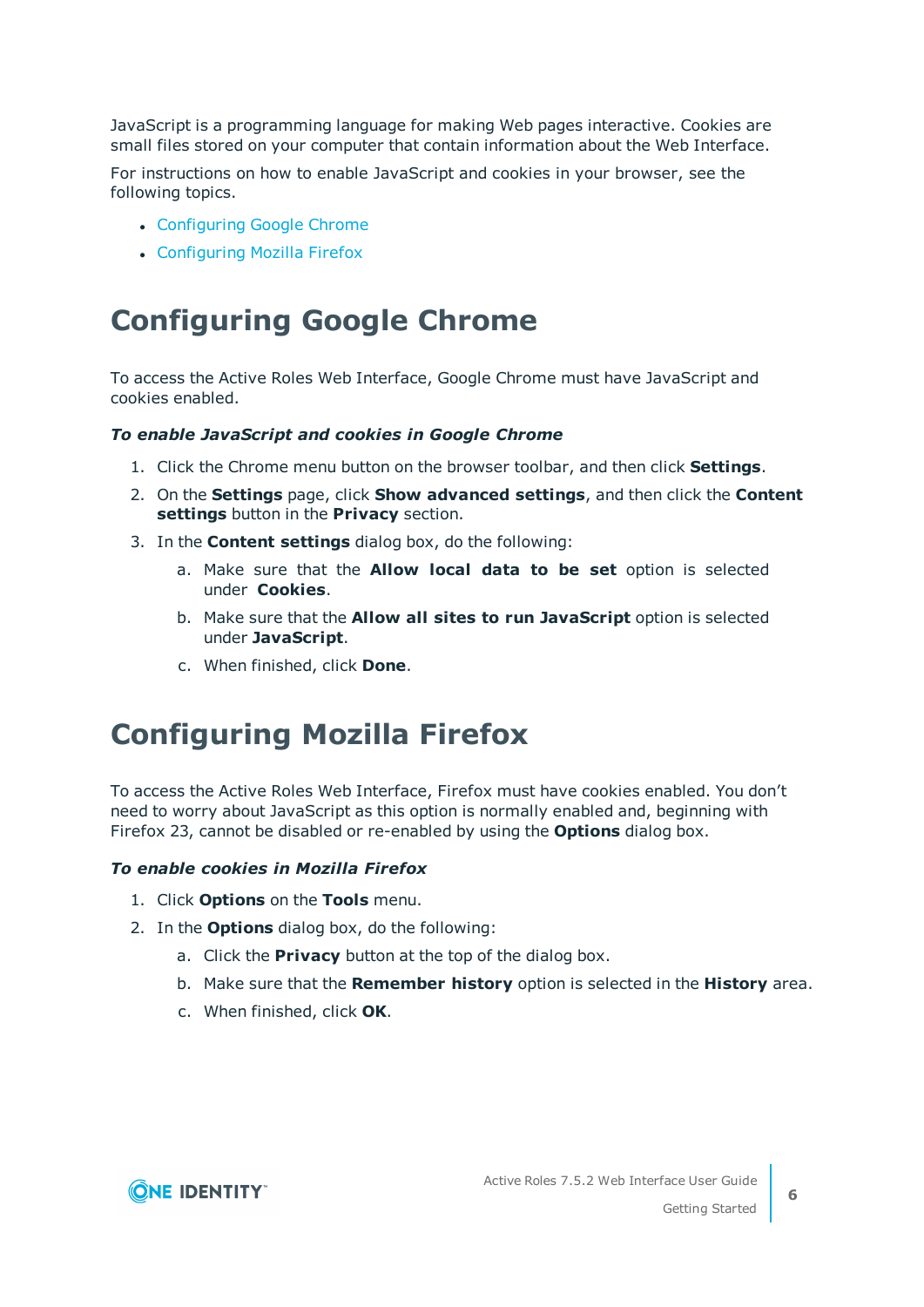# <span id="page-6-0"></span>**Connecting to the Web Interface**

To connect to the Web Interface, you need to know the name of the Web server running the Web Interface and the name of the Web Interface site you want to access. The default site names are as follows:

- **ARWebAdmin** Site for administrators; supports a broad range of administrative tasks
- **ARWebHelpDesk** Site for Help Desk; supports the most common administrative tasks
- **ARWebSelfService** Site for self-administration; enables end users to manage their personal accounts

### *To connect to the Web Interface*

In the address box of your Web browser, type the address of the Web Interface site, and then press Enter.

For example, to connect to the default site for administrators, you might type **http://server/ARWebAdmin** where **server** stands for the name of the Web server running the Web Interface.

# <span id="page-6-1"></span>**Changing personal settings**

When using the Web Interface, you can specify the following personal settings:

- <sup>l</sup> **User interface language** The language of the Web Interface pages. This setting affects all menus, commands, and forms of the Web Interface, as well as tool tips and help, allowing the user to view the Web Interface pages in the selected language.
- <sup>l</sup> **Maximum number of objects to display in search results** Determines the maximum number of objects displayed in single-page lists, such as lists of search results or lists that show contents of containers.
- Use this setting cautiously because displaying a large number of objects may adversely affect performance of your Web browser. Instead of displaying all objects, it would be advisable to use searching and filtering to find the objects you need.
- <sup>l</sup> **Number of items to display per page in paged lists** Determines the maximum number of list items displayed on a single page in multi-page lists. Affects only the lists, such as lists of approval tasks, that are divided into pages, causing each page to display no more items than specified by this setting.

Use this setting cautiously. If you specify a small number, you will need to page through list items. However, specifying an unreasonably large number may result in poor performance of the list view.

<sup>l</sup> **Number of page links to display for paged lists** Determines the maximum number of links to pages displayed for multi-page lists. Affects only the lists, such as



**7**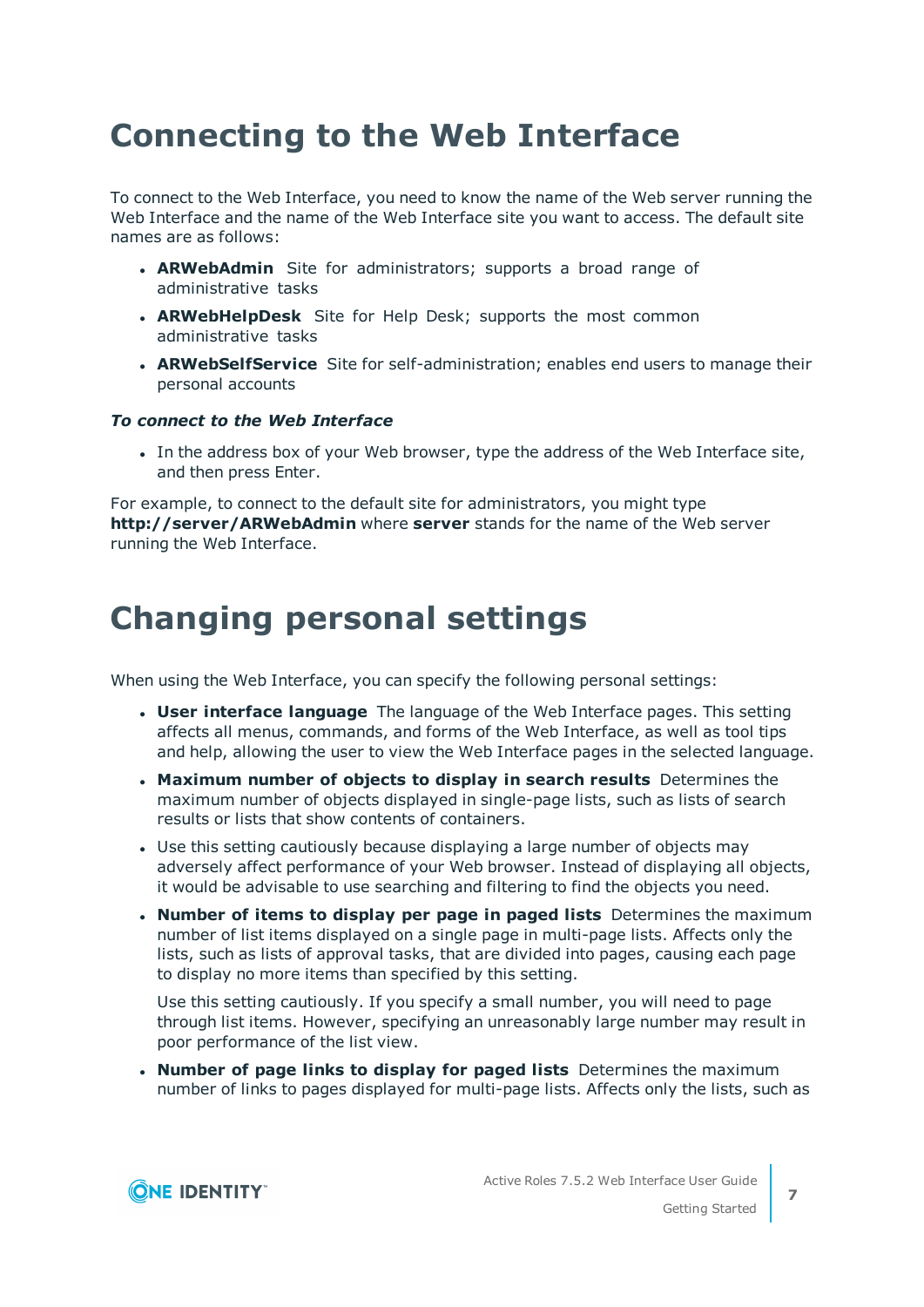lists of approval tasks, that are divided into pages, allowing the user to page through list items by clicking page numbers beneath the list. This setting specifies how many page numbers are to be shown and the duration of the Web Interface notification.

Active Roles saves these settings on a per-user basis in the configuration of the Web Interface site. Once saved, the personal settings take effect regardless of which computer is used to access the Web Interface. The user can have different personal settings for different Web Interface sites.

### *To change personal settings*

- 1. Click the **Settings** (gear) icon in the upper right corner of the Web Interface window.
- 2. Configure the settings as needed.
- <span id="page-7-0"></span>3. Click **Save** for the changes to take effect.

# **Logging out of the Web Interface**

Logging out of the Web Interface can save Web Interface users from harmful security breaches. Users should log out of the Web Interface when their work is completed.

### *To log out of the Web Interface*

• Click the name of the current Web Interface user in the top right corner of the Web Interface window, and then click **Log out**.

The **Log out** command closes the current Web Interface session and deletes all the session-related data from the local computer.

Not logging out may pose a security risk (for example, if the user accesses the Web Interface from a public computer). In such a case, the Web Interface can forcibly terminate the session due to user inactivity.

The Web Interface provides an inactivity timeout, ensuring that the session is not terminate unexpectedly. The administrator can specify the amount of continuous idle time that must pass in a Web Interface session before a message box pops up to prompt the user for an action. If the user does not respond to the prompt, the session is forcibly terminated after an additional grace period.

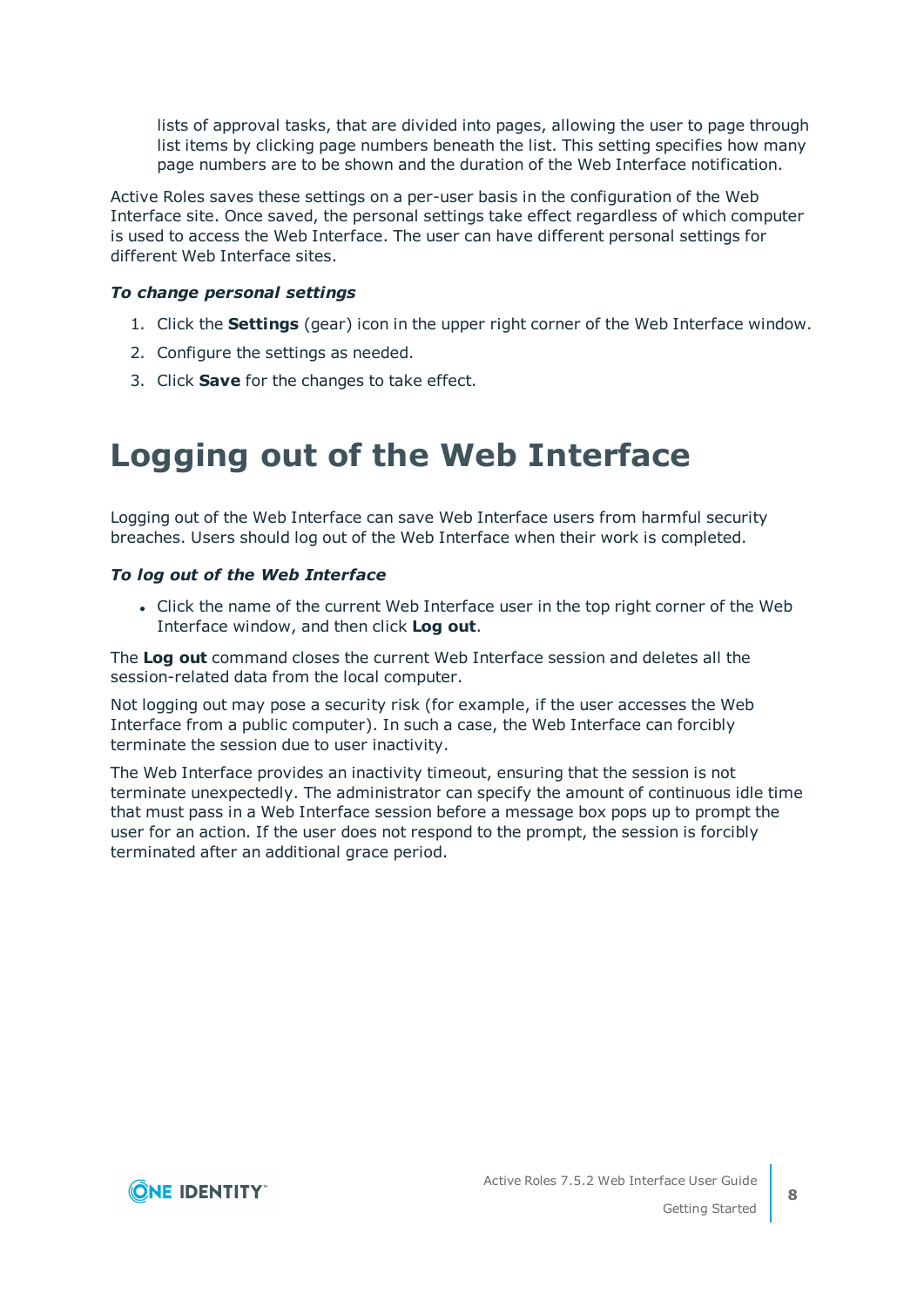# **Web Interface Basics**

- <span id="page-8-0"></span>• [Administrative](#page-8-1) tasks overview
- User interface [overview](#page-11-0)
- [Managing](#page-15-0) the list of objects
- Locating [directory](#page-16-1) objects
- <span id="page-8-1"></span>• Using [personal](#page-19-0) views

# **Administrative tasks overview**

The Web Interface home page displays categories of administrative tasks supported by the Web Interface. The same categories are displayed along the vertical strip on the left side of the Web Interface window, referred to as Navigation bar. Click icons on the Navigation bar to perform the following tasks:

- Directory [Management](#page-9-0) Browse for, and manage, directory objects, such as users and groups. You can navigate through containers in the directory; view, filter and select objects held in the container; and apply commands to the selected object or container.
- [Search](#page-9-1) Search for, and manage, directory objects. You can select containers in the directory, and specify search criteria. The Web Interface searches in the selected containers and all of their subcontainers, and lists the objects that match your search criteria, allowing you to apply commands to objects in the list.
- [Approval](#page-9-2) Perform the tasks related to approval of administrative operations. The scope of your responsibilities depends upon your role in the approval workflow processes.
- [Settings](#page-10-0) Set up your personal settings that control the display of the Web Interface pages.
- [Customization](#page-10-1) Add, remove, or modify user interface elements, such as menu items (commands) and pages (forms), intended to manage directory objects. This task requires the rights of Active Roles Admin.

#### NOTE:

- For more information on extending the Active Roles provisioning and account administration capabilities to your cloud applications, click the supported connectors in the **What's New** section from the Active Roles drop-down list.
- <sup>l</sup> On the title bar of the Active Roles Web Interface, click **Feedback** to provide a product feedback. You are redirected to a new browser that allows you to provide the feedback.

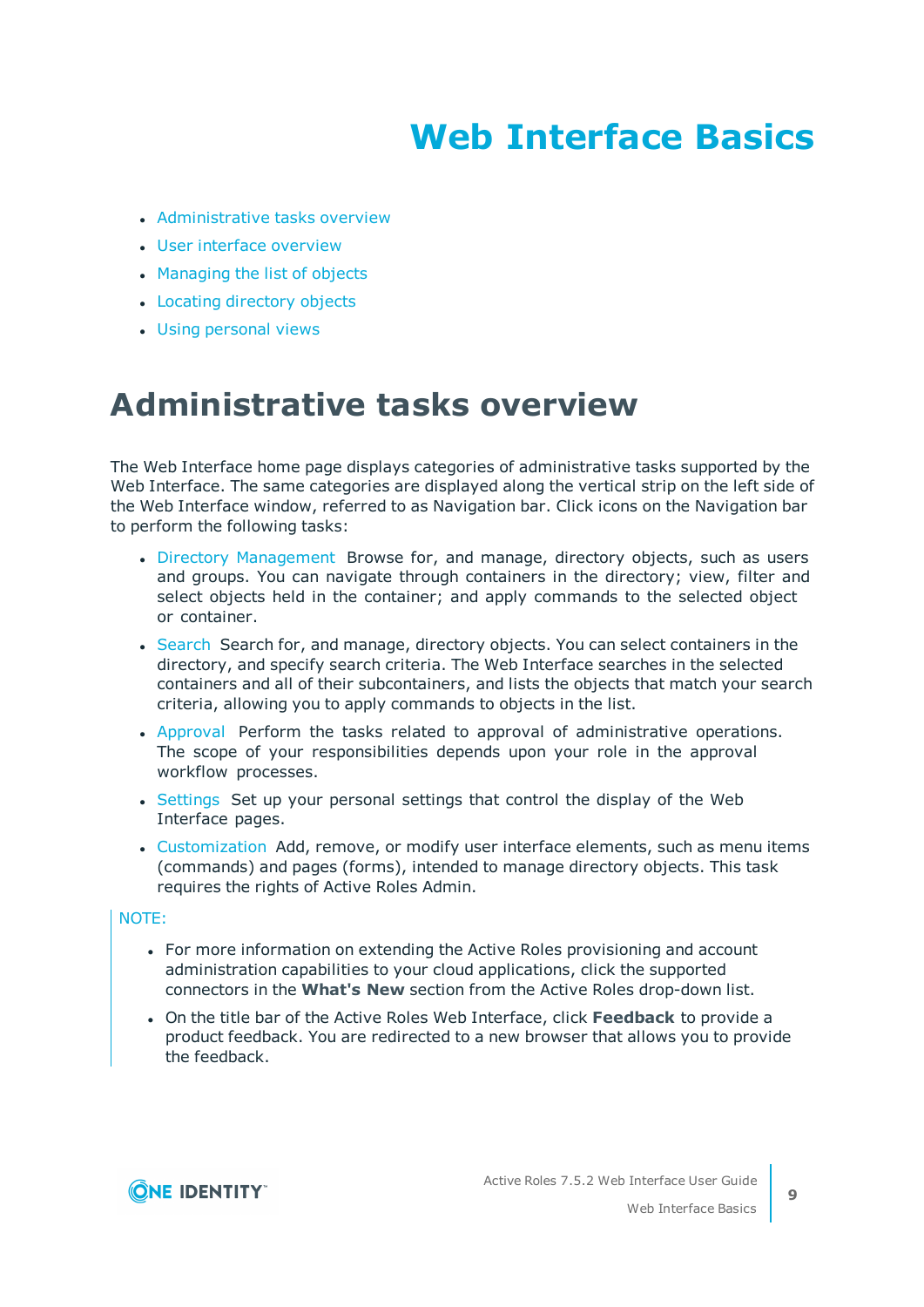- For Admin site, by default, the feedback option is available.
- For HelpDesk site, navigate to Customization | Global Settings and check the Enable user feedback link check-box to enable the feedback option.
- . The feedback option is not available for SelfService site.

## <span id="page-9-0"></span>**Directory Management**

**Directory Management** allows you to browse for, and administer, directory objects in your organization. Your Active Roles permissions determine which tasks you can perform.

**Directory Management** provides the following views:

- **Active Directory** Lists Active Directory domains managed by Active Roles, allowing you to navigate through containers in those domains. You can view, filter and select objects held in the container, and apply commands to the selected object or container.
- **Managed Units** Lists Managed Units defined in Active Roles, allowing you to view objects, and navigate through containers, held in Managed Units. You can filter and select objects, and apply commands to the selected object or container.

For information on how to administer Active Directory objects, see [Managing](#page-22-0) Active [Directory](#page-22-0) objects later in this document.

### <span id="page-9-1"></span>**Search**

**Search** provides a flexible, query-based mechanism that helps locate directory objects quickly and without browsing through the directory tree. You can select containers in the directory, and build a query by specifying search criteria. The Web Interface searches in the selected containers and all of their subcontainers, and lists the objects that match your search criteria. When the objects you target are returned as the results of a search query, you can then perform the necessary administrative tasks.

You can also save the queries that you build and use them again at a later time. The Web Interface saves queries as your personal views, with each view consisting of the containers and search criteria that you select, as well as the customized sorting and column information that you specify.

For instructions on how to perform a search, see [Searching](#page-16-2) for directory objects later in this document.

### <span id="page-9-2"></span>**Approval**

**Approval** provides you with the tools for performing tasks related to approval workflow. You can use these tools to complete approval tasks assigned to you as an Approver, and to

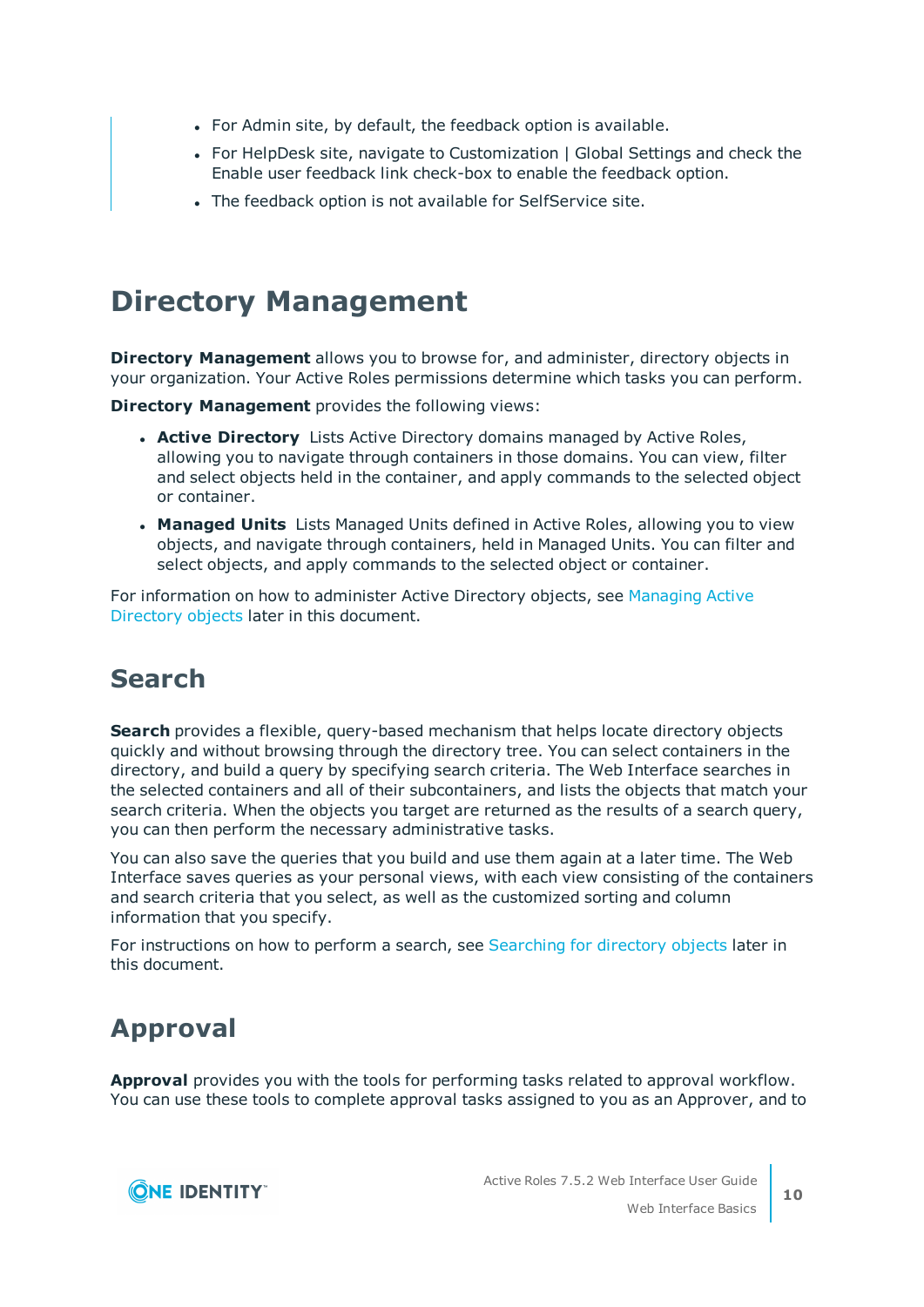monitor the status of the operations that you initiated, if those require approval.

For details on how to perform approval tasks, see Using Approval [Workflow](#page-34-0) later in this document.

### <span id="page-10-0"></span>**Settings**

By using **Settings**, you can specify:

- The language of the Web Interface pages.
- The maximum number of objects displayed in single-page lists.
- The maximum number of list items displayed on a single page in multi-page lists.
- . The maximum number of links to pages displayed for multi-page lists.
- Maximum time in minutes, for which the notification is to be visible.
- Maximum number of notifications to be stored in Active Roles.

You can also enable **Show objects owned by inheritance or secondary ownership**. Selecting this check box allows Self-Administration Web Interface users to view objects in **My Managed Resources** even if the user is not assigned to the objects as the primary owner (manager), but as a secondary or inherited owner.

Settings are saved on a per-user basis in the configuration of the Web Interface site. For more information, see [Changing](#page-6-1) personal settings.

### <span id="page-10-1"></span>**Customization**

**Customization** allows you to tailor the Web Interface to suit the specific needs of your organization. The **Customization** item is only displayed if you are logged on as Active Roles Admin. The Active Roles Admin account is specified upon configuration of the Active Roles Administration Service.

**Customization** includes the following tasks:

- **. Directory Objects** Modify menus, commands, and forms for administering directory objects. View or change global settings, such as the logo image and color scheme.
- **Restore Default** Restore the original (default) menus, commands, and forms, discarding all previous customizations.
- **Reload** Put into effect the menus, commands, and forms that you have customized.

The customization settings determine the configuration of the Web Interface site for all users.

For more information and instructions on how to customize the Web Interface, see "Customizing the Web Interface" in the Active Roles Web Interface Administration Guide.

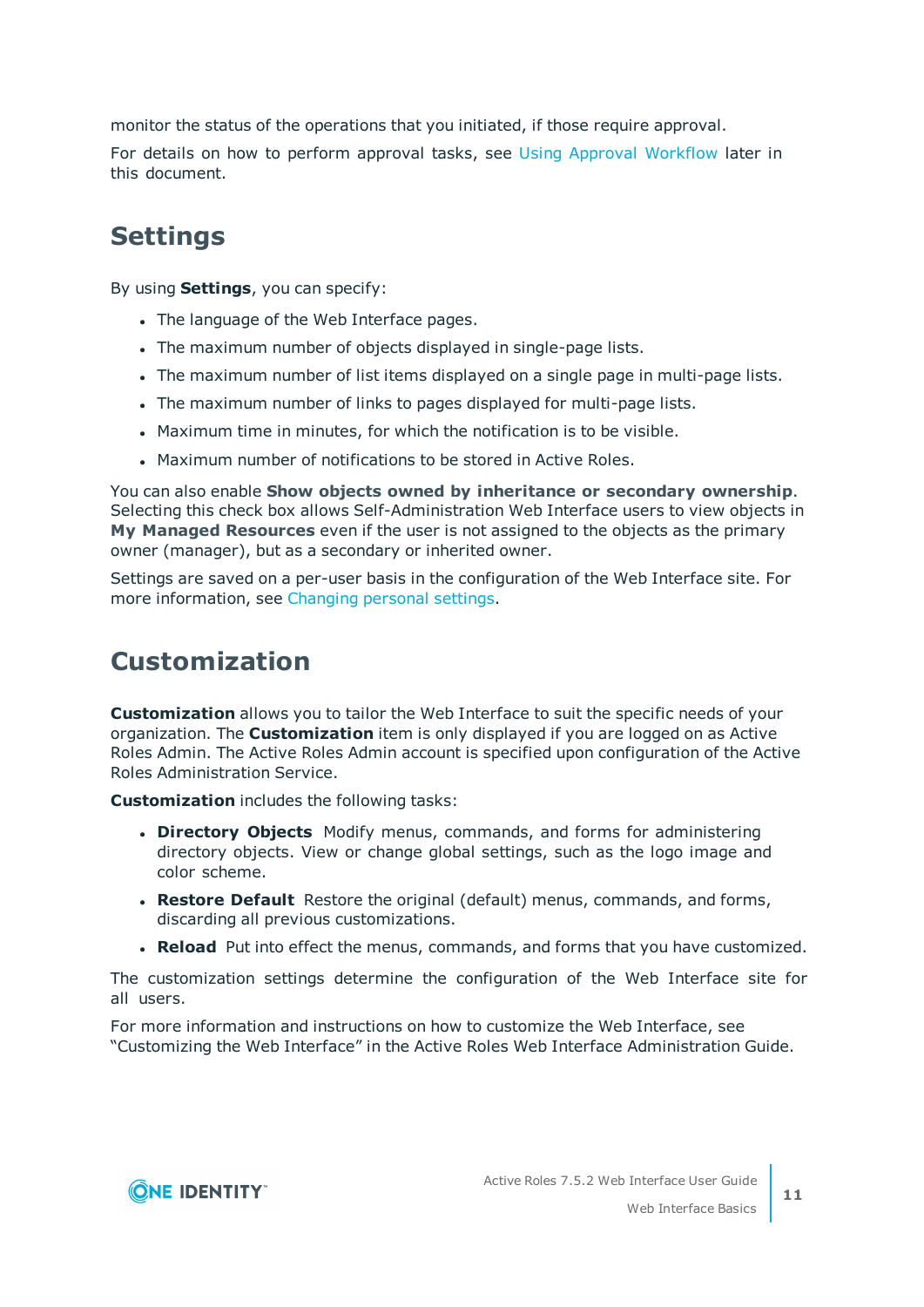# <span id="page-11-0"></span>**User interface overview**

The section describes the user interface elements that are common across the Web Interface.

|                                           | <b>ONE IDENTITY</b> Active Roles                                                                                                                                                                                                                                                  |                                                                                              |                                                                                       |                                                     | <b>Feedback and Notifications</b><br>Pa Feedback<br>$\bullet$ Active Roles 7.4 $\star$<br>ARSAdmin -<br>$\Delta V$                                                              |
|-------------------------------------------|-----------------------------------------------------------------------------------------------------------------------------------------------------------------------------------------------------------------------------------------------------------------------------------|----------------------------------------------------------------------------------------------|---------------------------------------------------------------------------------------|-----------------------------------------------------|---------------------------------------------------------------------------------------------------------------------------------------------------------------------------------|
| Home<br><b>Directory Management</b><br>ж. | <b>Views</b><br>Tree<br>Built-in                                                                                                                                                                                                                                                  | TESTOU (objects found: 5)<br>Active Directory / ARSRD.Lab                                    | Toolbar                                                                               |                                                     | Anu Mehta<br><b>Disable Account</b>                                                                                                                                             |
| Search<br>Q<br>Customization              | <b>Active Directory</b><br><b>Managed Units</b>                                                                                                                                                                                                                                   | Ξ.<br>Filter                                                                                 | $\mathbf \tau$                                                                        | v                                                   | <b>Reset Password</b><br>Delete                                                                                                                                                 |
| Approval<br>ы                             | AD LDS<br><b>Automation Workflows</b><br>Azure<br><b>Settings</b><br>Help<br>Personal<br>You have no personal Views. To create a View,<br>click the button on the left side of the toolbar,<br>and then click "Save current view".<br><b>Navigation bar</b><br><b>Browse pane</b> | $\Box$ Name<br>i□ A Ajay Gupta                                                               | <b>Description</b><br>QA                                                              | <b>Type</b><br>User                                 | Deprovision<br>Move                                                                                                                                                             |
| $\bullet$                                 |                                                                                                                                                                                                                                                                                   | <b>图 日 Anu Mehta</b><br>O & Ekta Gupta<br>Prashant P<br>$\Box$                               | <b>Developer</b><br><b>HR</b><br>Developer                                            | Copy<br>User<br>Rename<br>User<br>Member Of<br>User |                                                                                                                                                                                 |
|                                           |                                                                                                                                                                                                                                                                                   | O Priya Pate                                                                                 | QA<br>List of objects                                                                 | User                                                | <b>Change History</b><br><b>Entitlement Profile</b><br><b>User Activity</b>                                                                                                     |
|                                           |                                                                                                                                                                                                                                                                                   |                                                                                              |                                                                                       |                                                     | <b>General Properties</b><br><b>Managed Resources</b><br><b>Exchange Properties</b><br><b>Terminal Services Properties</b><br><b>Dial-in Properties</b><br><b>Name Mappings</b> |
|                                           |                                                                                                                                                                                                                                                                                   | Anu Mehta                                                                                    |                                                                                       |                                                     | <b>Move Mailbox</b><br><b>Disable Mailbox</b><br>Enable Archive<br><b>Convert to Linked Mailbox</b>                                                                             |
|                                           |                                                                                                                                                                                                                                                                                   | User logon name<br>amehta<br>Modified<br>9/26/2019 9:50:08 AM<br>Expiration<br>Never expires | E-mail<br>amehta@arsrd.lab<br>Description<br>Developer<br>Job title<br>Staff Engineer |                                                     | <b>TESTOU</b><br>Search under this container<br><b>New User</b><br><b>New Group</b><br>New Query-based Distribution Group                                                       |
|                                           |                                                                                                                                                                                                                                                                                   |                                                                                              | <b>Summary pane</b>                                                                   |                                                     | Command pane                                                                                                                                                                    |

# <span id="page-11-1"></span>**Navigation bar**

Located on the left side of the page, the Navigation bar provides the first level of navigation for most of the tasks you can perform in the Web Interface. The Navigation bar is organized by Web Interface areas, and includes the following items:

- **Home** Go to the Web Interface home page.
- <sup>l</sup> **Directory Management** Browse for, and administer, directory objects in your organization.
- **. Search** Search for, and administer, directory objects in your organization.
- **Customization** Customize Web Interface pages. Available to Active Roles Admin only.
- **Approval** Perform the tasks relating to approval of administrative operations.
- **Settings** View or change your personal settings that control the display of the Web Interface.
- **. Help** Find Help topics and other helpful resources for the Web Interface.

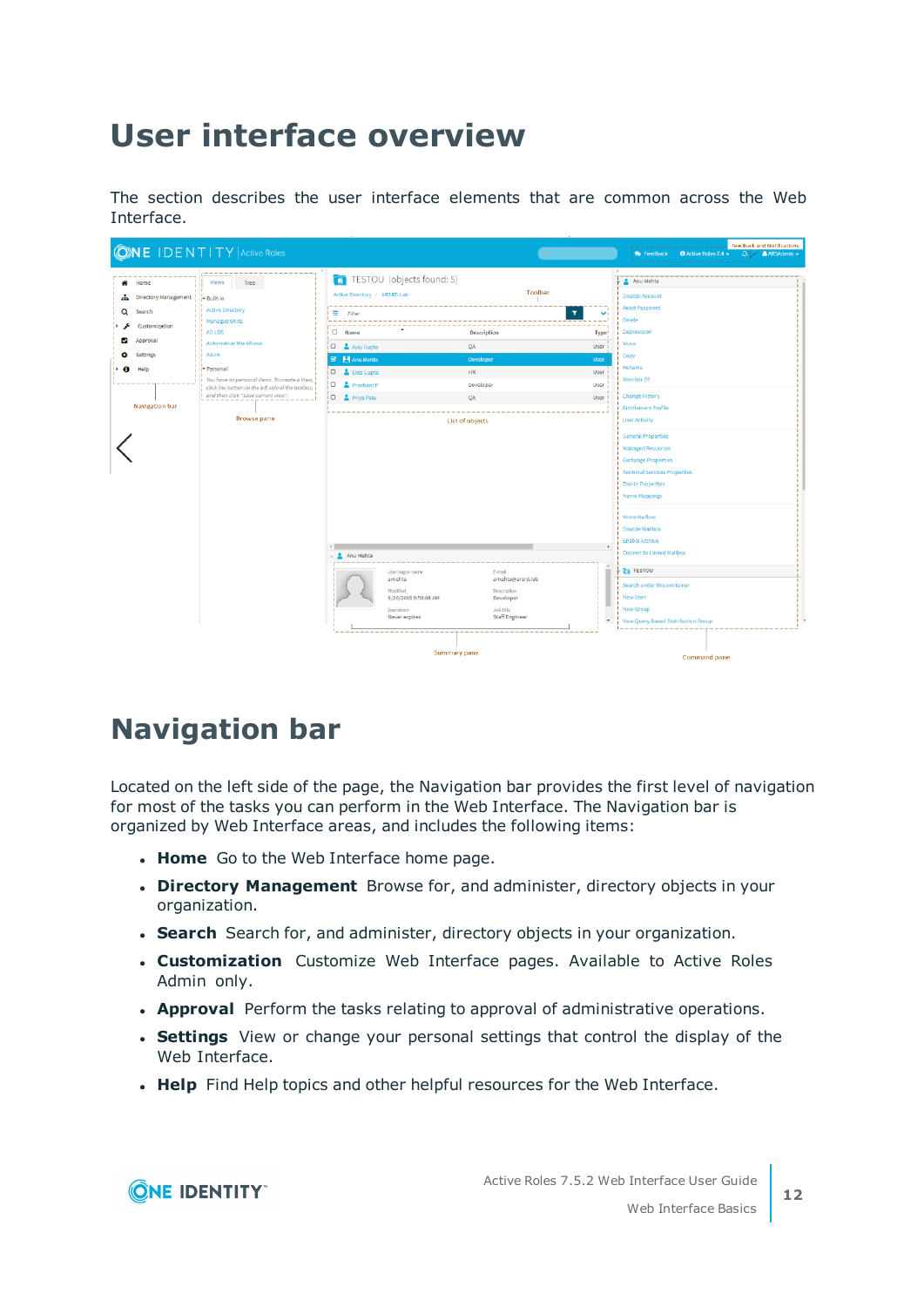For more information about functions of the Navigation Bar, see [Administrative](#page-8-1) tasks [overview](#page-8-1) earlier in this document.

### <span id="page-12-0"></span>**Browse pane**

Located next to the Navigation bar, the Browse pane lists the built-in views and personal views, and allows you to access the tree view:

- Built-in views provide entry points to browsing for objects in the directory. Personal views are filter or search queries you build and save to use them again at a later time. To see built-in views and personal views, click the **Views** tab at the top of the Browse Pane.
- The tree view helps you browse for directory objects by using the directory tree to navigate through the hierarchical structure of containers. To see the tree view, click the **Tree** tab at the top of the Browse Pane.

# <span id="page-12-1"></span>**List of objects**

When you select a container or view in the Browse pane, you'll see a list of objects. If you select a container, the list includes the objects held in that container. If you select a view, the list includes the objects that match the view settings. It is also possible to customize the list by sorting and filtering, and by adding or removing list columns.

You can select objects from the list and apply commands to the selected object or objects. When you click the name of a container object, such as a domain or an organizational unit, the list changes to display the objects held in that container, thereby enabling you to browse through containers in the directory.

# <span id="page-12-2"></span>**Toolbar**

The Toolbar contains a number of controls allowing you to manage the current list of objects:

- Click the Menu button on the left side of the Toolbar to save the current list as a personal view, add or remove list columns, or export the list to a text file.
- Type in the Filter field and then click the button next to that field to have the list include only those objects whose naming properties match what you typed.
- Click the Expand/Collapse button on the right side of the Toolbar to configure filtering criteria based on object properties. To have the list include only the objects that match your filtering criteria, click the button next to the Filter field.

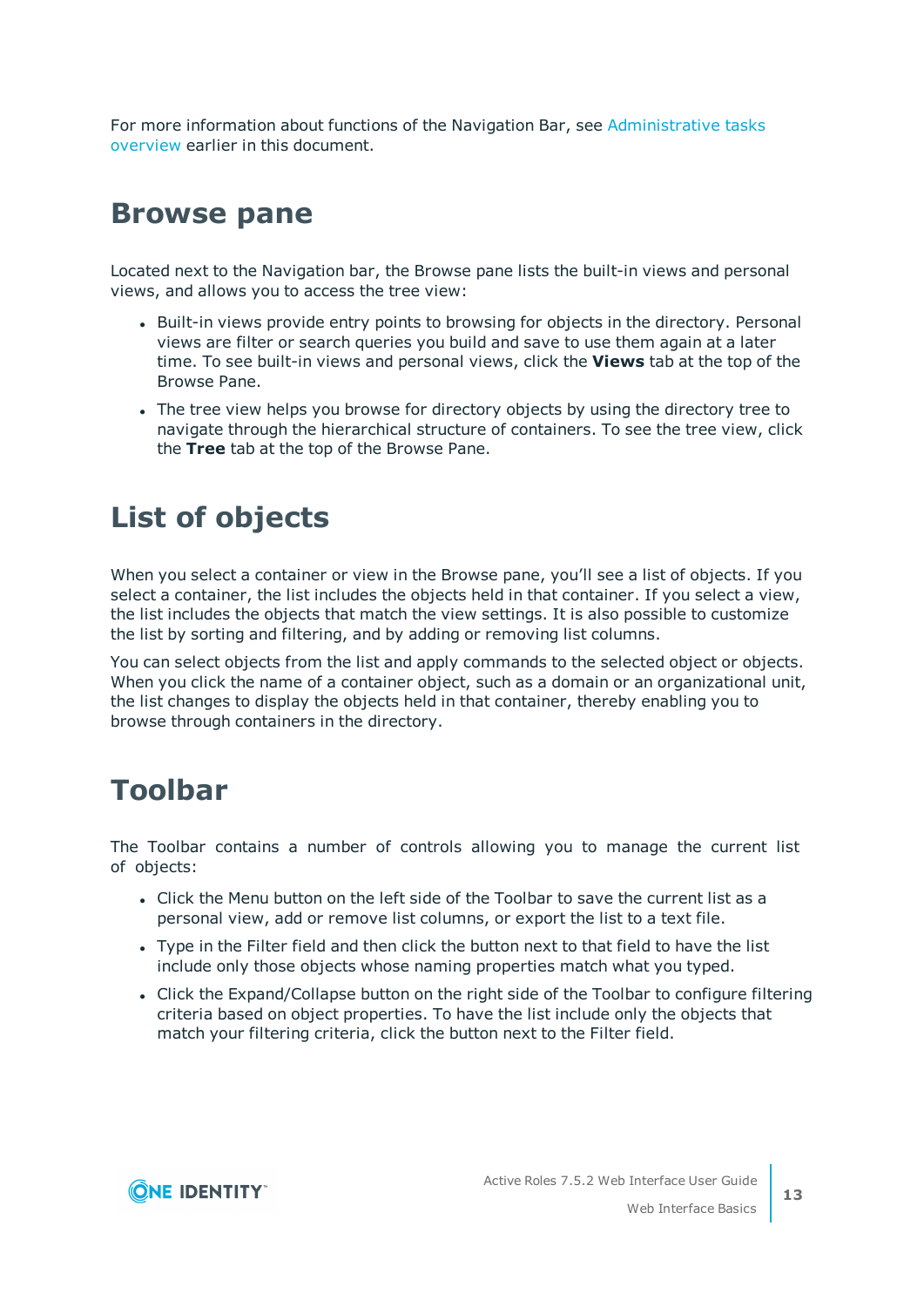### <span id="page-13-0"></span>**Current container**

The area above the Toolbar displays the name of the current container—the container that holds the objects shown in the list, and identifies the hierarchical path to the current container in the directory. Click the name of a container in the path to view a list of objects held in that container.

# <span id="page-13-1"></span>**Command pane**

Located to the right of the list of objects, the Command pane provides commands you can apply to objects you select from the list as well as commands you can apply to the current container:

- If no objects are selected in the list, the menu includes only the commands that apply to the current container. These commands are grouped under a heading that shows the name of the current container.
- If a single object is selected in the list, the commands that apply to the selected object are added in the top of the menu, under a heading that shows the name of the selected object.
- If multiple objects are selected from the list, the commands that apply to all of the selected objects are added in the top of the menu, under a heading that shows the number of the selected objects.

## <span id="page-13-2"></span>**Summary pane**

When you select an object from the list, information about that object is displayed in the Summary pane under the list of objects. The information includes some commonly used properties of the object, and depends upon the object type. For example, user properties provide more detailed information about a user account, such as the logon name, e-mail address, description, job title, department, expiration date, and the date and time that the account was last changed. If you don't see the Summary pane, click in the area beneath the list of objects.

# <span id="page-13-3"></span>**Notification and Feedback**

On the upper right corner, you can view the Feedback option, Active Roles drop-down menu, and a Notification icon.

- Feedback option: Allows you to provide product feedback.
- Active Roles drop-down menu: Allows you to know more about the new features in

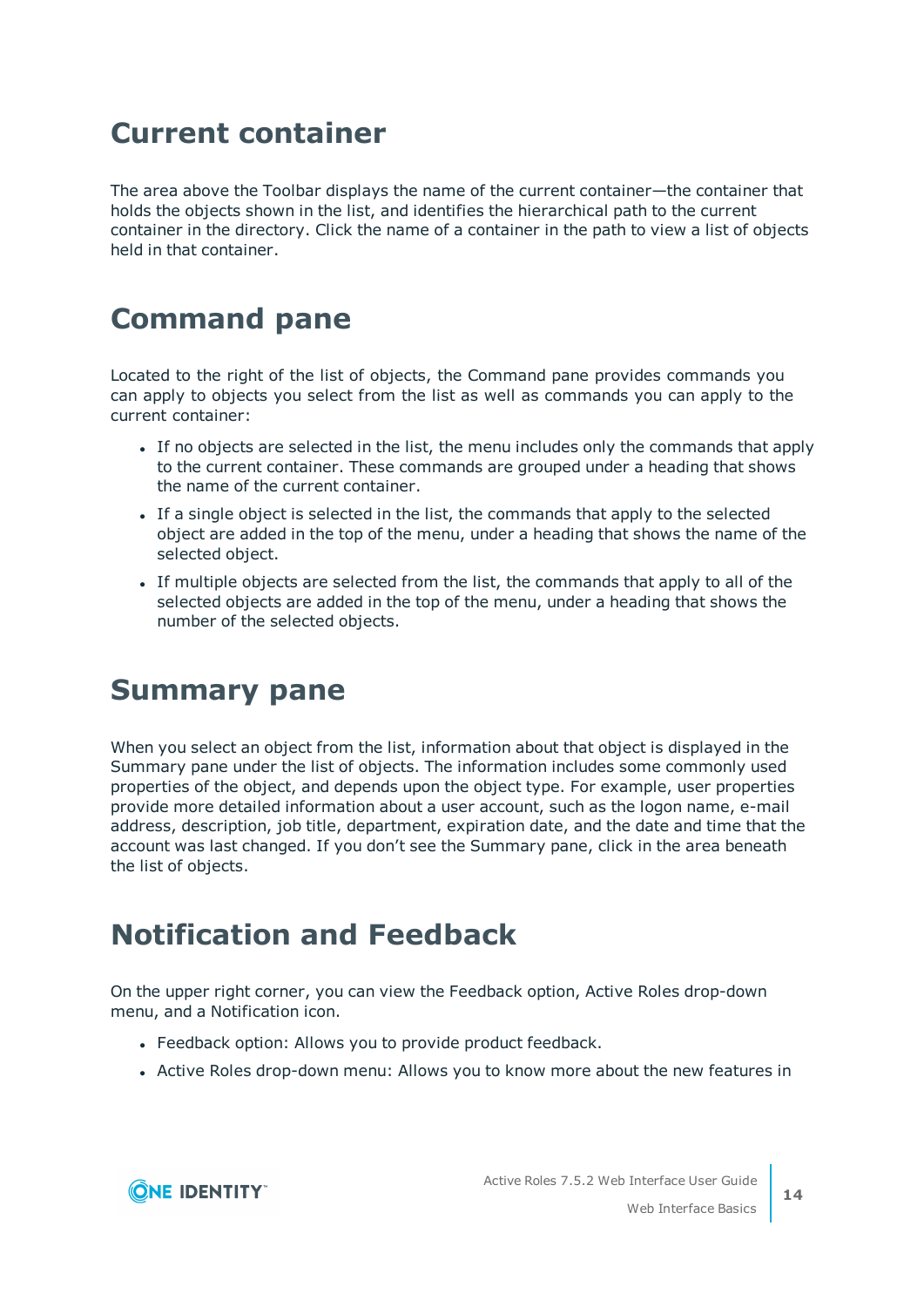the current version, access online-help, and configure settings.

• Notification icon: Allows you to view the notifications.

## <span id="page-14-0"></span>**Object property pages**

Property pages are used in the Web Interface to modify directory objects. The following figure gives an example of the property page that appears when you select a user account from the list of objects and click **General Properties** in the Command pane.

| <b>Tabs</b>                   |                                  | <b>Data entries</b> |
|-------------------------------|----------------------------------|---------------------|
| <b>General Properties</b>     |                                  | ×                   |
| Abbie V. Hefner               |                                  | C Customize         |
| > General                     | First name:                      |                     |
| <b>Address</b>                | Abbie                            |                     |
| <b>Account</b>                | Last name:                       |                     |
| <b>Telephones</b>             | Hefner                           |                     |
| Organization                  | Initials:                        |                     |
| Profile                       | V.                               |                     |
| <b>Managed by</b>             | Display name: 0                  |                     |
| Picture                       | Abbie V. Hefner                  |                     |
| <b>Published Certificates</b> | Description:                     |                     |
| Object                        | Full Time Employee               |                     |
|                               | Office:                          |                     |
|                               | Building 32, Floor 29, Cube 1068 |                     |
|                               | Telephone number:                |                     |
|                               | (704) 879-6799                   |                     |
|                               |                                  | Close<br>Save<br>h. |

**Figure 1: Object Property page**

The property page consists of several tabs. Each tab provides a number of data entries allowing you to view or change certain properties of the directory object. Click a tab to access the data entries on that tab. To apply the changes you have made in the data entries, click the **Save** button.

Active Roles Admin can use the **Customize** link in the upper right corner of the page to add or remove data entries or entire tabs from the property page. The **Customize** link is not displayed unless you are logged on as a member of the Active Roles Admin account, which specified in the configuration settings of the Active Roles Administration Service.

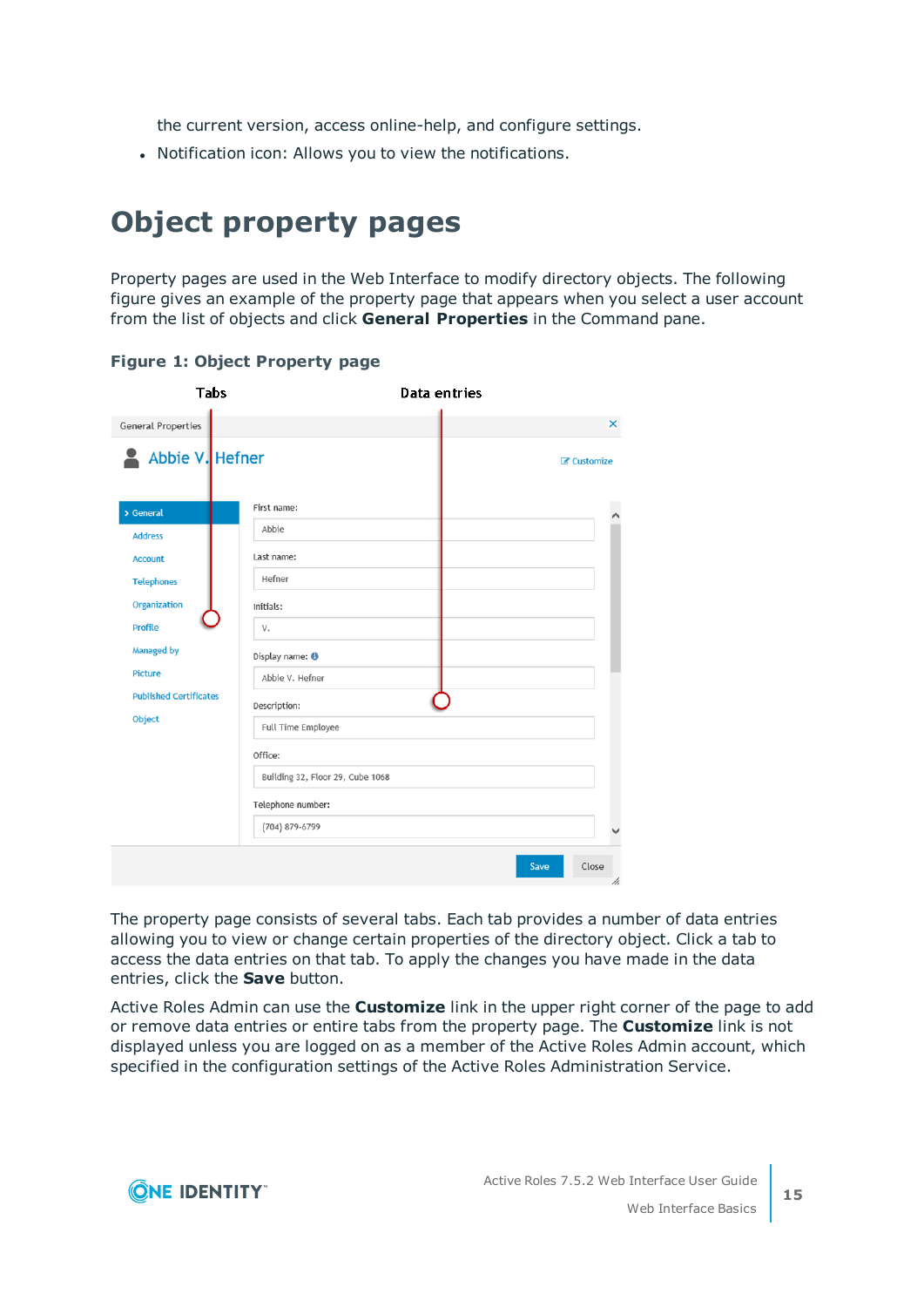# <span id="page-15-0"></span>**Managing the list of objects**

The list of objects in the Web Interface has a number of features that help you locate the objects you target. Thus, you can sort objects in a list and apply a filter to a list. You can also add or remove list columns.

# <span id="page-15-1"></span>**Sorting and filtering the list of objects**

The Web Interface allows you to set a sort order and apply a filter in the list of objects.

### *To sort the list of objects by name*

. Click the **Name** column heading once or twice to sort the list by object name in ascending or descending order. An arrow in the column heading indicates the sort order.

You can also sort the list by other columns. Click a column heading to change the sort order. For instructions on how to add or remove columns, see Adding or [removing](#page-16-0) columns from the list of [objects](#page-16-0) later in this document.

#### *To filter the list of objects*

- To filter the list by naming properties, type in the Filter field on the Toolbar and then press Enter or click the button next to the Filter field. As a result, the list includes only the objects whose naming properties match what you typed. The naming properties include name, first name, last name, display name, and logon name.
- To filter the list by other properties, click the button on the right side of the Toolbar to expand the Toolbar, click **Add criteria**, choose the properties by which you want to filter, click **Add**, and then configure the criteria as appropriate. When finished, press Enter or click the button next to the Filter field on the Toolbar. As a result, the list includes only the objects that match the criteria you configured.

After you have applied a filter, the list includes only the objects that match the filter. For example, you can type a few characters in the Filter field on the Toolbar and then press Enter to view only the objects whose name starts with the characters you typed.

### *To remove the filter and restore the original list of objects*

If you did not add criteria, clear the Filter field on the Toolbar and then press Enter; otherwise, expand the Toolbar, click **Clear all**, and then press Enter.

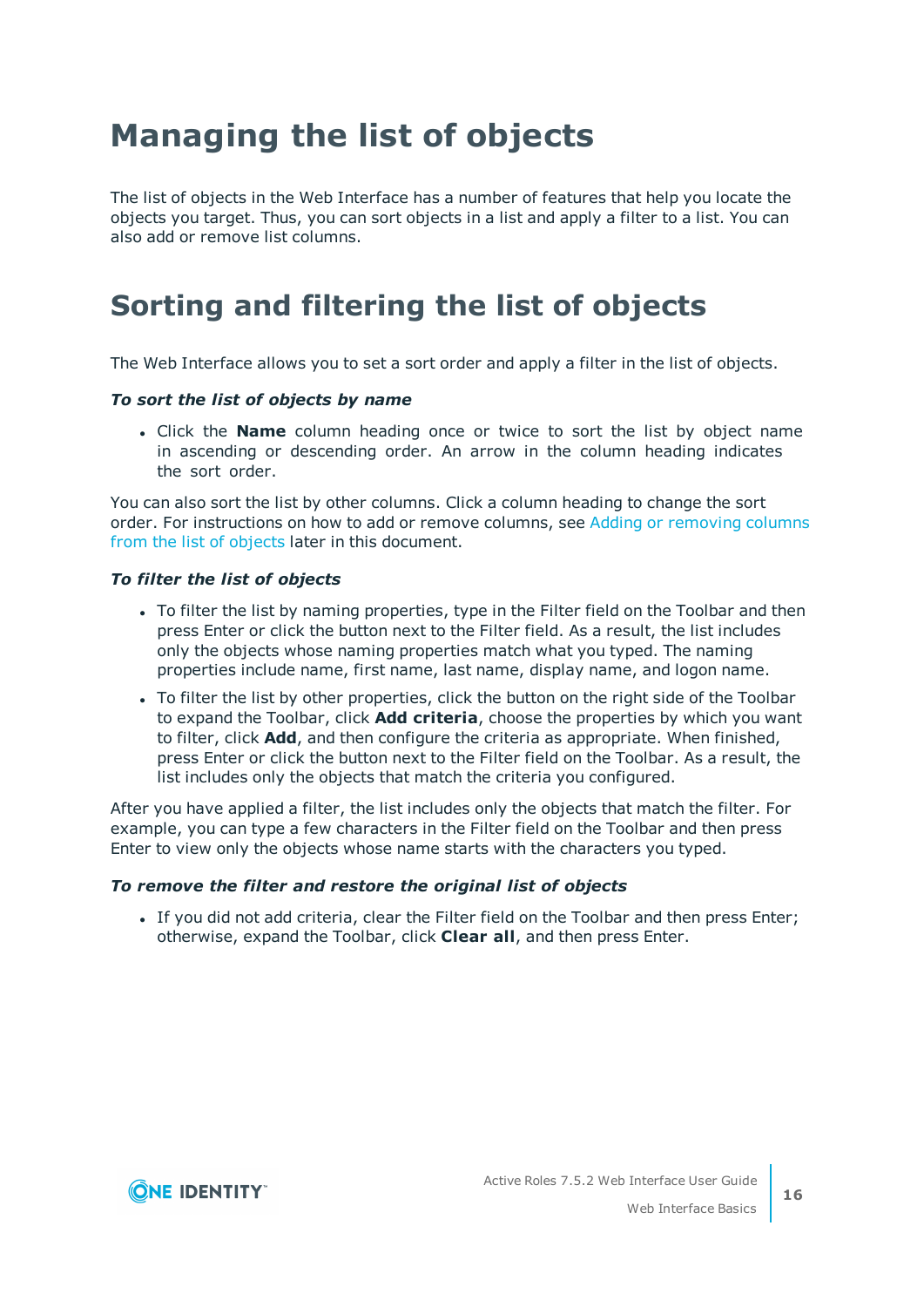## <span id="page-16-0"></span>**Adding or removing columns from the list of objects**

You can customize the list of objects by adding or removing list columns. Each column is intended to display a certain property of objects in the list, and can be used to set a sort order.

### *To add or remove list columns*

- 1. Click the Menu button on the left side of the Toolbar, and then click **Choose columns**.
- 2. To add a column for a certain property, click the name of the property in the **Hidden columns** list and then click the right arrow button to move the property to the **Displayed columns** list.
- 3. To remove a column for a certain property, click the name of the property in the **Displayed columns** list and then click the left arrow button to move the property to the **Hidden columns** list.

You can reorder list columns by moving list items up and down in the **Displayed columns** list: Click the name of the property in the list and then click the up arrow button or the down arrow button next to the list.

# <span id="page-16-1"></span>**Locating directory objects**

The Web Interface provides search and filtering tools to help you locate directory objects quickly and easily. By creating and applying an appropriate search or filter query, you can build shorter lists of objects, which makes it easier to select the objects needed to accomplish your administrative tasks.

You can also save search and filter queries as your personal views, and use them again at a later time. Each view saves the following settings that you specify: the container to search or filter; the search or filtering criteria; the set of columns and the sort order in the list of search or filtering results.

# <span id="page-16-2"></span>**Searching for directory objects**

To search for directory objects, you can use the **Search** page that allows you to select the container to search and specify criteria for the objects you want to find. The Web Interface searches in the container you select and in all of its subcontainers.

The Web Interface opens the **Search** page when you do any of the following:

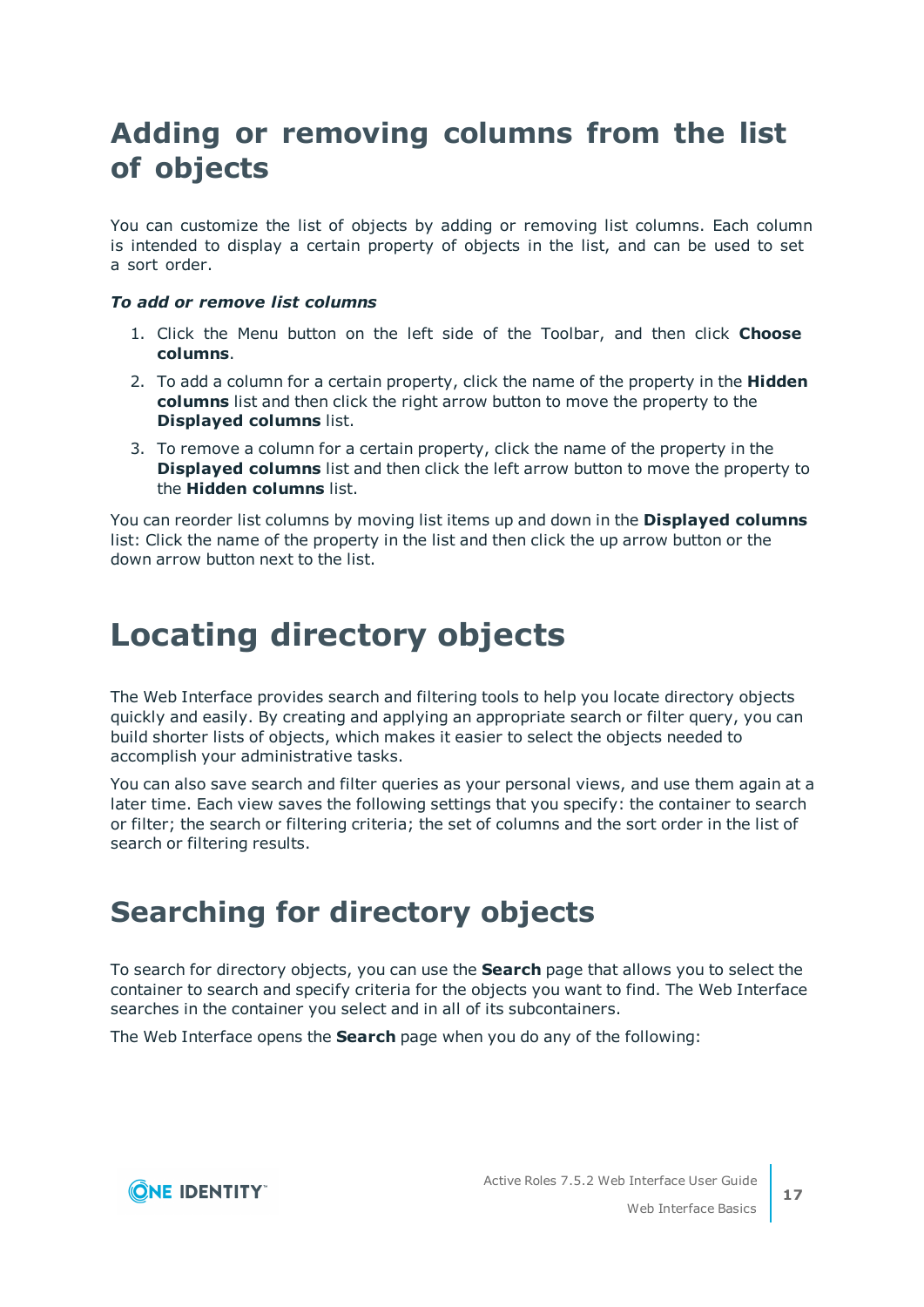- Type in the Search field located in the upper right corner of the Web Interface window, and then press Enter or click the magnifying glass icon in the Search field. In this case, the Web Interface searches all managed Active Directory domains for objects whose naming properties match what you typed and the **Search** page lists the search results. The naming properties include name, first name, last name, display name, and logon name.
- <sup>l</sup> Click **Search** on the Navigation bar. The **Search** page opens, allowing you to configure and start a search.

### *To configure and start a search*

1. Click the **Search in** box on the Toolbar, and then select the container that you want to search. You can select more than one container.

The Web Interface will search in the selected container and all of its subcontainers.

- 2. Specify criteria for the objects that you want to find:
	- To search by naming properties, type in the Search field on the Toolbar. The Web Interface will search for objects whose naming properties match what you typed. The naming properties include name, first name, last name, display name, and logon name.
	- To search by other properties, click the button on the right side of the Toolbar to expand the Toolbar, click **Add criteria**, choose the properties by which you want to search, click **Add**, and then configure the criteria as appropriate. The Web Interface will search for objects that match the criteria that you configured.
- 3. Press Enter to start the search.

The search results are listed on the Search page. You can customize the list by adding or removing list columns and sorting the list by column data. To add or remove list columns, click the Menu button on the left side of the Toolbar and then click **Choose columns** (see also Adding or [removing](#page-16-0) columns from the list of objects earlier in this document). To sort the list by column data, click column headings.

### <span id="page-17-0"></span>**Example: Searching by object type**

The following steps demonstrate how you can use the search function to list all groups that exist in the Active Directory domains managed by Active Roles:

- 1. Click **Search** on the Navigation bar.
- 2. Click the button on the right side of the Toolbar to expand the Toolbar, click **Add criteria**, select the check box next to **Object type is User/InetOrgPerson/Computer/Group/Organizational Unit**, and then click the **Add** button.
- 3. On the Toolbar, click **Group** in the list next to **The object type is**, and then press Enter.

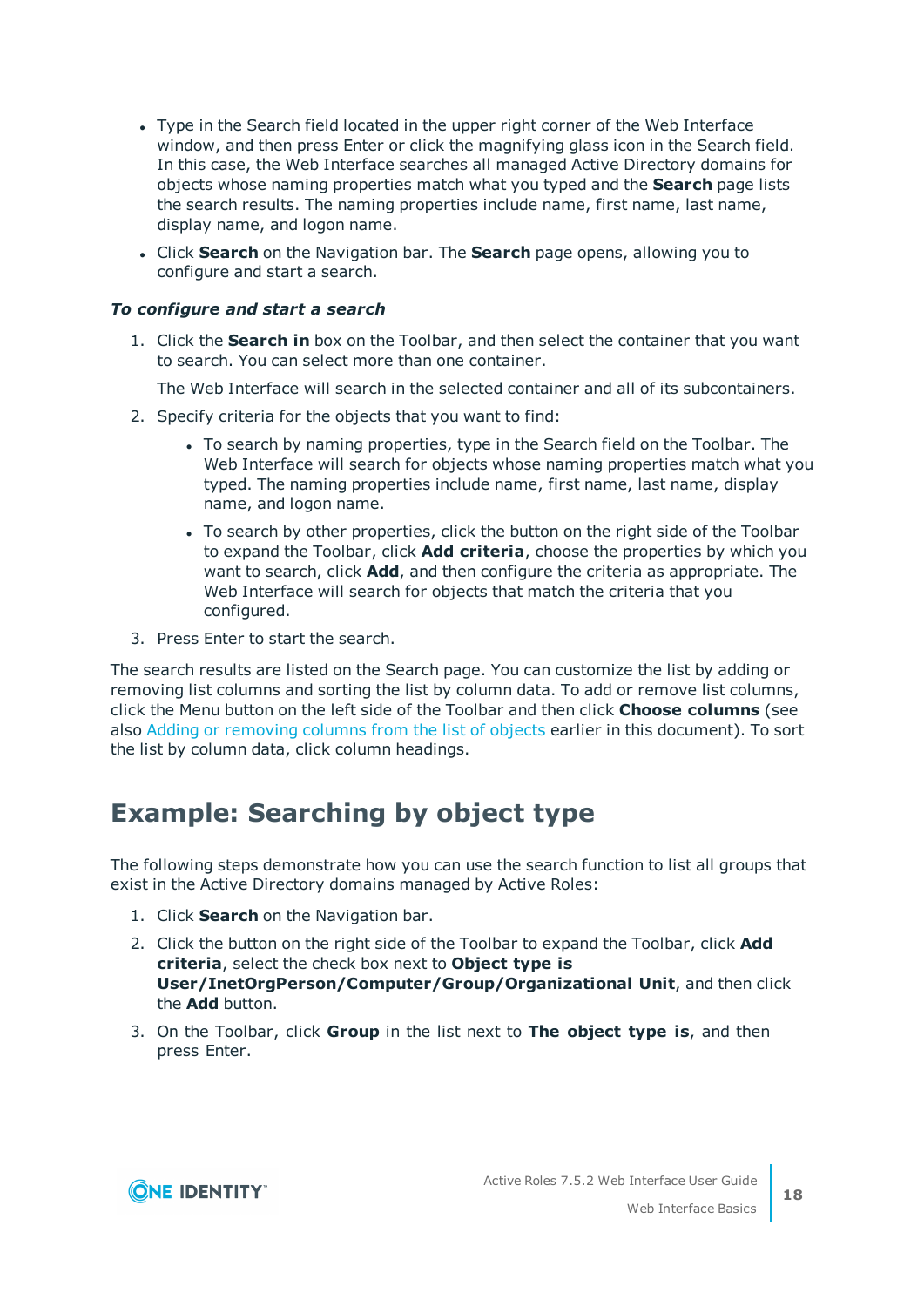## <span id="page-18-0"></span>**Filtering the contents of a container**

If a container, such as an organizational unit in your Active Directory, holds large number of objects, you can narrow down the displayed list of objects by filtering the objects held in that specific container.

### *To filter the objects held in a container*

1. Navigate to the container in the Web Interface.

To navigate to a container, you can search for the container object (see [Searching](#page-16-2) for [directory](#page-16-2) objects) and then click its name in the list of search results on the **Search** page. Alternatively, you can browse for the container objects by using the [Browse](#page-12-0) [pane](#page-12-0) and the List of [objects](#page-12-1).

- 6 IMPORTANT: The scope of filtering is always set to the current container, and does not include any subcontainers of that container. Filtering is essentially a search for objects held in a given container only. If you want to search the current container and all of its subcontainers, click **Search under this container** in the [Command](#page-13-1) pane, and then configure and perform a search as described in [Searching](#page-16-2) for directory objects earlier in this document.
- 2. Specify how you want to filter the objects held in the container:
	- To filter objects by naming properties, type in the Filter field on the Toolbar and then press Enter or click the button next to the Filter field. The list of objects will include only the objects whose naming properties match what you typed. The naming properties include name, first name, last name, display name, and logon name.
	- To filter objects by other properties, click the button on the right side of the Toolbar to expand the Toolbar, click **Add criteria**, choose the properties by which you want to filter, click **Add**, and then configure the criteria as appropriate. The list of objects will include only the objects that match the criteria you configured.
- 3. To apply the filter, press Enter or click the button next to the Filter field on the Toolbar.

When a filter is applied to a container, the Web Interface lists a subset of all objects held in that container. You can remove the filter to view all objects: If you did not add criteria, clear the Filter field on the Toolbar and then press Enter; otherwise, expand the Toolbar, click **Clear all**, and then press Enter.

### <span id="page-18-1"></span>**Example: Filtering by object type**

The following steps demonstrate how you can configure a filter that lists only user accounts held in a particular organizational unit, removing objects of any other type from the list:

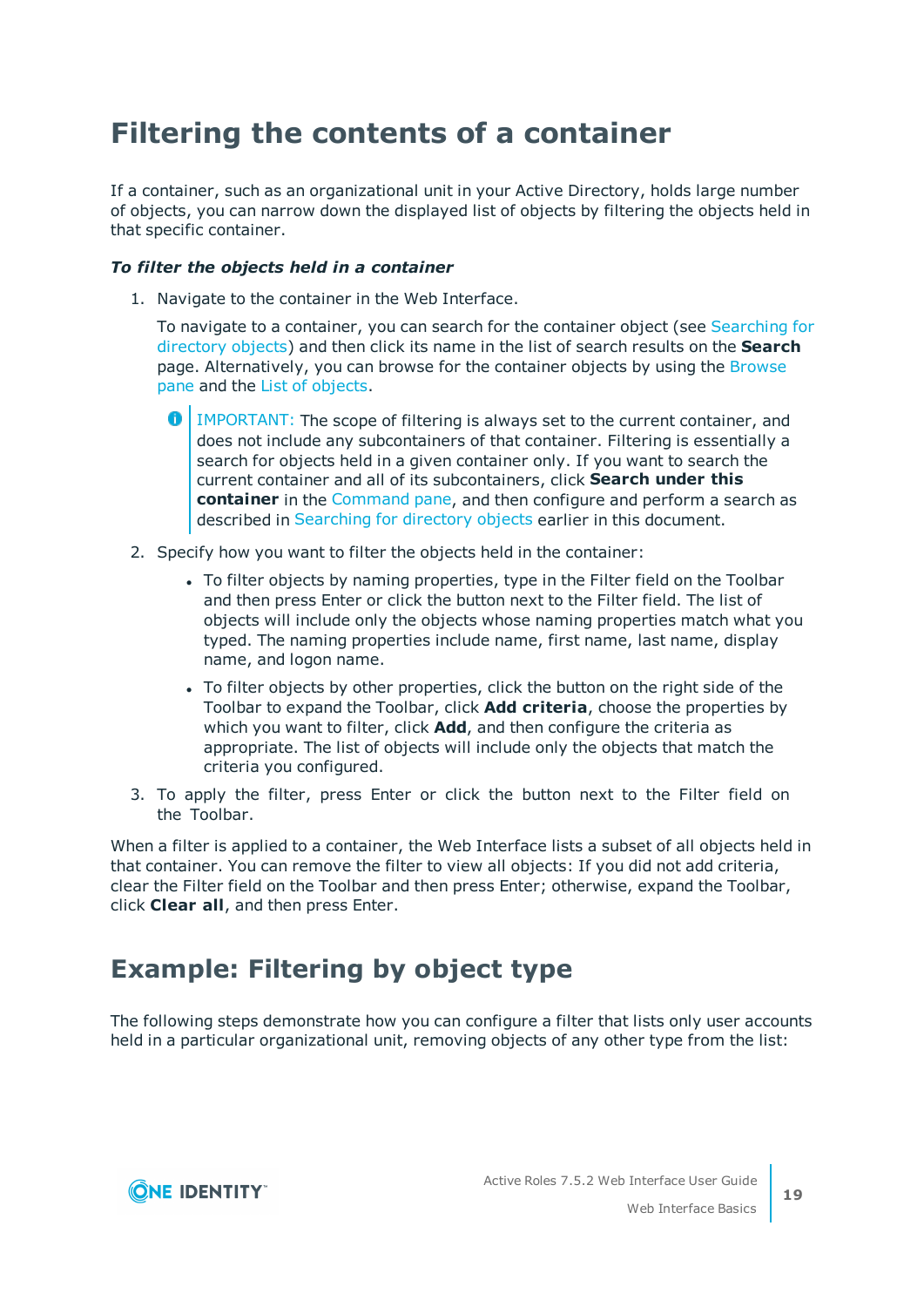- 1. Navigate to the organizational unit in the Web Interface.
- 2. Click the button on the right side of the Toolbar to expand the Toolbar, click **Add criteria**, select the check box next to **Object type is User/InetOrgPerson/Computer/Group/Organizational Unit**, and then click the **Add** button.
- 3. On the Toolbar, confirm that the field next to **The object type is** reads **User** and then click the button next to the Filter field, or press Enter.

# <span id="page-19-0"></span>**Using personal views**

In the Web Interface, you can use search or filter queries to locate directory objects. To create a query, you specify a set of rules that determine the contents of the resulting list of objects. You can, for instance, specify that only user accounts held in a particular organizational unit should be listed. In addition, you can adjust the set of columns and the sort order in the list of search or filtering results.

The ability to locate the objects you target is crucial as you need to focus your attention on only those objects that apply to the task you are performing. However, creating a search or filter query that displays the objects you are interested in for a particular task can be timeconsuming. Personal views provide a way for you to save that work. Once you have created a query that displays just the objects you need, you can provide the query with a name and save it to use later. That saved query is a personal view. Each view saves the following settings that you specify: the container to search or filter; the search or filtering criteria; the set of columns and the sort order in the list of search or filtering results.

## <span id="page-19-1"></span>**Creating a personal view**

Personal views are like search or filter queries that you have named and saved. After creating a personal view, you will be able to reuse it without re-creating its underlying search or filter query. To reuse a personal view, click the name of that view on the **Views** tab in the [Browse](#page-12-0) pane. The Web Interface applies the search or filter query saved in the view, and displays the results in the list with the same set of columns and sort order as when you created the view.

### *To create a personal view*

- 1. Do one of the following:
	- Configure and perform a search. For instructions, see [Searching](#page-16-2) for [directory](#page-16-2) objects.
	- Create a filtered list of objects. For instructions, see Filtering the [contents](#page-18-0) of a [container.](#page-18-0)
- 2. Click the Menu button on the left side of the Toolbar, and then click **Save current view**.

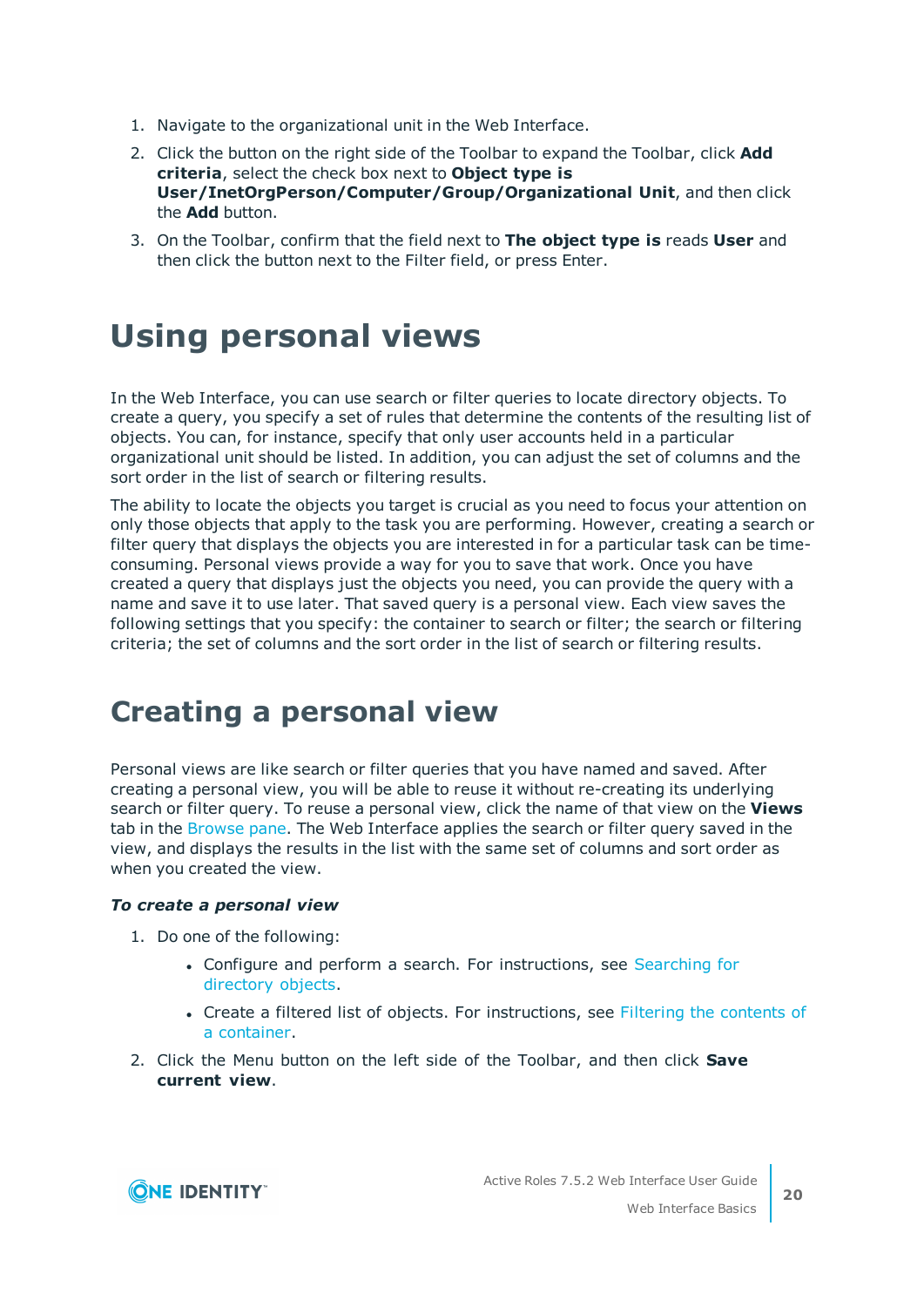3. In the dialog box that appears, type a name for the personal view, and then click **Save**.

## <span id="page-20-0"></span>**Changing a personal view**

The personal views that you created are listed on the **Views** tab in the Browse pane. When you select a view in the Browse pane, Web Interface applies the search or filter query saved in the view, and displays the results in the list with the same set of columns and sort order as when you created the view. At this point, you can make changes to the search or filter criteria, set of columns and sort order, and then save the changed settings to the selected personal view or create a new personal view based on the changed settings.

### *To save the changed settings to the selected personal view*

- 1. Select a personal view in the Browse pane.
- 2. Make changes to the search or filter criteria, list columns or sort order.
- 3. Click the Menu button on the left side of the Toolbar, and then click **Save current view**.
- 4. In the dialog box that appears, don't change the name of the view. Click **Save**.

#### *To create a new personal view based on the changed settings*

- 1. Select a personal view in the Browse pane.
- 2. Make changes to the search or filter criteria, list columns or sort order.
- 3. Click the Menu button on the left side of the Toolbar, and then click **Save current view**.
- 4. In the dialog box that appears, type a name for the new personal view and then click **Save**.

You can also rename or delete personal views.

### *To rename a personal view*

**.** On the **Views** tab in the Browse pane, click the Edit button next to the name of the view, type a new name, and then press Enter or click the Edit button once more.

#### *To delete a personal view*

<sup>l</sup> On the **Views** tab in the Browse pane, click the Delete button next to the name of the view.

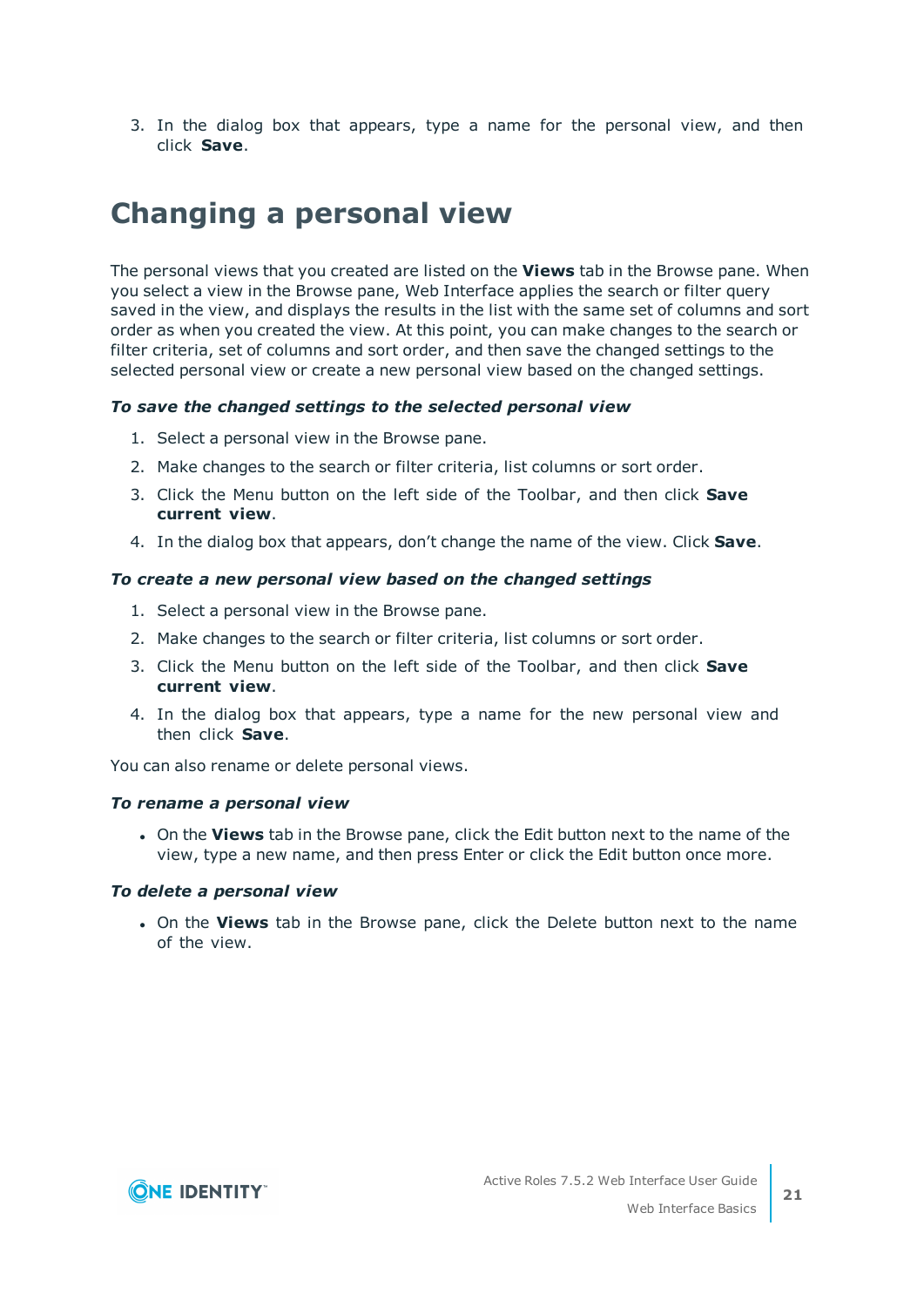# <span id="page-21-0"></span>**Performing Management Tasks**

- [Managing](#page-21-1) your personal account
- [Managing](#page-22-0) Active Directory objects
- Running an [automation](#page-24-2) workflow
- Managing temporal group [memberships](#page-26-0)
- [Managing](#page-29-0) AD LDS data
- Managing computer [resources](#page-30-0)
- <span id="page-21-1"></span>• [Restoring](#page-31-0) deleted objects

# **Managing your personal account**

The **User Profile Editor** section in the Web Interface site for self-administration gives you a convenient way to display and update your own identity information, such as your telephone numbers or mail address in your user account. The contents of the pages in the **User Profile Editor** section can be customized by the Active Roles administrator, who can add new elements to the pages, modify or remove existing elements, and regroup related elements on different tabbed pages.

#### *To view or modify your user account*

1. In your Web browser, go to the address (URL) of the Web Interface site for selfadministration.

By default, the address is http://<server>/ARWebSelfService where <server> stands for the name of the server running the Web Interface.

- 2. On the Web Interface Home page, click **User Profile Editor**.
- 3. Use the page provided by the Web Interface to view or modify your user account.
- 4. Click the **Save** button to apply your changes.

It's up to the Active Roles administrator to determine what information you are authorized to view or modify on the **User Profile Editor** page. Some fields on the page might not be editable. The fields that you are not permitted to modify appear on the page as read-only text. The properties that you are not permitted to view are not displayed on the **User Profile Editor** page.

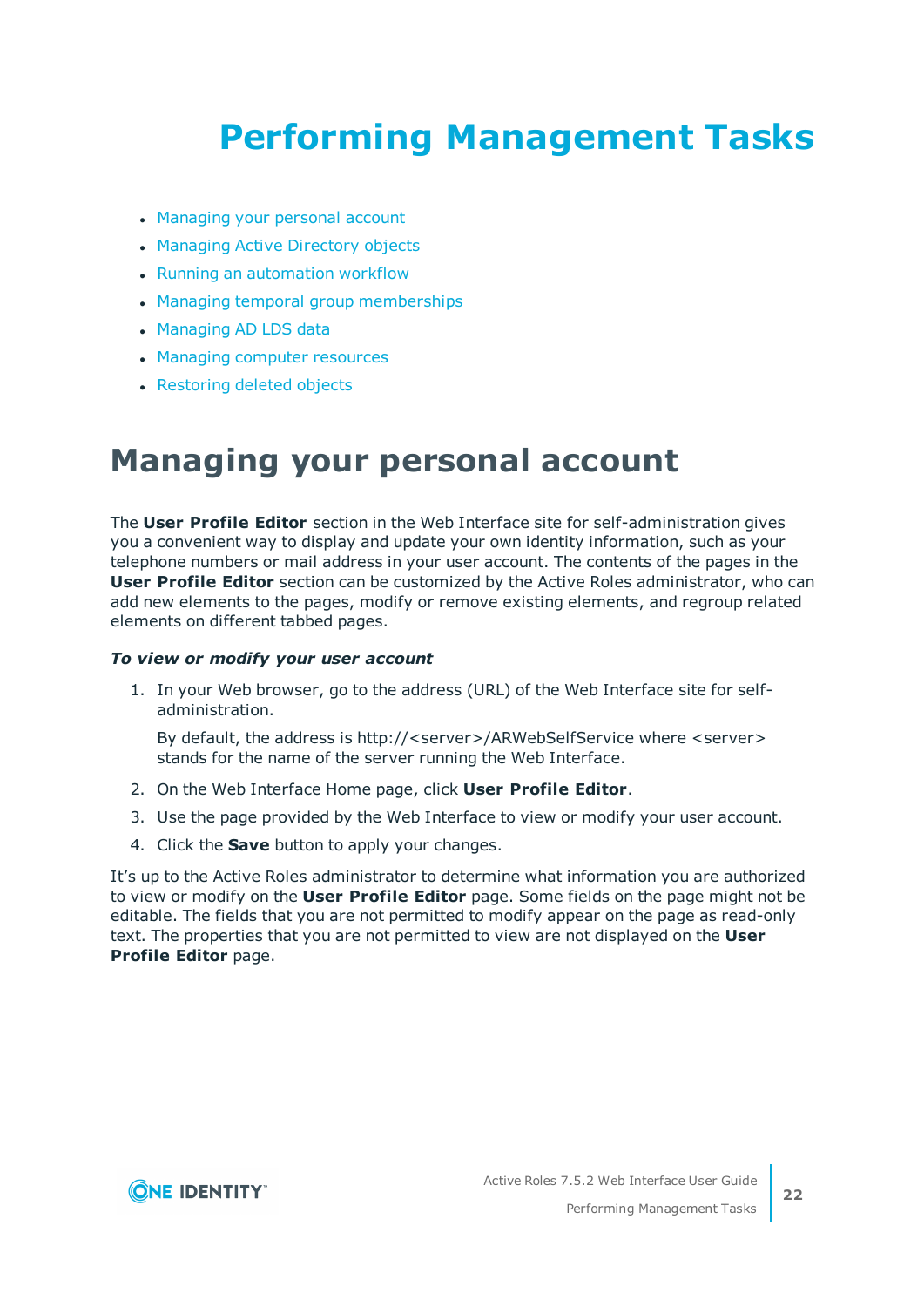# <span id="page-22-0"></span>**Managing Active Directory objects**

The **Directory Management** section of the Web Interface allows you to browse for, and administer, directory objects in your organization. You can navigate through containers in the directory; view, filter and select objects held in the container; and apply commands to the selected object or container.

Whether you can perform a certain management task depends upon permissions granted to your user account, and the Web Interface customization settings.

A general procedure for performing a Directory Management task is as follows.

### *To perform a management task*

- 1. On the Navigation bar, click **Directory Management**.
- 2. On the **Views** tab in the Browse pane, click one of the following:
	- To manage objects in Active Directory containers, such as domains or organizational units, click **Active Directory**. This displays a list of Active Directory domains.
	- <sup>l</sup> To manage directory objects in a certain Managed Unit, click **Managed Units**. This displays a list of Managed Units.
- 3. In the list of objects, do one of the following:
	- To navigate to a container, such as an organizational unit, click the name of that container.
	- To perform a command that applies to the current container, click that command in the Command pane under the name of the current container.
	- To perform a command on a particular object held in the current container, select the check box next to the name of that object, and then click the command in the top area of the Command pane, under the name of the object.
	- To perform a command on two or more objects at a time, select the check box next to the name of each object, and then click the command in the top area of the Command pane.

NOTE: In the list of objects, clicking the name of a leaf object such as a user or group, displays a page where you can view or modify object properties; clicking a container object such as a domain or an organizational unit, displays a list of objects held in that container.

When you perform a management tasks, the Web Interface supplements and restricts your input based on policies and permissions defined in Active Roles. The Web Interface displays the data generated by policies, and prevents the input of data that would cause policy violations. The following rules apply:

If a policy requires that a value be specified for a particular property, the name of the field for that property is marked with an asterisk (\*).

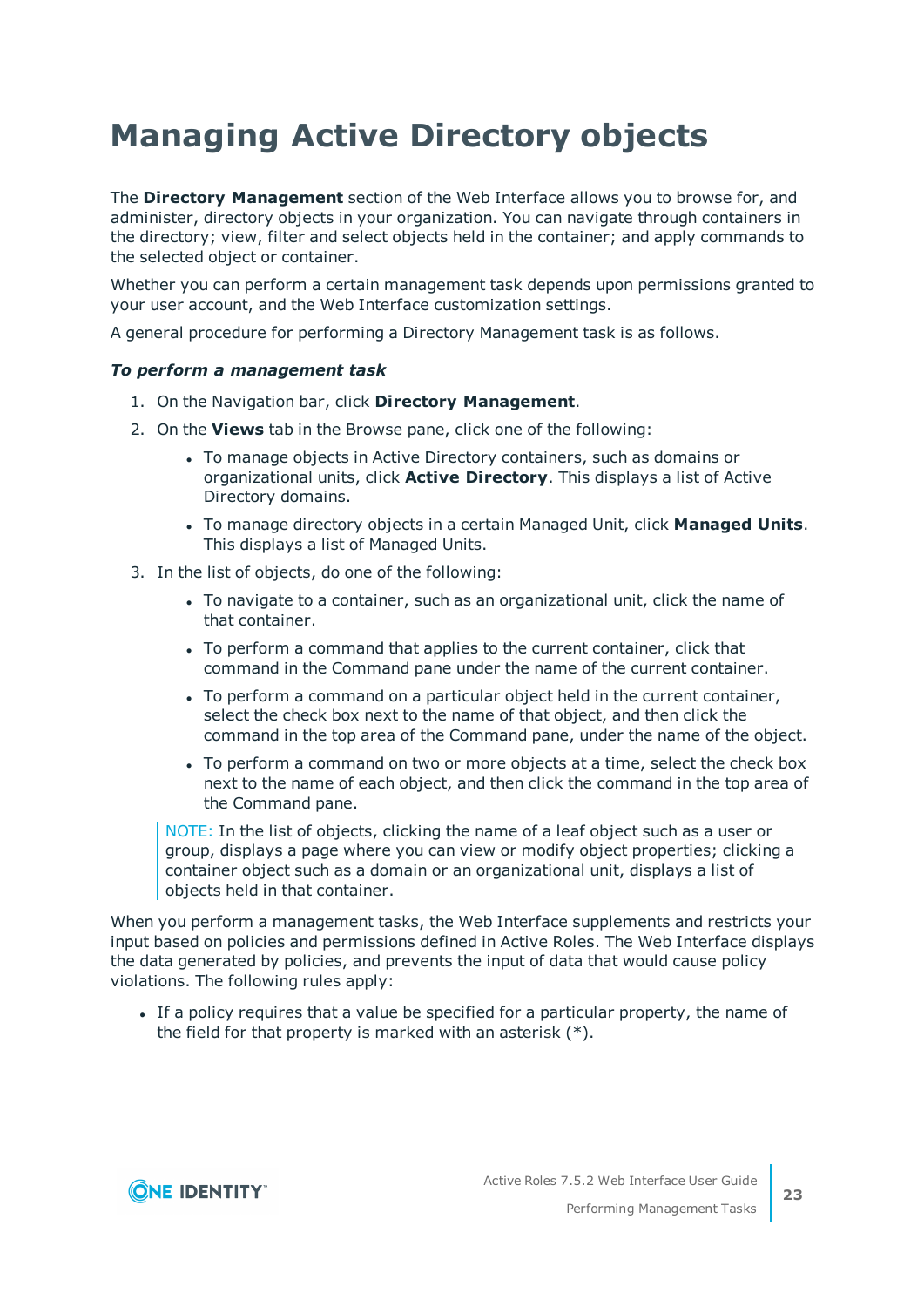- If a policy imposes any restrictions on a property, an information icon is displayed next to the name of the field for that property. Click the icon to view policy information, which you can use to enter an acceptable value.
- <sup>l</sup> When you specify a property value that violates a policy, and click **Save**, the Web Interface displays an error message. Review the error message and correct your input.
- Pages for object creation must include the entries for all required properties. Otherwise, the Web Interface fails to create the object. For information on how to configure forms, see "Configuring forms" in the Active Roles Web Interface Administration Guide.
- Object property pages display the values of the properties for which you have the Read permission. You can modify only those properties for which you have the Write permission. The properties for which you only have the Read permission are displayed as read-only.
- The Command pane includes only the commands that you are permitted to use.
- The list of objects includes only the objects that you are permitted to view.

### <span id="page-23-0"></span>**Batch operations**

In the Web Interface, you can select multiple objects (such as users, groups and computers), and then apply a certain command to your selection of objects. This allows you to perform a batch operation on all the selected objects at a time instead of executing the command on each object separately. The Web Interface supports the following batch operations:

- **.** Delete Allows you to delete multiple objects at a time.
- **. Deprovision** Allows you to deprovision multiple users or groups at a time.
- **Move** Allows you to move a batch of objects to a different organizational unit or container.
- **Add to groups** Allows you to add a batch of objects to one or more groups of your choice.
- <sup>l</sup> **Update object attributes** Allows you to perform bulk attributes operations on multiple users at a time.
- <sup>l</sup> **Reset Password** Allows you to reset the password for multiple users at a time.

Batch operations are available in the list of objects on the following Web Interface pages:

- **Search** This page lists the search results when you perform a search.
- **View Contents** This page displays the objects held in a given organizational unit, Managed Unit, or container.

To perform a batch operation, select the check box next to the name of each of the desired objects in the list, and then click a command in the top area of the Command pane. This executes the command on each object within your selection.

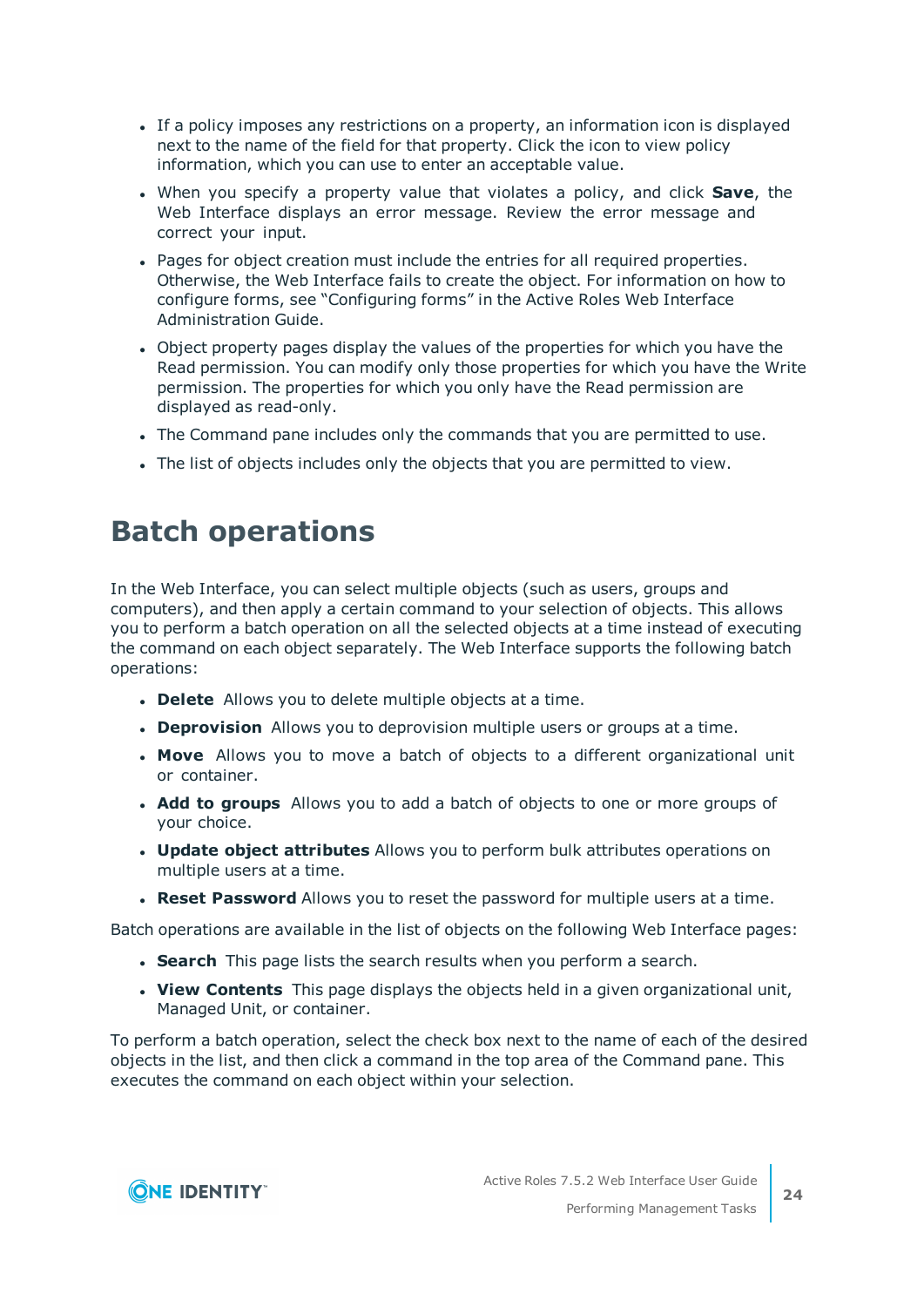NOTE: Active Roles administrators can customize Web Interface by adding and removing commands, and modifying pages associated with commands. For more information, see "Customizing the Web Interface" in the Active Roles Web Interface Administration Guide.

### <span id="page-24-0"></span>**Example 1: Enabling a user account**

This topic demonstrates how to enable a disabled user account by using the Web Interface.

### *To enable a disabled user account*

- 1. Locate the user account you want to enable. For instructions on how to locate objects in the Web Interface, see Locating [directory](#page-16-1) objects earlier in this document.
- 2. In the list of objects, select the user account you want to enable.
- 3. In the Command pane, click **Enable Account**.

NOTE: If the user account is not disabled, the Command pane includes the **Disable Account** command instead of the **Enable Account** command.

### <span id="page-24-1"></span>**Example 2: Adding a user to a group**

This demonstrates how to add a user account to a group by using the Web Interface.

#### *To add a user account to a group*

- 1. In the Web Interface locate and select the user account. For instructions on how to locate objects in the Web Interface, see Locating [directory](#page-16-1) objects earlier in this document.
- 2. In the Command pane, click **Member Of**.
- 3. On the **Member Of** page that appears, click **Add**.
- 4. On the **Select Object** page that appears, perform a search to locate the group. For instructions on how to configure and start a search, see [Searching](#page-16-2) for directory [objects](#page-16-2) earlier in this document.
- 5. In the list of search results on the **Select Object** page, select the group to which you want to add the selected user account, and then click **Add**.

## <span id="page-24-2"></span>**Running an automation workflow**

Workflow refers to a sequence of actions that leads to the completion of a certain task. Active Roles allows administrators to configure various workflows that can be started on a scheduled basis or on user demand. This workflow type is called *automation workflow*. For more information, see "Automation workflow" in the Active Roles Administration Guide.

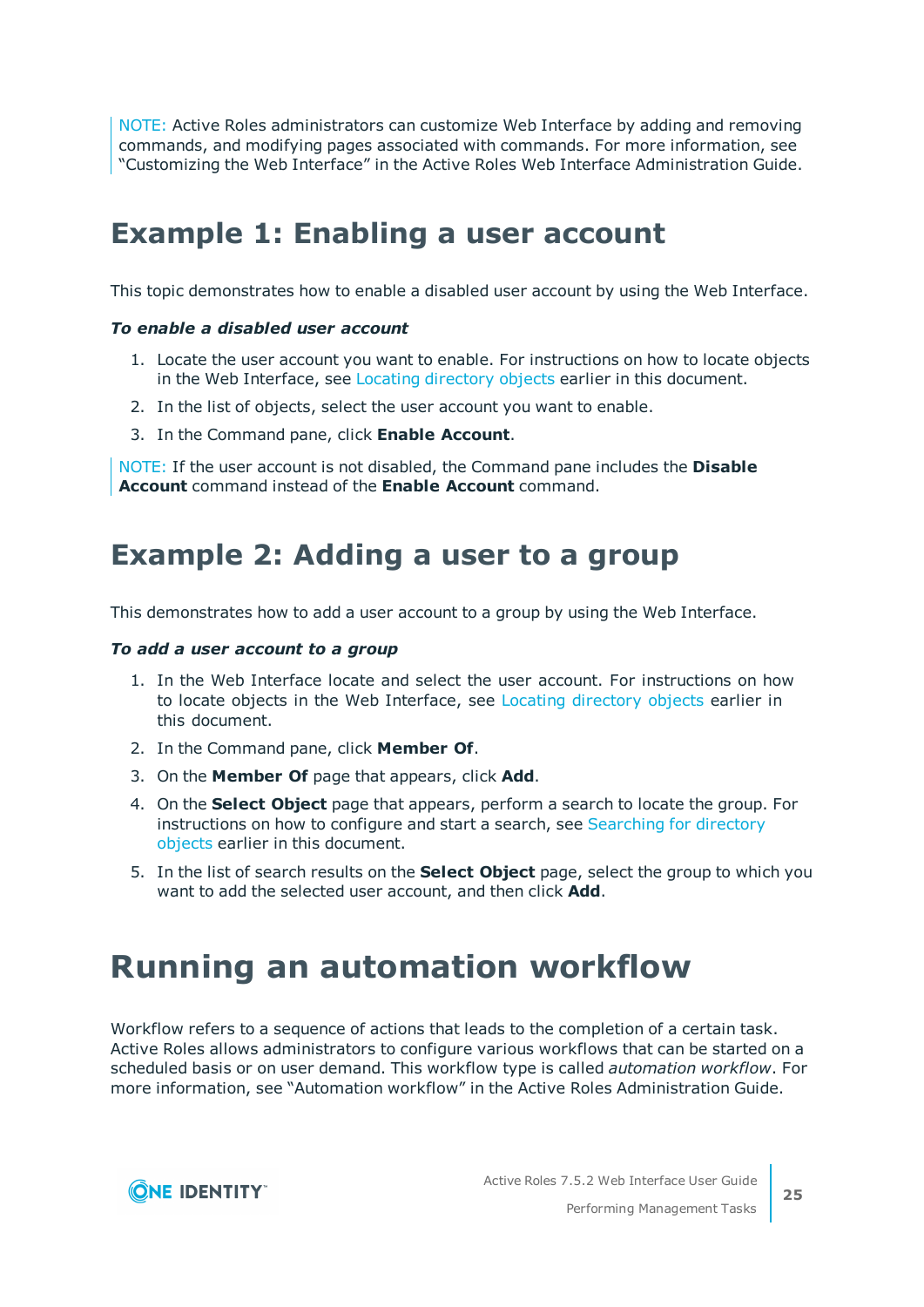If an automation workflow is configured so that running it on demand is allowed, then such a workflow can be run from the Web Interface.

### *To run an automation workflow from the Web Interface*

- 1. On the Navigation bar, click **Directory Management**.
- 2. On the **Tree** tab in the Browse pane, expand the **Workflow** branch and click the container that holds the desired workflow.
- 3. In the list of objects, select the desired workflow.
- 4. In the Command pane, click **Run**.
- 5. If prompted, review or change the values of the workflow parameters.
- 6. Click **OK** in the confirmation message box.

The Web Interface prompts you for parameter values if the workflow has any parameters that need to be supplied by the user running the workflow on demand. If the workflow has no parameters that require user input, then the Web Interface starts the workflow without prompting you for parameter values.

Once you have started an automation workflow, the Web Interface opens a run history report allowing you to examine the progress of workflow execution. The report displays the workflow execution status along with information about the activities performed during workflow run. For a workflow that is in progress you have the option to cancel execution of the workflow by clicking the **Terminate** button.

After the workflow is completed, the report retains history information about the workflow run. For each completed run of the workflow, the report allows you to identify when and by whom the workflow was started, when the workflow was completed, and what parameter values were used.

The report also lists the workflow activities that were executed during the workflow run. For each activity, you can determine whether the activity was completed successfully or returned an error. In case of error, the report provides an error description. For activities requesting changes to directory data (for example, activities that create new objects or modify existing objects), you can examine the requested changes in detail by clicking the Operation ID number in the run history report.

### *To view run history of an automation workflow in the Web Interface*

- 1. On the Navigation bar, click **Directory Management**.
- 2. On the **Tree** tab in the Browse pane, expand the **Workflow** branch and click the container that holds the desired workflow.
- 3. In the list of objects, select the desired workflow.

In the Command pane, click **Run History**.

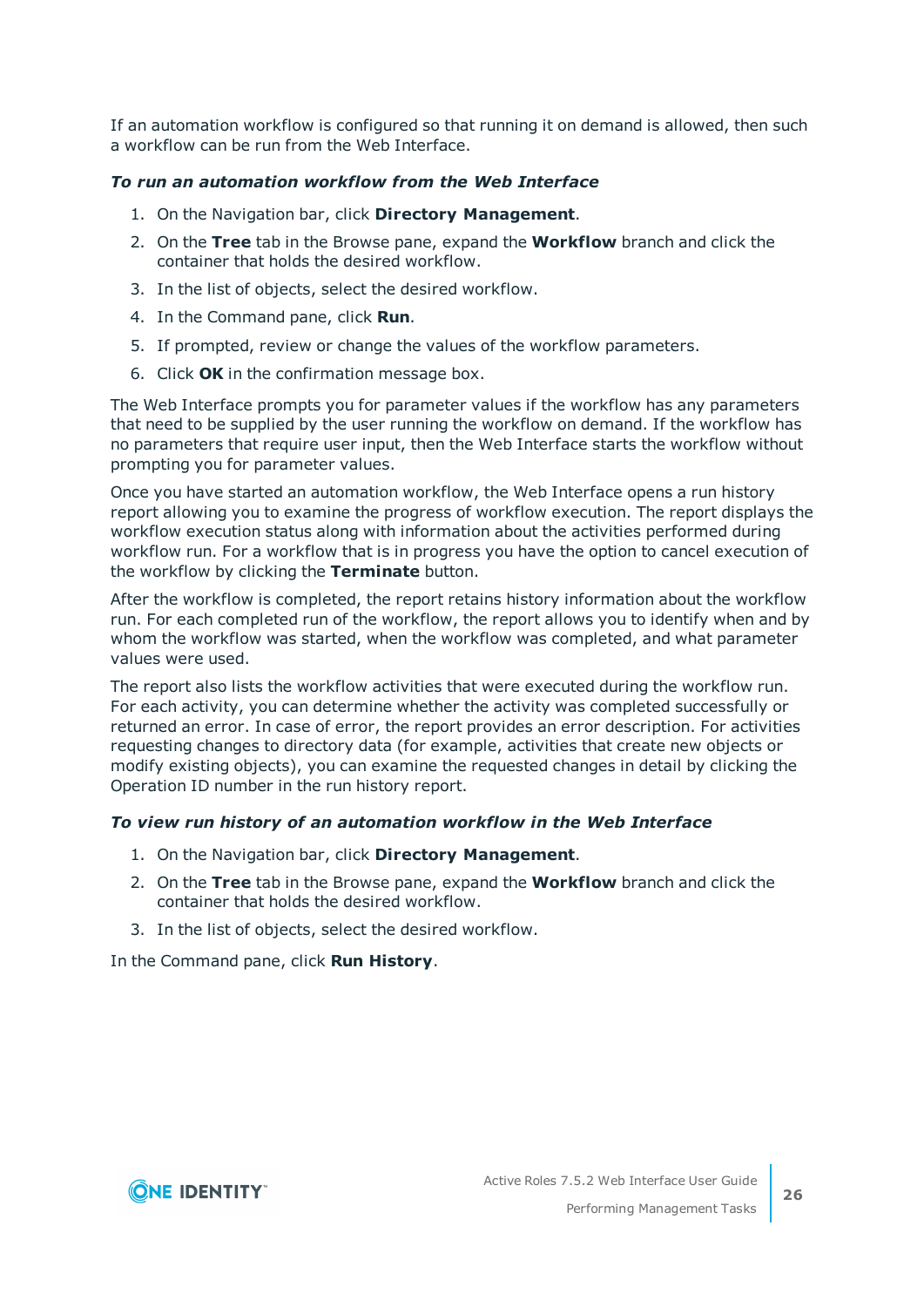# <span id="page-26-0"></span>**Managing temporal group memberships**

By using temporal group memberships, you can manage group memberships of objects such as user or computer accounts that need to be members of particular groups for only a certain time period. This feature gives you flexibility in deciding and tracking what objects need group memberships and for how long.

This section guides you through the tasks of managing temporal group memberships in the Web Interface. If you are authorized to view and modify group membership lists, then you can add, view and remove temporal group members as well as view and modify temporal membership settings on group members.

## <span id="page-26-1"></span>**Adding temporal members**

A temporal member of a group is an object, such as a user, computer or group, scheduled to be added or removed from the group. You can add and configure temporal members using the Web Interface.

### *To add temporal members of a group*

- 1. In the Web Interface, select the group, and then choose the **Members** command.
- 2. On the **Members** page, click **Add**.
- 3. In the **Select Object** dialog box find and select the objects that you want to make temporal members of the group, and then click **Temporary Access**.
- 4. In the **Temporal Membership Settings** dialog box, choose the appropriate options, and then click **OK**:
	- To have the temporal members added to the group on a certain date in the future, select **On this date** under **Add to the group**, and choose the date and time you want.
	- To have the temporal members added to the group at once, select **Now** under **Add to the group**.
	- To have the temporal members removed from the group on a certain date, select **On this date** under **Remove from the group**, and choose the date and time you want.
	- <sup>l</sup> To retain the temporal members in the group for indefinite time, select **Never** under **Remove from the group**.

NOTE: You can make an object a temporal member of particular groups by managing the object rather than the groups. Select the object, and then choose the **Member Of** command. On the **Member Of** page, click **Add**. In the **Select Object** dialog box, find and select the groups, and specify the temporal membership settings as appropriate for your situation.

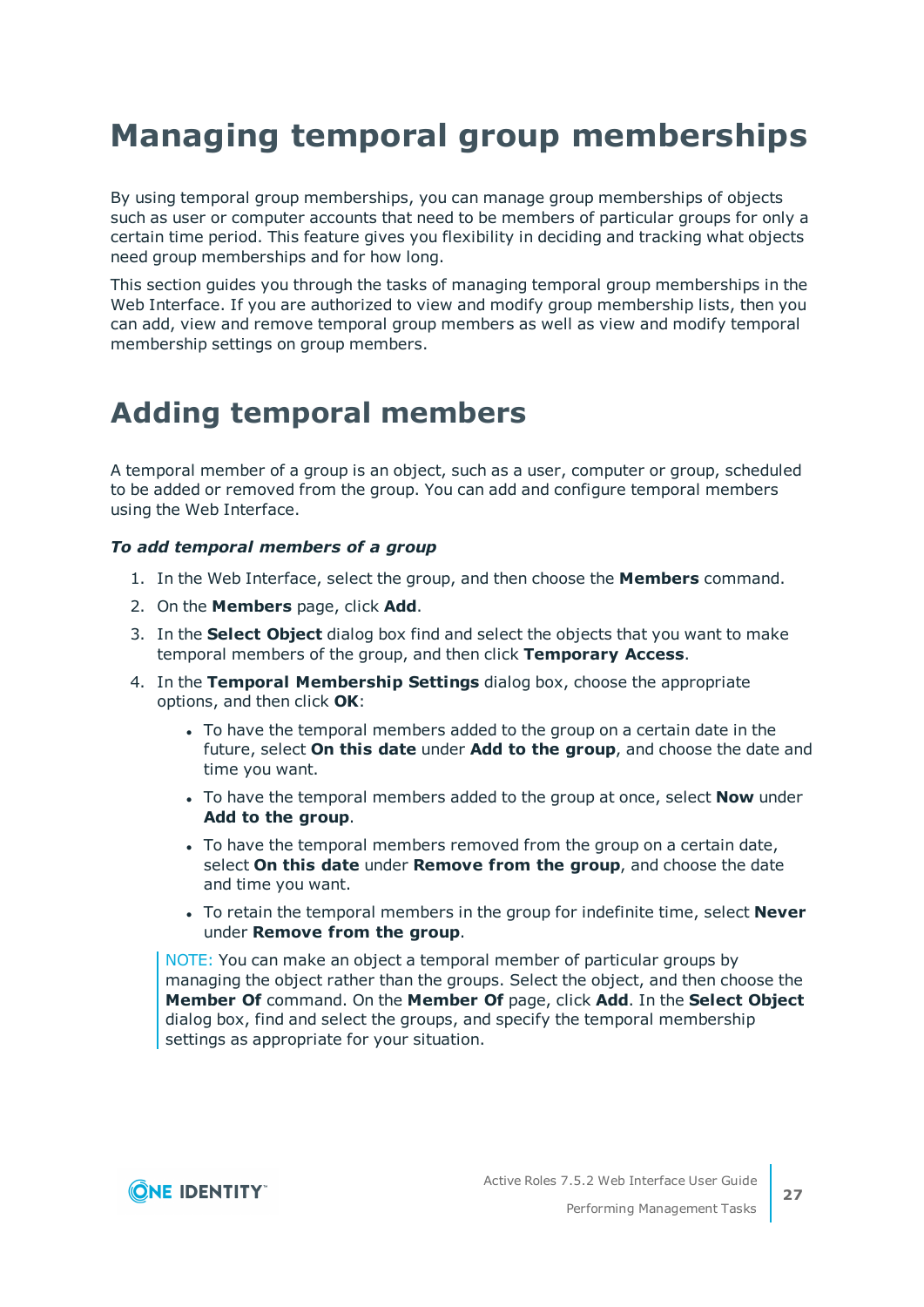## <span id="page-27-0"></span>**Viewing temporal members**

In the list of group members displayed by the Web Interface, you can distinguish between regular and temporal group members. It is also possible to hide or display so-called *pending members*, the temporal members that are scheduled to be added to the group in the future but are not actual members of the group so far.

### *To view temporal members of a group*

- 1. In the Web Interface, select the group, and then choose the **Members** command.
- 2. Review the list on the **Members** page:
	- An icon of a small clock overlays the icon for the temporal members.
	- <sup>l</sup> If the **Show pending members** check box is selected, the list also includes the temporal members that are not yet added to the group.

The list of group memberships for a particular object makes it possible to distinguish between the groups in which the object is a regular member and the groups in which the object is a temporal member. It is also possible to hide or display so-called *pending group memberships*, the groups to which the object is scheduled to be added in the future.

### *To view groups in which an object is a temporal member*

- 1. In the Web Interface, select the object, and then choose the **Member Of** command.
- 2. Review the list on the **Member Of** page:
	- An icon of a small clock overlays the icon for the groups in which the object is a temporal member.
	- <sup>l</sup> If the **Show pending group memberships** check box is selected, the list also includes the groups to which the object is scheduled to be added in the future.

## <span id="page-27-1"></span>**Rescheduling temporal group memberships**

The temporal membership settings on a group member include the *start time* and *end time* settings.

The start time setting specifies when the object is to be actually added to the group. This can be specific date and time or an indication that the object should be added to the group right away.

The end time setting specifies when the object is to be removed from the group. This can be specific date and time or an indication that the object should not be removed from the group.

You can view or modify both the start time and end time settings using the Web Interface.

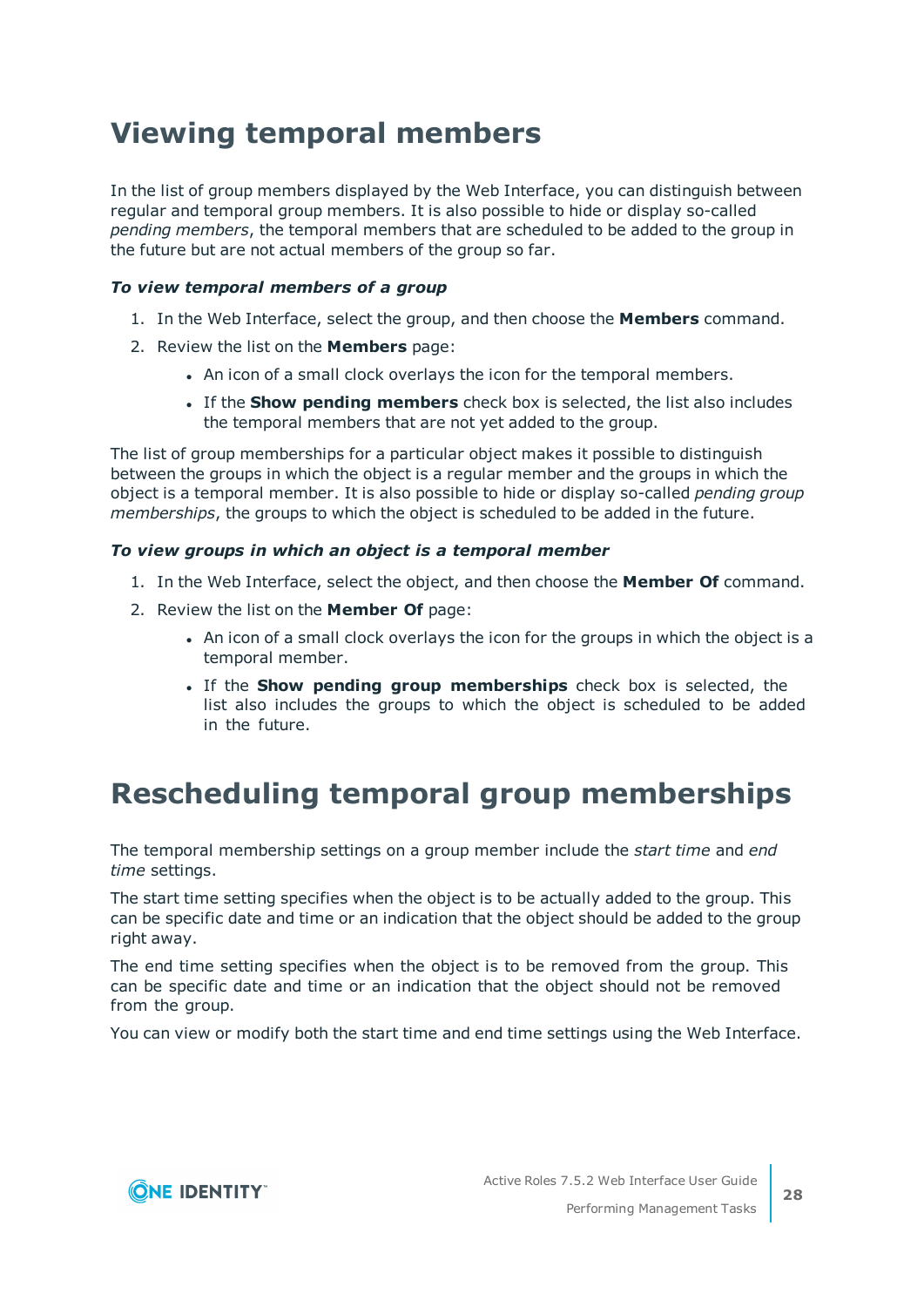### *To view or modify the start or end time setting for a member of a group*

- 1. In the Web Interface, select the group, and then choose the **Members** command.
- 2. In the list on the **Members** page, select the member and then click the **Temporary Access** button.
- 3. Use the **Temporal Membership Settings** dialog box to view or modify the start or end time settings.

The **Temporal Membership Settings** dialog box provides the following options:

- <sup>l</sup> **Add to the group | Now** Indicates that the object should be added to the group at once.
- <sup>l</sup> **Add to the group | On this date** Indicates the date and time when the object should be added to the group.
- <sup>l</sup> **Remove from the group | Never** Indicates that the object should not be removed from the group.
- <sup>l</sup> **Remove from the group | On this date** Indicates the date and time when the object should be removed from the group.

Regular members have the **Add to group** and **Remove from group** options set to **Already added** and **Never**, respectively. You can set a particular date for any of these options in order to convert a regular member to a temporal member.

### NOTE:

- You can view or modify the start time and end time settings by managing an object rather than the groups in which that object has memberships. select the object, and then choose the **Member Of** command. On the **Member Of** page, select the group for which you want to manage the object's start or end time setting and click **Temporary Access**.
- **.** On the **Members** or **Member Of** page, you can change the start or end time setting for multiple members or groups at a time. On the page, select multiple list items, click **Temporary Access**, and then, in the **Temporal Membership Settings** dialog box, make the changes you want.

### <span id="page-28-0"></span>**Removing temporal members**

You can remove temporal group members in the same way as regular group members. Removing a temporal member of a group deletes the temporal membership settings for that object with respect to that group. As a result, the object will not be added to the group. If the object already belongs to the group at the time of removal, then it is removed from the group.

### *To remove a temporal member of a group*

- 1. In the Web Interface, select the group, and then choose the **Members** command.
- 2. On the **Members** page, select the member, and click **Remove**.

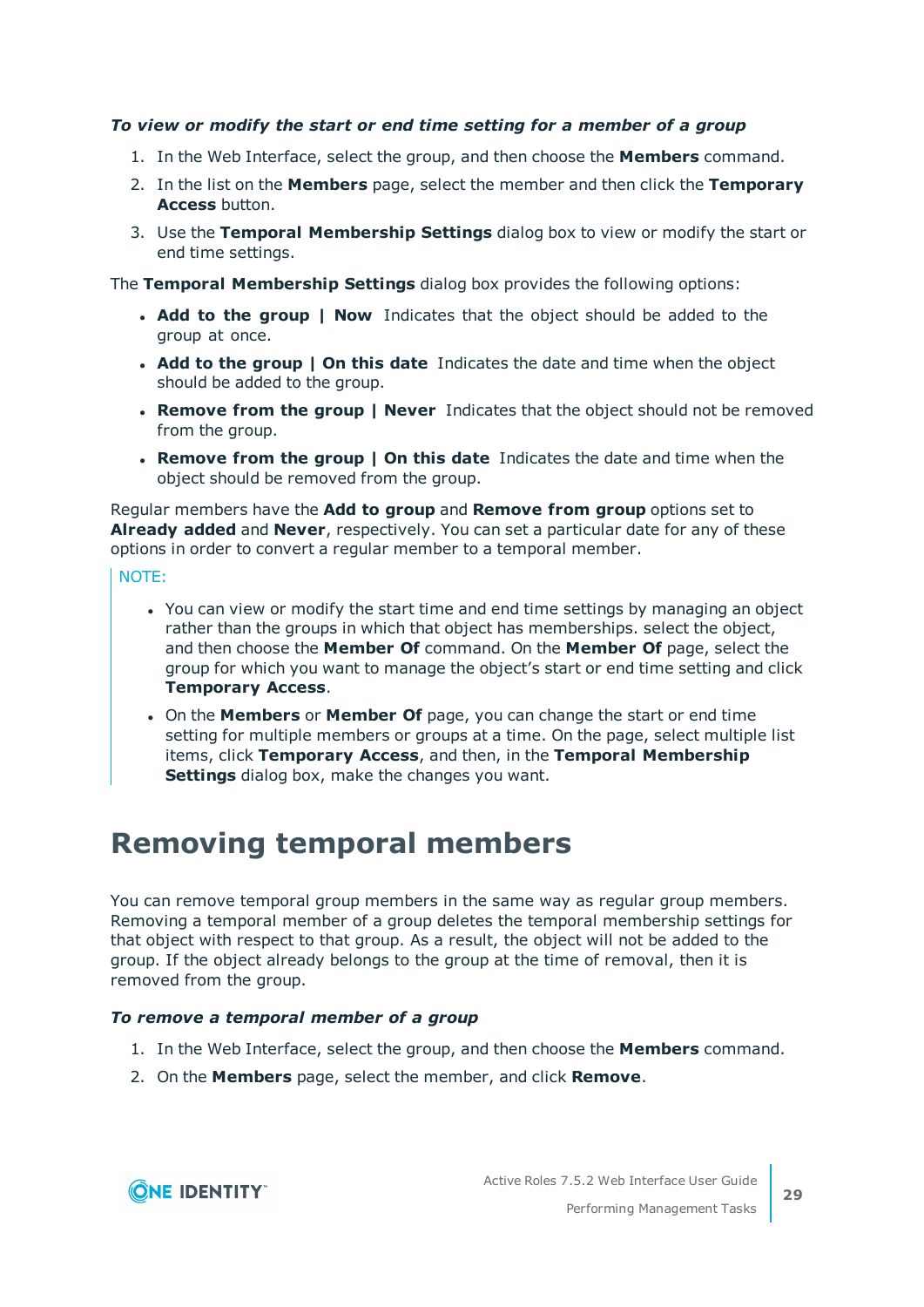NOTE: You can remove an object that is a temporal member of a group by managing the object rather than the group. Select the object, and then choose the **Member Of** command. On the **Member Of** page, select the group from the list and click **Remove**.

# <span id="page-29-0"></span>**Managing AD LDS data**

You can use the Web Interface to manage directory data in Microsoft Active Directory Lightweight Directory Services (AD LDS). Similarly to Active Directory domains, directory data can be managed in only the AD LDS instances that are registered with Active Roles (managed AD LDS instances).

The application directory partitions found on the managed AD LDS instances are grouped together in the **AD LDS (ADAM)** container, thus making it easy to locate the AD LDS data. Each directory partition is represented by a separate container (node) so you can browse the partition tree the same way you do for an Active Directory domain.

The Web Interface supports a wide range of administrative operations on AD LDS users, groups and other objects, so you can create, view, modify, and delete directory objects, such as users, groups, containers and organizational units, in AD LDS the same way you do when managing data in Active Directory.

### *To browse the directory tree in AD LDS directory partitions*

- 1. On the Navigation bar, click **Directory Management**.
- 2. In the Browse pane, click the **Tee** tab.
- 3. On the **Tree** tab, do the following:
	- a. Expand the **AD LDS (ADAM)** container.
	- b. Under **AD LDS (ADAM)**, expand a directory partition object to view its toplevel containers.
	- c. Expand a top-level container to view the next level of objects in that container.
- 4. Do one of the following:
	- To move down a directory tree branch, continue expanding the next lowest container level on the **Tree** tab.
	- To administer a directory object at the current directory level, click a container on the **Tree** tab and use the instructions that follow.

### *To manage directory data in AD LDS*

On the **Tree** tab in the Browse pane, under **AD LDS (ADAM)**, click the container that holds the data you want to manage.

- 1. In the list of objects, select the object that represents the directory data you want to manage.
- 2. Use commands in the Command pane to perform management tasks.

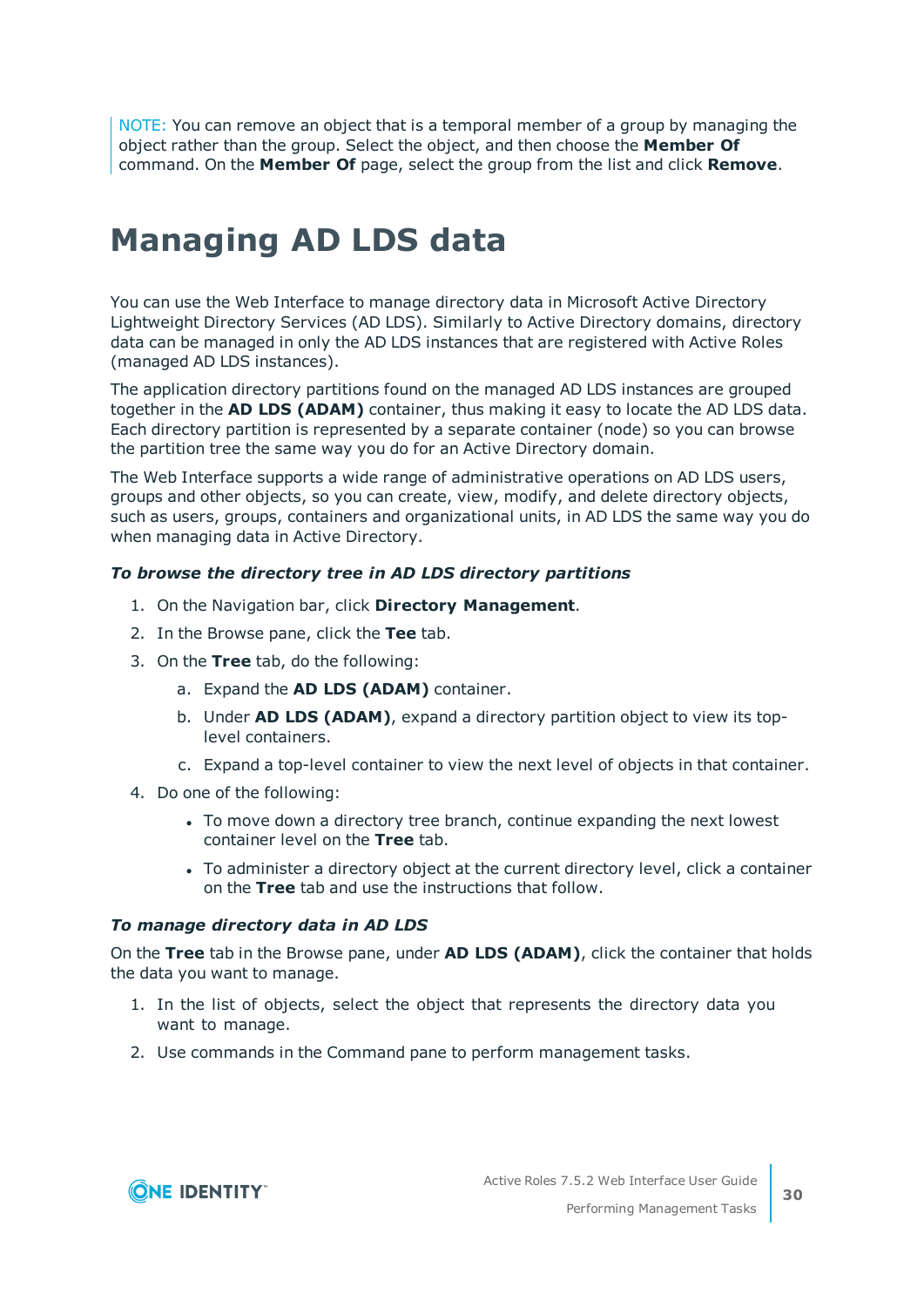NOTE: In the list of objects, clicking the name of a leaf object, such as a user or group, displays a page intended to view or modify object properties; clicking a container object, such as a partition or an organizational unit, displays a list of objects held in that container.

## <span id="page-30-0"></span>**Managing computer resources**

You can use the Web Interface to manage the following computer resources:

- **Services** Start or stop a service, view or modify properties of a service.
- **. Network file shares** Create a file share, view or modify properties of a file share, stop sharing a folder.
- **Logical printers** Pause, resume or cancel printing, list documents being printed, view or modify properties of a printer.
- <sup>l</sup> **Documents being printed (print jobs)** Pause, resume, cancel or restart printing of a document, view or modify properties of a document being printed.
- **Local groups** Create or delete a group, add or remove members from a group, rename a group, view or modify properties of a group. Unavailable on domain controllers.
- **Local users** Create or delete a local user account, set a password for a local user account, rename a local user account, view or modify properties of a local user account. Unavailable on domain controllers.
- **. Devices** View or modify properties of a logical device, start or stop a logical device.

#### *To manage computer resources*

- 1. In the Web Interface, locate the computer that hosts resources you want to manage. For instructions on how to locate objects in the Web Interface, see Locating [directory](#page-16-1) [objects](#page-16-1) earlier in this document.
- 2. Select the computer in the list of objects, and then click **Manage** in the Command pane.
- 3. In the list of resource types, click the type of resource you want to manage.
- 4. In the list of objects that appears, select the resource you want to manage.
- 5. Use commands in the Command pane to perform management tasks on the selected resource.

#### *To manage print jobs*

- 1. Repeat Steps 1–2 of the previous procedure, to start managing computer resources.
- 2. In the list of resource types, click **Printers** to view a list of printers found on the computer you selected.
- 3. In the list of printers, select a printer whose print jobs you want to manage.
- 4. In the Command pane, click **Print Jobs** to view a list of documents being printed.

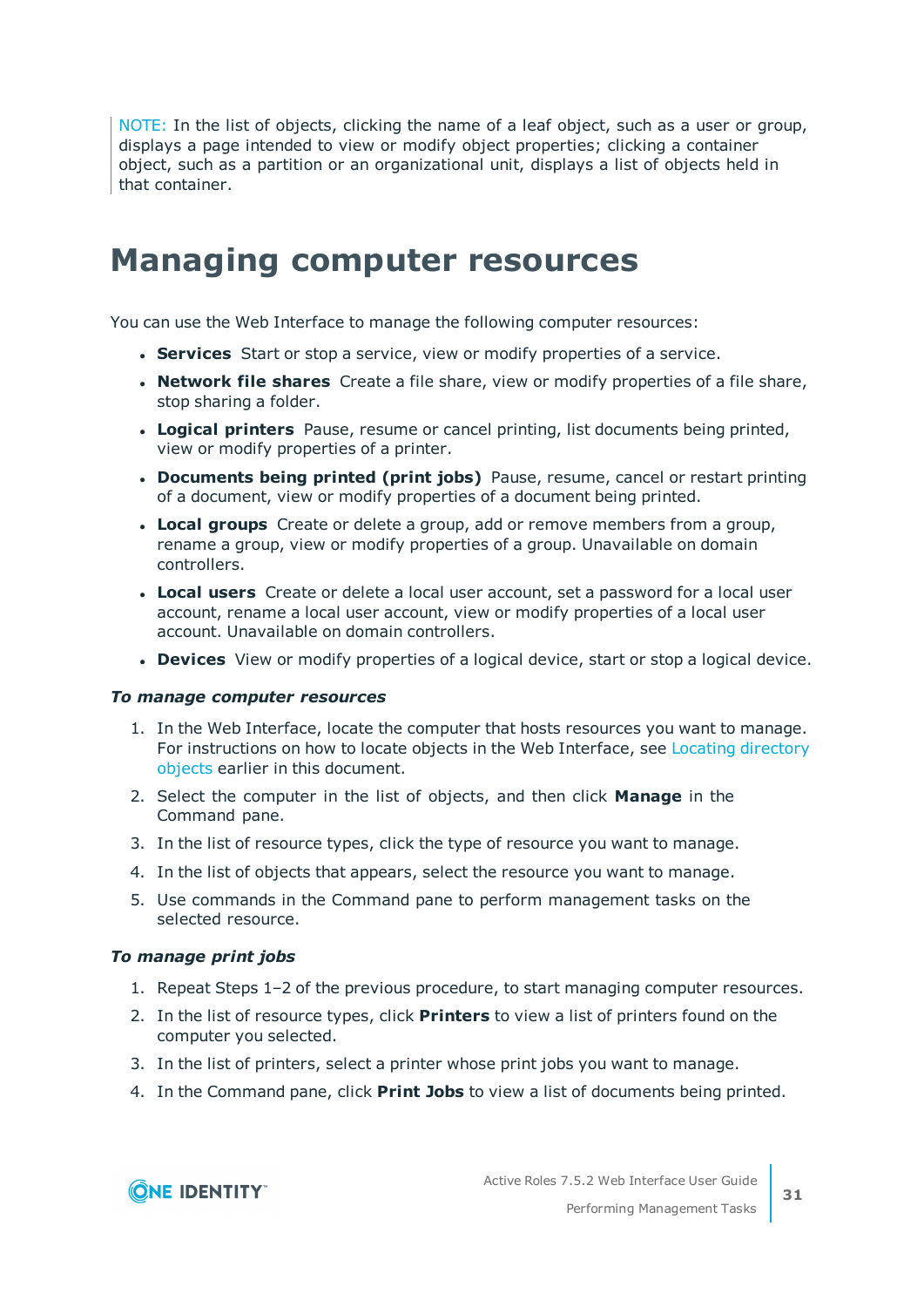- 5. In the list of documents, select a document to pause, resume, restart, or cancel printing.
- 6. Use commands in the Command pane to perform management tasks on the selected document.

# <span id="page-31-0"></span>**Restoring deleted objects**

The Web Interface can be used to restore deleted objects in any managed domain that is configured to enable Active Directory Recycle Bin—a feature of Active Directory Domain Services introduced in Microsoft Windows Server 2008 R2.

To undo deletions, Active Roles relies on the ability of Active Directory Recycle Bin to preserve all attributes, including the link-valued attributes, of the deleted objects. This makes it possible to restore deleted objects to the same state they were in immediately before deletion. For example, restored user accounts regain all group memberships that they had at the time of deletion.

This section provides instructions on how to restore deleted objects by using the Web Interface. For more information, see the "Recycle Bin" chapter in the *Active Roles Administration Guide*.

## <span id="page-31-1"></span>**Locating deleted objects**

If Active Directory Recycle Bin is enabled in a managed domain, the Web Interface provides access to the **Deleted Objects** container that holds the deleted objects from that domain. On the **Tree** tab in the Browse pane, the **Deleted Objects** container appears at the same level as the domain object, under the **Active Directory** node. If multiple managed domains have Active Directory Recycle Bin enabled, then a separate container is displayed for each domain. To tell one container from another, the name of the container includes the domain name (for example, **MyDomain.MyCompany.com - Deleted Objects**).

When you select the **Deleted Objects** container, the Web Interface lists all the deleted objects that exist in the corresponding domain. The list can be sorted or filtered as appropriate to locate particular objects (see [Managing](#page-15-0) the list of objects earlier in this document). If you click an object in the list, a menu appears that displays all actions you can perform on that object.

### <span id="page-31-2"></span>**Searching the Deleted Objects container**

To locate deleted objects, you can perform a search in the **Deleted Objects** container:

- 1. On the **Tree** tab in the Browse pane, click the **Deleted Objects** container.
- 2. In the Command pane, click **Search under this container**.

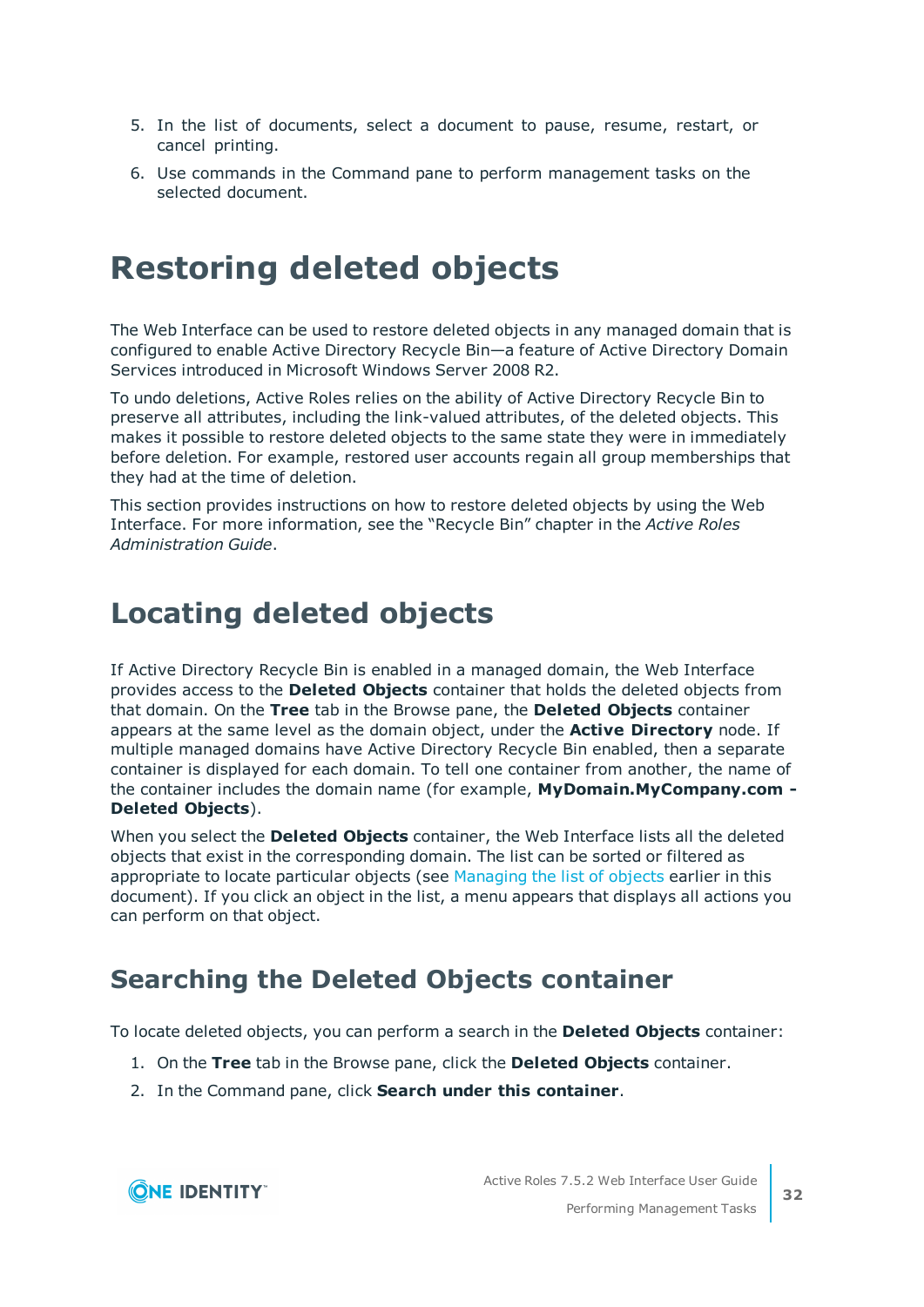- 3. Specify criteria for the deleted objects that you want to find:
	- To search by naming properties, type in the Search field on the Toolbar. The Web Interface will search for objects whose naming properties match what you typed. The naming properties include name, first name, last name, display name, and logon name.
	- To search by other properties, click the button on the right side of the Toolbar to expand the Toolbar, click **Add criteria**, choose the properties by which you want to search, click **Add**, and then configure the criteria as appropriate. The Web Interface will search for objects that match the criteria that you configured.
- <span id="page-32-0"></span>4. Press Enter to start the search.

### **Locating objects deleted from a certain OU or MU**

To view a list of objects that were deleted from a particular Organizational Unit (OU) or Managed Unit (MU), you can use the **View or Restore Deleted Objects** command. The command opens a page that lists the deleted objects that were direct children of the corresponding OU or MU at the time of deletion.

### *To view a list of objects that were deleted from a particular OU or MU*

- 1. Select the OU or MU that held deleted objects you want to view.
- 2. In the Command pane, click **View or Restore Deleted Objects**.

The Web Interface lists the objects that were deleted from the OU or MU you selected. The list can be sorted or filtered as appropriate to locate particular objects (see [Managing](#page-15-0) the list of [objects](#page-15-0) earlier in this document).

NOTE: The **View or Restore Deleted Objects** command is also available on domain and container objects.

## <span id="page-32-1"></span>**Restoring a deleted object**

You can restore deleted objects by using the **Restore** command that is available in the Command pane when you select a deleted object in the Web Interface.

### *To restore a deleted object*

- 1. In a list of deleted objects, select the object you want to undelete. For instructions on how to build a list deleted objects, see [Locating](#page-31-1) deleted objects.
- 2. In the Command pane, click **Restore**.
- 3. Review and, if necessary, change the settings in the **Restore Object** dialog box, and then click **OK** to start the restore process.

The **Restore Object** dialog box prompts you to choose whether the deleted child objects (descendants) of the deleted object should also be restored. The **Restore child objects**

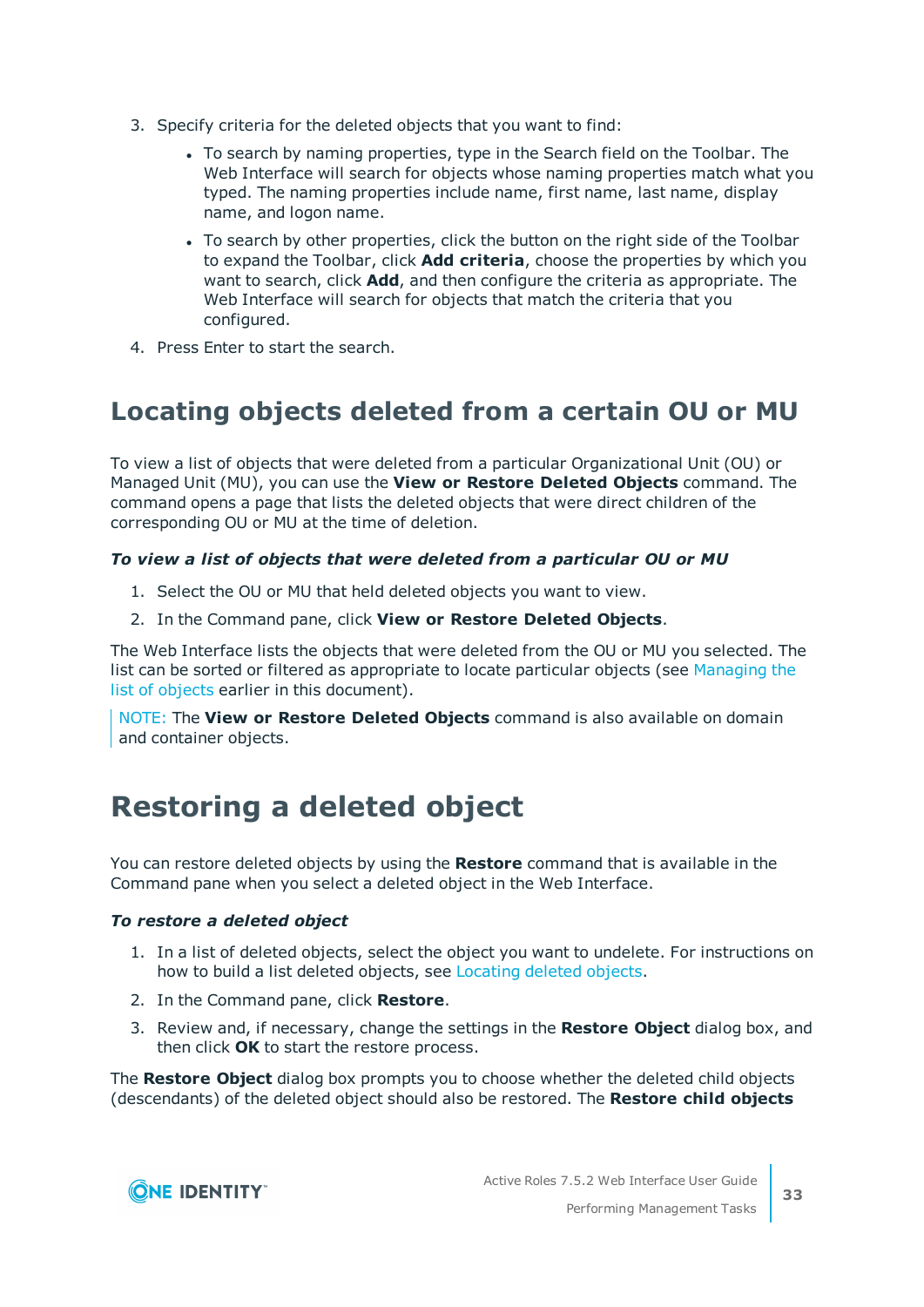check box is selected by default, which ensures that the **Restore** command applied on a deleted container restores the entire contents of the container.

NOTE: When restoring a deleted object, ensure that its parent object is not deleted. You can identify the parent object by viewing properties of the deleted object: the canonical name of the parent object, preceded with the "Deleted from:" label, is displayed beneath the name of the deleted object on the property page for that object. If the parent object is deleted, you need to restore it prior to restoring its children because deleted objects must be restored to a live parent.

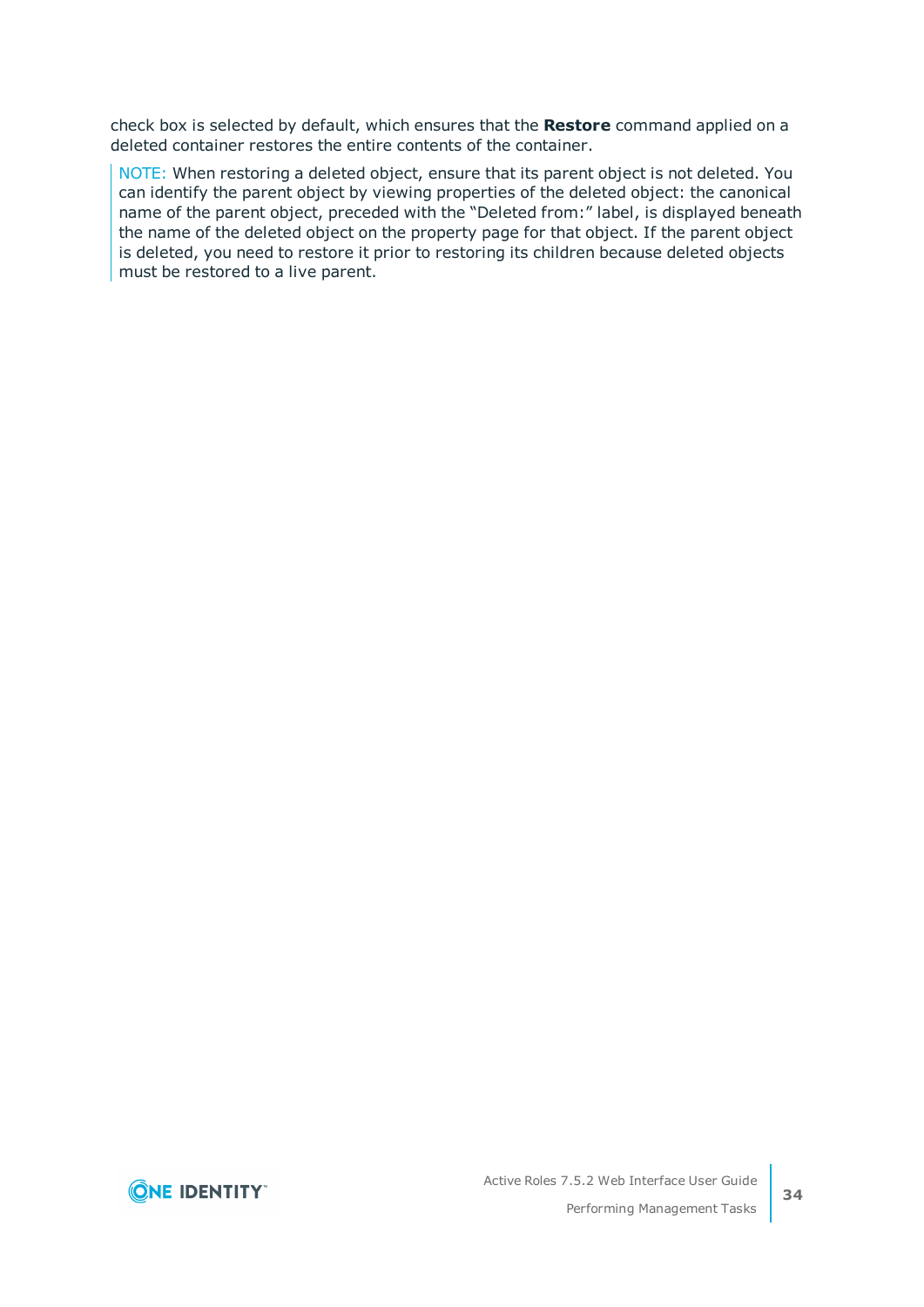# **Using Approval Workflow**

- <span id="page-34-0"></span>• [Understanding](#page-34-1) approval workflow
- Locating [approval](#page-35-0) items
- Using "My [Tasks"](#page-36-0)
- <span id="page-34-1"></span>• Using "My [Operations"](#page-39-0)

# **Understanding approval workflow**

The approval workflow system included with Active Roles provides:

- <sup>l</sup> A point-and-click interface to configure approval rules, available from the Active Roles console. The approval rules are stored and performed by the Active Roles Administration Service.
- The directory management section of the Web Interface for submitting operation requests for approval. For example, approval rules could be configured so that creation of a user account starts an approval workflow instead of immediately executing the user creation operation. For information on how to use the directory management section, see [Managing](#page-22-0) Active Directory objects earlier in this document.
- **.** The **Approval** area of the Web Interface to manage operation requests and approvals. This area includes a "to-do" list of the approval tasks the designated user has to carry out, allowing the user to approve or reject operation requests.

The **Approval** area provides a way to perform change approval actions, allowing you to control changes to directory data that require your approval and monitor your operations that require approval by other persons. You can use the **Approval** area to:

- Perform approval tasks—approve or reject operations so as to allow or deny the requested changes to directory data. Examples of operations include (but not limited to) creation and modification of user accounts or groups.
- Check the status of your operations—examine whether the changes to directory data you requested are approved and applied, or rejected.

When a Web Interface user makes changes to directory data that require permission from other individuals in an organization, the changes are not applied immediately. Instead, an operation is initiated and submitted for approval. This starts a workflow that coordinates the approvals needed to complete the operation. The operation is performed and the requested changes are applied only after approval. An operation may require approval from one person or from multiple persons.

When an operation is submitted for approval, Active Roles tracks the initiator and the approver or approvers. The initiator is the person who requested the changes. Approvers are those who are authorized to allow or deny the changes. An operation that requires

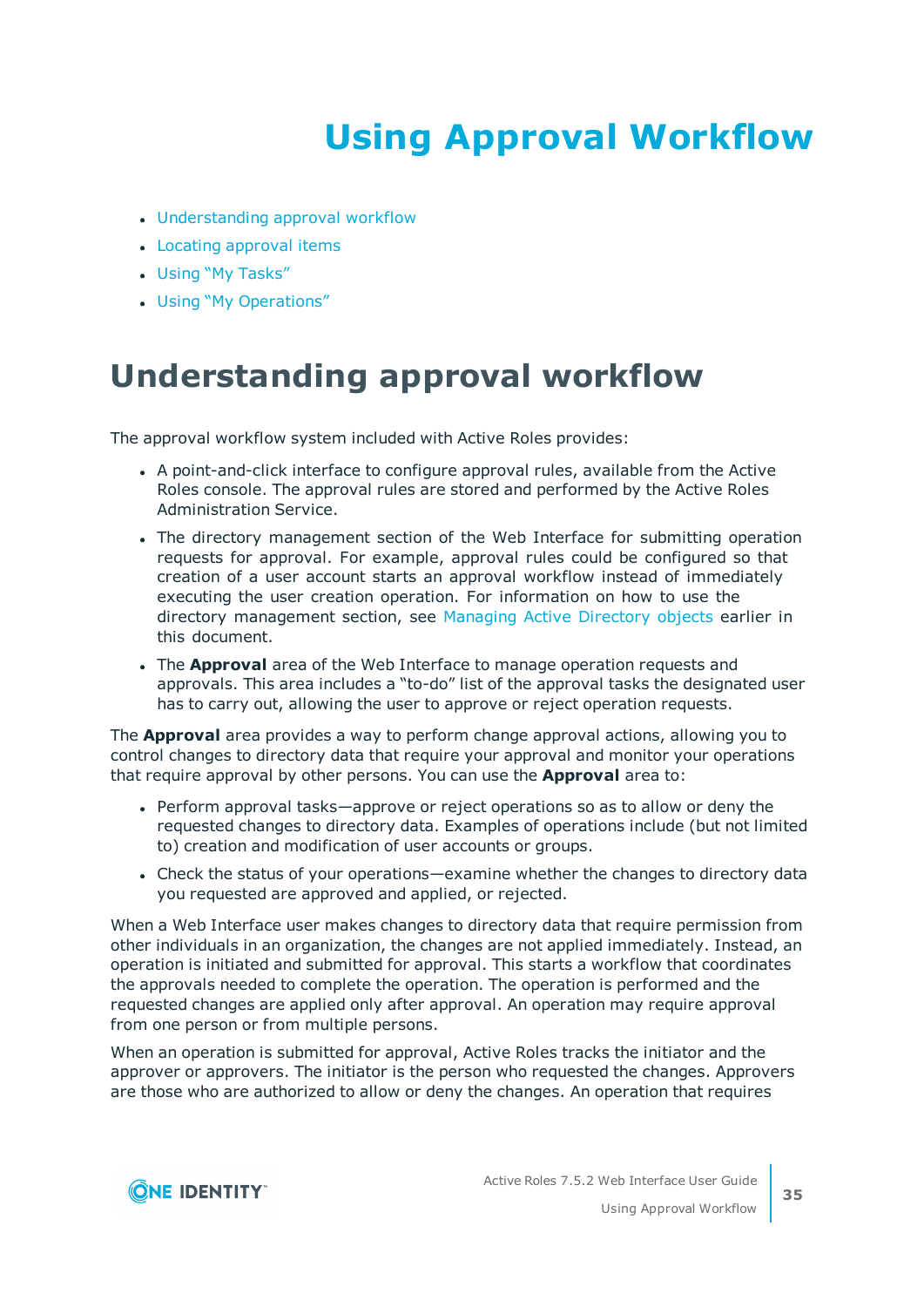approval generates one or more approval tasks, with each approval task assigned to the appropriate approver. Active Roles administrators configure approval workflow by creating approval rules to specify what changes require approval and who is authorized to approve or deny change requests.

In the **Approval** area, you can work with the operations for which you are assigned to the approver role. As an approver, you are expected to take appropriate actions on your approval tasks.

### *To access the Approval area*

<span id="page-35-0"></span>**.** On the Web Interface Home page, click in the **Approval** box.

# **Locating approval items**

The **Approval** area provides a number of views to help you locate approval items—tasks and operations:

- <sup>l</sup> **My Tasks** Contains detailed entries representing the approval tasks assigned to you. Depending on their status, the approval tasks are distributed into two views. The **Pending** view allows you to manage the approval tasks awaiting your response. The **Completed** view lists your approval tasks that have been completed.
- **. My Operations** The Recent view lists your recent operations that required approval, and allows you to examine the status and details pertinent to each operation.

In addition to using the predefined views, you can locate operations and tasks by using the search function.

### *To search for an operation or task by ID*

- 1. In the right pane of the Web Interface page, under the **Search** label, type the ID number of the operation or task in the **Search by ID** box.
- 2. Click the button next to the **Search by ID** box to start the search.

You can also search for approval items (operations and tasks) by properties other than ID. For instance, you can find the operations that were initiated by a specific user. Another example is the ability to locate approval tasks generated within a specific time period. To access the advanced search function, click **Advanced Search** under the **Search** label. Then, use the **Advanced Search** page to configure your search settings and start a search.

Advanced search is the most comprehensive way to search for approval items such as operations and tasks. Use it to find approval items based on their properties. You do this by creating queries, which are sets of one or more rules that must be true for an item to be found. An example of a query for operations is "Initiator is (exactly) John Smith." This specifies that you are searching for operations that have the Initiator property set to John Smith's use account.

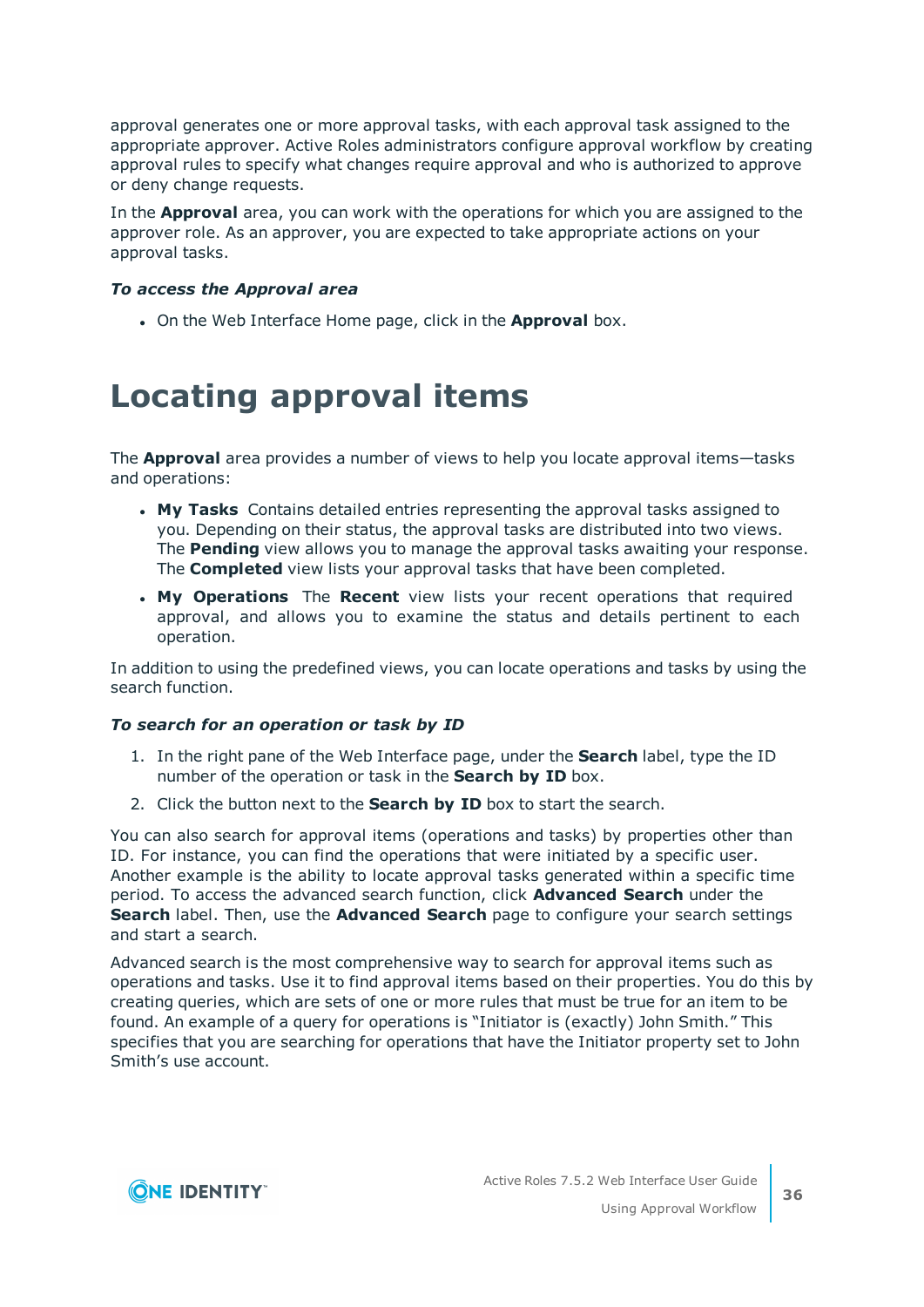With advanced search, you can use conditions and values to search for approval items based on item properties (referred to as "fields" on the search page). Conditions are limitations you set on the value of a field to make the search more specific. Each type of item has a set of relevant fields and each type of field has a set of relevant conditions that advanced search displays automatically.

Some fields, such as "Target object property," require that you select a property to further define your search. In this case, you configure a query to search for operations or tasks specific to the approval of changes to the objects based on a certain property of those objects. For example, to find the operations that request any changes to the "Description" property, you could select the "Target object property" field, select the "Description" property, and then choose the "Modified" condition.

Some conditions require a value. For example, if you select a Date field, the "Is between" condition requires a date range value so you have to select a start date and an end date to specify a date range. Another example is the Initiator field, which requires that you select a user account of the Initiator role holder.

In some cases, a value is not required. For example, if you select the "Modified" condition, value is not necessary since this condition means that you want your search to be based on any changes to a certain property, without considering what changes were actually requested or made to the property value.

<span id="page-36-0"></span>The following topics cover the predefined views of the **Approval** section.

# **Using "My Tasks"**

You can use the **My Tasks** area to work with the approval tasks assigned to you as an approver. According to their status, the tasks are distributed into two views: **Pending** and **Completed**.

For information about the **Pending** view, see [Pending](#page-36-1) tasks.

<span id="page-36-1"></span>For information about the **Completed** view, see [Completed](#page-38-0) tasks.

### **Pending tasks**

The **Pending** view contains a list of your approval tasks to be completed. Each task in the list is identified by a header area that provides basic information about the task such as a unique ID number of the task, who requested the operation that is subject to approval, when the task was created, the time limit of the task (if any), and the target object of the operation. In the middle of a task's header area is a section that contains the title of the task (**Approve operation** by default), a label indicating the status of the task, and summary information about the operation that is subject to approval.

The task's header area contains the action buttons you can use to apply the appropriate resolution to the approval task. The action buttons are displayed at the bottom of the header area. Which buttons are displayed depends upon configuration of the approval rule. You may encounter the following action buttons there:

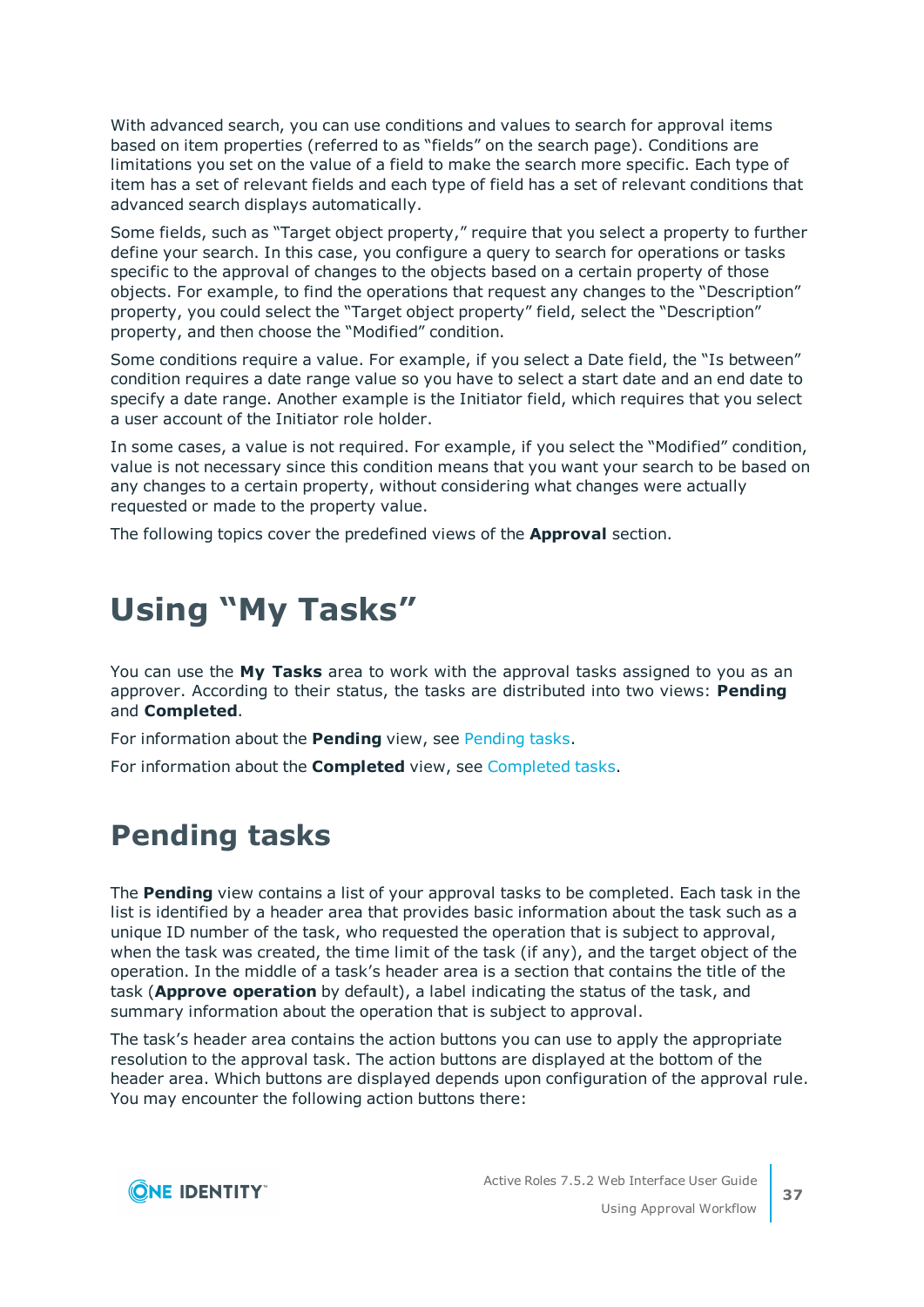**Approve** Click this button to allow the requested operation.

Depending on configuration of the approval and policy rules, the Web Interface may request you to enter additional information that must be added to the operation request. For example, when you approve the operation of creating a user account, you may have to supply certain properties of the user account in addition to those supplied by the administrator who requested creation of that user account. If additional information is required, clicking **Approve** displays a page where you can supply the required information. You can also access that page by clicking the **Examine task** button.

- **Reject** Click this button to deny the requested operation.
- **Escalate** Click this button to assign the approval task to an approver of a higher level.

This button is displayed if the approval rule has one or more approver levels (referred to as escalation levels) configured in addition to the initial approver level. Escalation levels are normally used to assign (escalate) the approval task automatically to the approver of a higher level if the task is not completed in time. The approval rule may be configured to allow approvers to escalate approval tasks as needed, in which case the task's header area contains the **Escalate** button.

**Delegate** Click this button to assign the approval task to a different person. You can select the user account of the person to whom you want to assign the task.

This button is displayed if the approval rule is configured with the option to allow approvers to reassign (delegate) their approval tasks to others.

<sup>l</sup> **Custom buttons** The approval rule may add custom buttons to the task's header area. The action that Active Roles performs when you click a custom button depends upon configuration of the workflow containing the approval rule. The administrator who configures the workflow should normally supply an instruction on the use of custom action buttons. To view the instruction, click the **Examine task** button. This opens a page containing the same action buttons that you see in the task's header area. The instruction text is displayed above the action buttons on that page.

The task's header area contains the **Examine task** button allowing you to get detailed information about the task, review the object properties submitted for approval, and supply or change additional properties. Clicking the **Examine task** button displays a page containing a replica of the task's header area, the action buttons, and a number of information sections. Review the information on the page, supply or change the object properties for which the task requests your input, and then click the appropriate action button.

The page that appears when you click the **Examine task** button includes the following information sections:

### <sup>l</sup> **Object properties**

The contents of this section heavily depends upon configuration of the approval rule. Thus the approval rule may request you to enter additional information that must be added to the operation request. For example, when you approve the operation of creating a user account, you may have to supply certain properties of the user account in addition to those supplied by the administrator who requested creation of

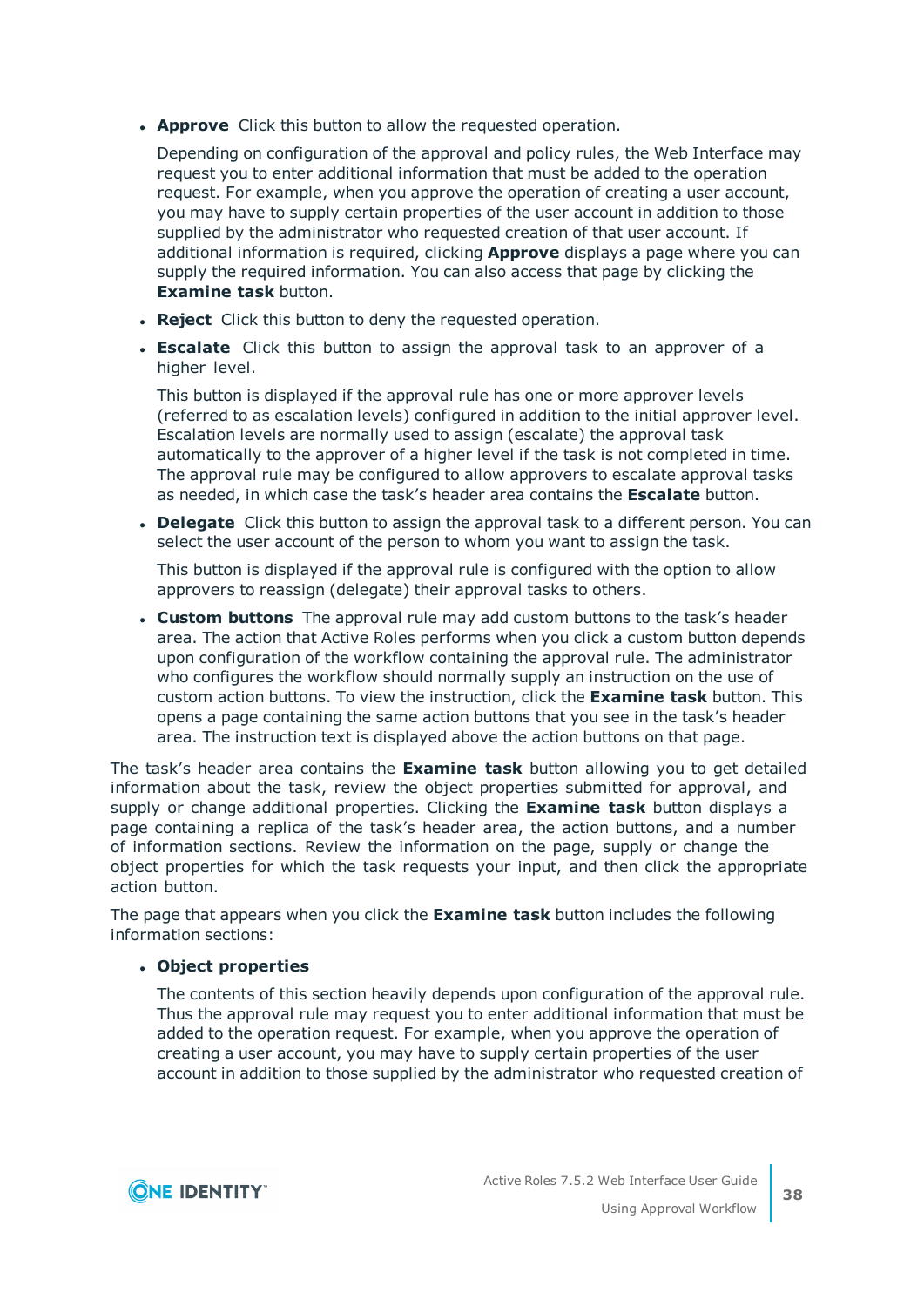that user account. In this case, enter the requested properties in the fields under **Supply or change the following properties**.

Normally, the approval rule is configured so that the approver is allowed to review the values of the object properties that were supplied or changed by the operation that is subject to approval. The approval rule may also be configured to allow the approver to change those property values. In either case, you can view or change them in the fields under **Review the properties submitted for approval**.

### <sup>l</sup> **Approvers**

This section displays a list of the user accounts or groups to which the approval task is currently assigned. Any of the listed users or members of the listed groups can act as an approver on the task in question.

### <sup>l</sup> **Approval progress**

This section provides information on the date and time that the task was created and whether the task was escalated to a higher approver level or reassigned (delegated) to other persons. If the task was escalated, you can view when escalation occurred and what caused escalation. If the task was reassigned (delegated), you can view who and when delegated the task and to whom the task was delegated.

<sup>l</sup> **Details**

In this section you can view aggregated information about the approval task properties and configuration, and some details of the operation that the task is intended to allow or deny. The **Operation ID** filed provides a link to a page where you can examine the operation in more detail.

### *To complete a pending task*

- 1. Click **Examine task** in the task's header area.
- 2. On the **Object properties** page, review, supply or change the object properties for which the task requests your input, and then click the appropriate action button.

You can also complete a task by clicking the appropriate action button in the task's header area. However, if the current policy and approval rules require the approver to supply some additional information, the Web Interface would open the **Object properties** page, prompting you to configure the required properties.

# <span id="page-38-0"></span>**Completed tasks**

The **Completed** view contains a list of your approval tasks that are completed and do not require approver action. Each task in the list is identified by a header area that provides basic information about the task such as a unique ID number of the task, who requested the operation that is subject to approval, when the task was created, and the target object of the operation. In the middle of a task's header area is a section that contains the title of the task (**Approve operation** by default), a label indicating the status of the task, and summary information about the operation that was subject to approval. The header area also identifies the approver action that was applied to complete the task and the completion reason, if any, specified by the approver who completed the task.

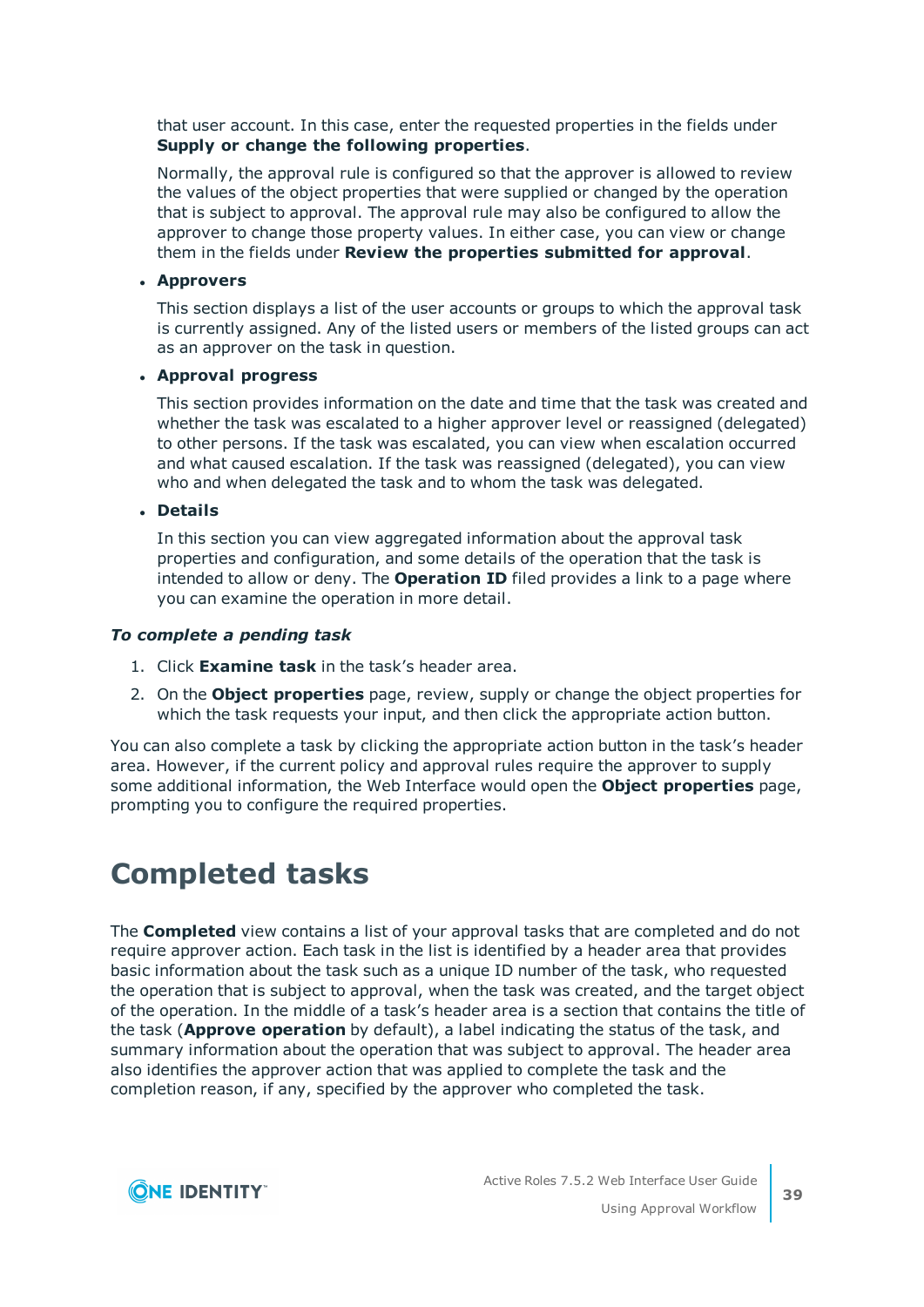The task's header area contains the **Examine task** button allowing you to get detailed information about the task and review the object properties that were submitted for approval or changed by the approver who completed the task. Clicking the **Examine task** button displays a page containing a replica of the task's header area and the following information sections:

### <sup>l</sup> **Object properties**

The contents of this section heavily depends upon configuration of the approval rule. Thus the approval rule may request the approver to enter additional information that must be added to the operation request. For example, when you approve the operation of creating a user account, you may have to supply certain properties of the user account in addition to those supplied by the administrator who requested creation of that user account. The values of the properties supplied by the approver are displayed in the fields under **Supply or change the following properties**.

Normally, the approval rule is configured so that the approver is allowed to review the values of the object properties that were supplied or changed by the operation that is subject to approval. The approval rule may also be configured to allow the approver to change those property values. In either case, you can view them in the fields under **Review the properties submitted for approval**.

### <sup>l</sup> **Approvers**

This section displays a list of the user accounts or groups to which the approval task was assigned.

### <sup>l</sup> **Approval progress**

This section provides information on the date and time that the task was created, and whether the task was escalated to a higher approver level or reassigned (delegated) to other persons. If the task was escalated, you can view when escalation occurred and what caused escalation. If the task was reassigned (delegated), you can view who and when delegated the task and to whom the task was delegated.

The **Task completed** sub-section indicates the date and time that the task was completed, identifies the approver who completed the task and the approver action that was applied to complete the task, and lists the values of the object properties that were supplied or changed by the approver.

### <sup>l</sup> **Details**

In this section you can view aggregated information about the approval task properties and configuration, and some details of the operation that was allowed or denied by the completed task. The **Operation ID** filed provides a link to a page where you can examine the operation in more detail.

# <span id="page-39-0"></span>**Using "My Operations"**

In the **My Operations** area, the **Recent** view lists your operation requests that are waiting for approval from other individuals, as well as those allowed (approved) or denied (rejected) by the approver. You can use this view to monitor the status of your requests.

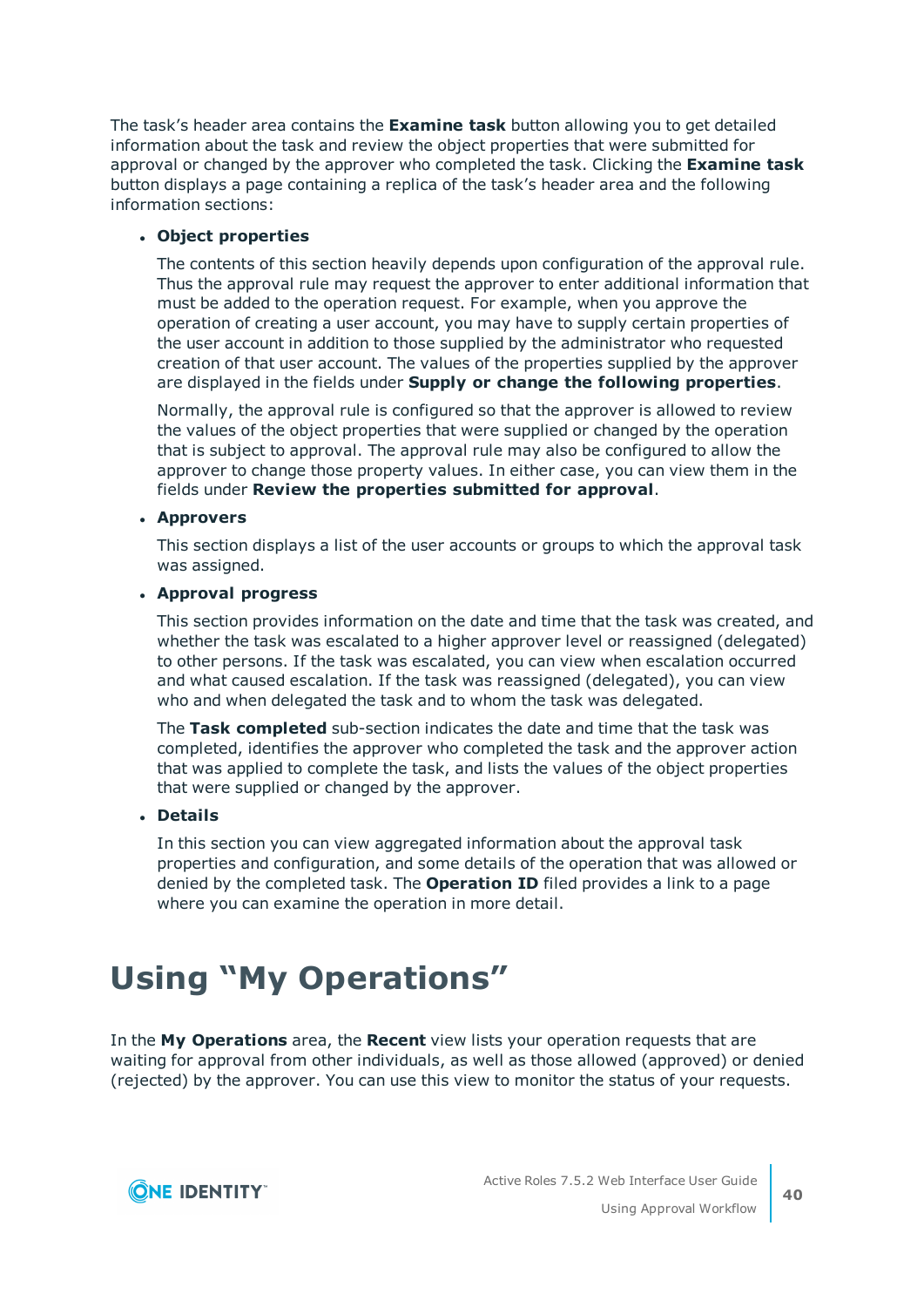You also have the option to cancel any of your requests that are not yet approved or rejected.

Each operation listed in the **Recent** view is identified by a header area that provides basic information about the operation such as a unique ID number of the operation, when and by whom the operation was requested, and the target object of the operation. A section in the middle of the operation header contains a summary of the operation, operation status and an operation reason that was supplied when the operation was submitted for approval.

The operation summary identifies the operation type (such as **Create user** or **Change user**) and may provide information about the changes to the object properties that result from the operation. From the operation status you can tell whether the operation is waiting for approval (pending), allowed (completed), denied (rejected) or canceled. If a given operation is waiting for approval, you can remove the operation request by clicking the **Cancel operation** button.

The operation header contains the **View operation details** button allowing you to get detailed information about the operation and review the object properties that were submitted for approval or changed by the approver who allowed the operation. Clicking the **Examine task** button displays a page that contains a replica of the operation header and the following information sections under the operation header:

### <sup>l</sup> **Properties changed during this operation**

This section lists the object property values that were changed as a result of the operation, new values assigned to the properties, and identifies who made the changes.

#### <sup>l</sup> **Workflow activities and policy actions**

This section provides detailed information about all policies and workflows that Active Roles performed when processing the operation request, including information about the approval tasks created as a result of approval workflow activities. For each approval task, you can view the status of the task along with aggregated information about the properties and configuration of the task.

From the task status you can tell whether the task is waiting for completion (pending), completed to allow the operation or rejected to deny the operation. From the additional information about a task, you can identify, for instance, the approvers to whom the task is assigned, the due date of the task, the approver who allowed or denied the operation and what changes, if any, the approver made to the original operation request.

#### <sup>l</sup> **Operation details**

This section contains additional information about the operation, including when and by whom the operation was requested, the target object of the operation, the current status of the operation, and the date and time that the record of the operation was last updated.